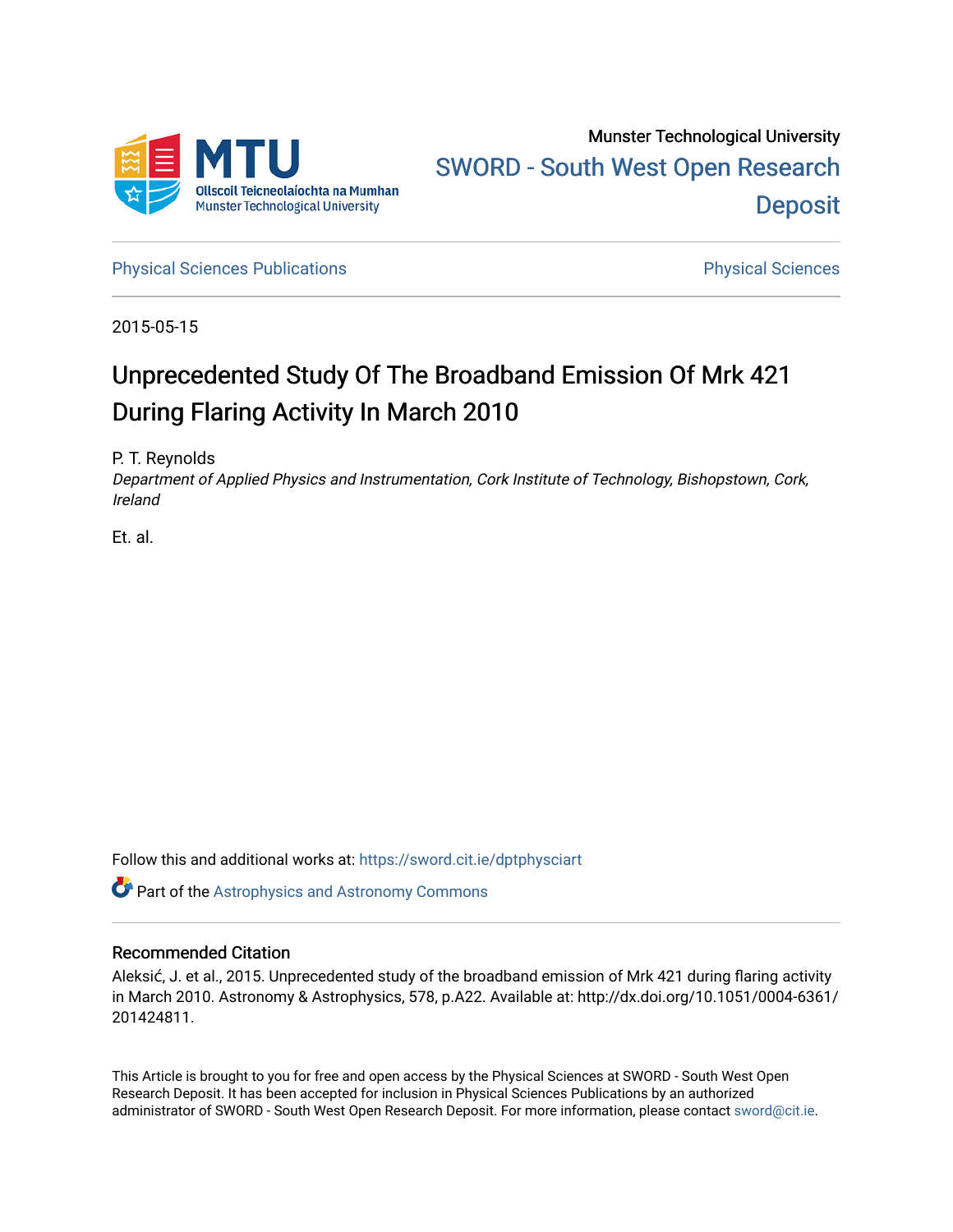## **Unprecedented study of the broadband emission of Mrk 421** during flaring activity in March 2010**\*,**\*\*

J. Aleksić<sup>1</sup>, S. Ansoldi<sup>2</sup>, L. A. Antonelli<sup>3</sup>, P. Antoranz<sup>4</sup>, A. Babic<sup>5</sup>, P. Bangale<sup>6</sup>, U. Barres de Almeida<sup>6,25</sup>, J. A. Barrio<sup>7</sup>, J. Becerra González<sup>8,26,27</sup>, W. Bednarek<sup>9</sup>, E. Bernardini<sup>10</sup>, B. Biasuzzi<sup>2</sup>, A. Biland<sup>11</sup>, O. Blanch<sup>1</sup>, A. Boller<sup>11</sup>, S. Bonnefoy<sup>7</sup>, G. Bonnoli<sup>3</sup>, F. Borracci<sup>6</sup>, T. Bretz<sup>12,28</sup>, E. Carmona<sup>13</sup>, A. Carosi<sup>3</sup>, P. Colin<sup>6</sup>, E. Colombo<sup>8</sup>, J. L. Contreras<sup>7</sup>, J. Cortina<sup>1</sup>, S. Covino<sup>3</sup>, P. Da Vela<sup>4</sup>, F. Dazzi<sup>6</sup>, A. De Angelis<sup>2</sup>, G. De Caneva<sup>10</sup>, B. De Lotto<sup>2</sup>, E. de Oña Wilhelmi<sup>14</sup>, C. Delgado Mendez<sup>13</sup>, D. Dominis Prester<sup>5</sup>, D. Dorner<sup>12</sup>, M. Doro<sup>15</sup>, S. Einecke<sup>16</sup>, D. Eisenacher<sup>12</sup>, D. Elsaesser<sup>12</sup>, M. V. Fonseca<sup>7</sup>, L. Font<sup>17</sup>, K. Frantzen<sup>16</sup>, C. Fruck<sup>6</sup>, D. Galindo<sup>18</sup>, R. J. García López<sup>8</sup>, M. Garczarczyk<sup>10</sup>, D. Garrido Terrats<sup>17</sup>, M. Gaug<sup>17</sup>, N. Godinović<sup>5</sup>, A. González Muñoz<sup>1</sup>, S. R. Gozzini<sup>10</sup>, D. Hadasch<sup>14,29</sup>, Y. Hanabata<sup>19</sup>, M. Hayashida<sup>19</sup>, J. Herrera<sup>8</sup>, D. Hildebrand<sup>11</sup>, J. Hose<sup>6</sup>, D. Hrupec<sup>5</sup>, G. Hughes<sup>10</sup>, W. Idec<sup>9</sup>, V. Kadenius, H. Kellermann<sup>6</sup>, M. L. Knoetig<sup>11</sup>, K. Kodani<sup>19</sup>, Y. Konno<sup>19</sup>, J. Krause<sup>6</sup>, H. Kubo<sup>19</sup>, J. Kushida<sup>19</sup>, A. La Barbera<sup>3</sup>, D. Lelas<sup>5</sup>, N. Lewandowska<sup>12</sup>, E. Lindfors<sup>20,30</sup>, S. Lombardi<sup>3</sup>, M. López<sup>7</sup>, R. López-Coto<sup>1</sup>, A. López-Oramas<sup>1</sup>, E. Lorenz<sup>6</sup>, I. Lozano<sup>7</sup>, M. Makariev<sup>21</sup>, K. Mallot<sup>10</sup>, G. Maneva<sup>21</sup>, N. Mankuzhiyil<sup>2,31</sup>, K. Mannheim<sup>12</sup>, L. Maraschi<sup>3</sup>, B. Marcote<sup>18</sup>, M. Mariotti<sup>15</sup>, M. Martínez<sup>1</sup>, D. Mazin<sup>6</sup>, U. Menzel<sup>6</sup>, J. M. Miranda<sup>4</sup>, R. Mirzoyan<sup>6</sup>, A. Moralejo<sup>1</sup>, P. Munar-Adrover<sup>18</sup>, D. Nakajima<sup>19</sup>, A. Niedzwiecki<sup>9</sup>, K. Nilsson<sup>20,30</sup>, K. Nishijima<sup>19</sup>, K. Noda<sup>6</sup>, R. Orito<sup>19</sup>, A. Overkemping<sup>16</sup>, S. Paiano<sup>15</sup>, M. Palatiello<sup>2</sup>, D. Paneque<sup>6,\*\*\*</sup>, R. Paoletti<sup>4</sup>, J. M. Paredes<sup>18</sup>, X. Paredes-Fortuny<sup>18</sup>, M. Persic<sup>2,\*\*\*\*</sup>, P. G. Prada Moroni<sup>22</sup>, E. Prandini<sup>11</sup>, I. Puljak<sup>5</sup>, R. Reinthal<sup>20</sup>, W. Rhode<sup>16</sup>, M. Ribó<sup>18</sup>, J. Rico<sup>1</sup>, J. Rodriguez Garcia<sup>6</sup>, S. Rügamer<sup>12</sup>, T. Saito<sup>19</sup>, K. Saito<sup>19</sup>, K. Satalecka<sup>7</sup>, V. Scalzotto<sup>15</sup>, V. Scapin<sup>7</sup>, C. Schultz<sup>15</sup>, T. Schweizer<sup>6</sup>, S. Sun<sup>6,\*\*\*</sup>, S. N. Shore<sup>22</sup>, A. Sillanpää<sup>20</sup>, J. Sitarek<sup>1</sup>, I. Snidaric<sup>5</sup>, D. Sobczynska<sup>9</sup>, F. Spanier<sup>12</sup>, V. Stamatescu<sup>1,32</sup>, A. Stamerra<sup>3</sup>, T. Steinbring<sup>12</sup>, B. Steinke<sup>6</sup>, J. Storz<sup>12</sup>, M. Strzys<sup>6</sup>, L. Takalo<sup>20</sup>, H. Takami<sup>19,\*\*\*</sup>, F. Tavecchio<sup>3</sup>, P. Temnikov<sup>21</sup>, T. Terzić<sup>5</sup>, D. Tescaro<sup>8</sup>, M. Teshima<sup>6</sup>, J. Thaele<sup>16</sup>, O. Tibolla<sup>12</sup>, D. F. Torres<sup>23</sup>, T. Toyama<sup>6</sup>, A. Treves<sup>24</sup>, M. Uellenbeck<sup>16</sup>, P. Vogler<sup>11</sup>, R. Zanin<sup>18</sup>,

(The MAGIC Collaboration)

S. Archambault<sup>33</sup>, A. Archer<sup>34</sup>, M. Beilicke<sup>34</sup>, W. Benbow<sup>35</sup>, K. Berger<sup>36</sup>, R. Bird<sup>37</sup>, J. Biteau<sup>38</sup>, J. H. Buckley<sup>34</sup>, V. Bugaev<sup>34</sup>, M. Cerruti<sup>35</sup>, X. Chen<sup>39,10</sup>, L. Ciupik<sup>40</sup>, E. Collins-Hughes<sup>37</sup>, W. Cui<sup>41</sup>, J. D. Eisch<sup>42</sup>, A. Falcone<sup>43</sup>, Q. Feng<sup>41</sup>, J. P. Finley<sup>41</sup>, P. Fortin<sup>35</sup>, L. Fortson<sup>44</sup>, A. Furniss<sup>38</sup>, N. Galante<sup>35</sup>, G. H. Gillanders<sup>45</sup>, S. Griffin<sup>33</sup>, G. Gyuk<sup>40</sup>, N. Håkansson<sup>39</sup>, J. Holder<sup>36</sup>, C. A. Johnson<sup>38</sup>, P. Kaaret<sup>46</sup>, P. Kar<sup>47</sup>,

M. Kertzman<sup>48</sup>, D. Kieda<sup>47</sup>, M. J. Lang<sup>45</sup>, S. McArthur<sup>49</sup>, A. McCann<sup>50</sup>, K. Meagher<sup>51</sup>, J. Millis<sup>52</sup>, P. Moriarty<sup>45,53</sup>, R. A. Ong<sup>54</sup>, A. N. Otte<sup>51</sup>,

J. S. Perkins<sup>26,27</sup>, A. Pichel<sup>55</sup>, M. Pohl<sup>39,10</sup>, A. Popkow<sup>54</sup>, H. Prokoph<sup>10</sup>, E. Pueschel<sup>37</sup>, K. Ragan<sup>33</sup>, L. C. Reyes<sup>56</sup>, P. T. Reynolds<sup>57</sup>,

G. T. Richards<sup>51</sup>, E. Roache<sup>35</sup>, A. C. Rovero<sup>55</sup>, G. H. Sembroski<sup>41</sup>, K. Shahinyan<sup>44</sup>, D. Staszak<sup>33</sup>, I. Telezhinsky<sup>39,10</sup>, J. V. Tucci<sup>41</sup>, J. Tyler<sup>33</sup>,

A. Varlotta<sup>41</sup>, S. P. Wakely<sup>49</sup>, R. Welsing<sup>10</sup>, A. Wilhelm<sup>39,10</sup>, D. A. Williams<sup>38</sup>,

(The VERITAS Collaboration)

S. Buson<sup>15</sup>, J. Finke<sup>58</sup>, M. Villata<sup>59</sup>, C. Raiteri<sup>59</sup>, H. D. Aller<sup>60</sup>, M. F. Aller<sup>60</sup>, A. Cesarini<sup>61</sup>, W. P. Chen<sup>62</sup>, M. A. Gurwell<sup>63</sup>, S. G. Jorstad<sup>64,65</sup>, G. N. Kimeridze<sup>67</sup>, E. Koptelova<sup>62,66</sup>, O. M. Kurtanidze<sup>67,68</sup>, S. O. Kurtanidze<sup>67</sup>, A. Lähteenmäki<sup>69,70</sup>, V. M. Larionov<sup>71,72,73</sup>, E. G. Larionova<sup>71</sup>,

H. C. Lin<sup>62</sup>, B. McBreen<sup>37</sup>, J. W. Moody<sup>74</sup>, D. A. Morozova<sup>71</sup>, A. P. Marscher<sup>64</sup>, W. Max-Moerbeck<sup>75</sup>, M. G. Nikolashvili<sup>67</sup>, M. Perri<sup>3,76</sup>, A. C. S. Readhead<sup>75</sup>, J. L. Richards<sup>41</sup>, J. A. Ros<sup>77</sup>, A. C. Sadun<sup>78</sup>, T. Sakamoto<sup>79</sup>, L. A. Sigua<sup>67</sup>, P. S. Smith<sup>80</sup>, M. Tornikoski<sup>69</sup>, I. S. Troitsky<sup>71</sup>,

A. E. Wehrle<sup>81</sup>, and B. Jordan<sup>82</sup>

*(A*ffi*liations can be found after the references)*

Received 14 August 2014 / Accepted 5 December 2014

#### **ABSTRACT**

Context. Because of its proximity, Mrk 421 is one of the best sources on which to study the nature of BL Lac objects. Its proximity allows us to characterize its broadband spectral energy distribution (SED).

Aims. The goal is to better understand the mechanisms responsible for the broadband emission and the temporal evolution of Mrk 421. These mechanisms may also apply to more distant blazars that cannot be studied with the same level of detail.

Methods. A flare occurring in March 2010 was observed for 13 consecutive days (from MJD 55 265 to MJD 55 277) with unprecedented wavelength coverage from radio to very high energy (VHE; *E* > 100 GeV) γ-rays with MAGIC, VERITAS, *Whipple*, *Fermi*-LAT, MAXI, RXTE, *Swift*, GASP-WEBT, and several optical and radio telescopes. We modeled the day-scale SEDs with one-zone and two-zone synchrotron self-Compton (SSC) models, investigated the physical parameters, and evaluated whether the observed broadband SED variability can be associated with variations in the relativistic particle population.

Results. The activity of Mrk 421 initially was high and then slowly decreased during the 13-day period. The flux variability was remarkable at the X-ray and VHE bands, but it was minor or not significant at the other bands. The variability in optical polarization was also minor. These observations revealed an almost linear correlation between the X-ray flux at the 2–10 keV band and the VHE γ-ray flux above 200 GeV, consistent with the γ-rays being produced by inverse-Compton scattering in the Klein-Nishina regime in the framework of SSC models. The one-zone

<sup>\*</sup> Appendices are available in electronic form at [http://www.aanda.org](http://www.aanda.org/10.1051/0004-6361/201424811/olm)

<sup>\*\*</sup> Multi-wavelength light curves (data in Fig. 1) and broadband spectral energy distributions (the data in Figs. 7, 8a–9f, 12a–13f) are only available at the CDS via anonymous ftp to [cdsarc.u-strasbg.fr](http://cdsarc.u-strasbg.fr) ([130.79.128.5](ftp://130.79.128.5)) or via

<http://cdsarc.u-strasbg.fr/viz-bin/qcat?J/A+A/578/A22>

<sup>\*\*\*</sup> Corresponding author: David Paneque, e-mail: dpaneque@mpp.mpg.de; Shangyu Sun, e-mail: sysun@mpp.mpg.de; Hajime Takami, e-mail: takami@post.kek.jp

<sup>\*\*\*\*</sup> Also at INAF-Trieste, via Tiepolo Gianbattiste 11, 34131 Trisete.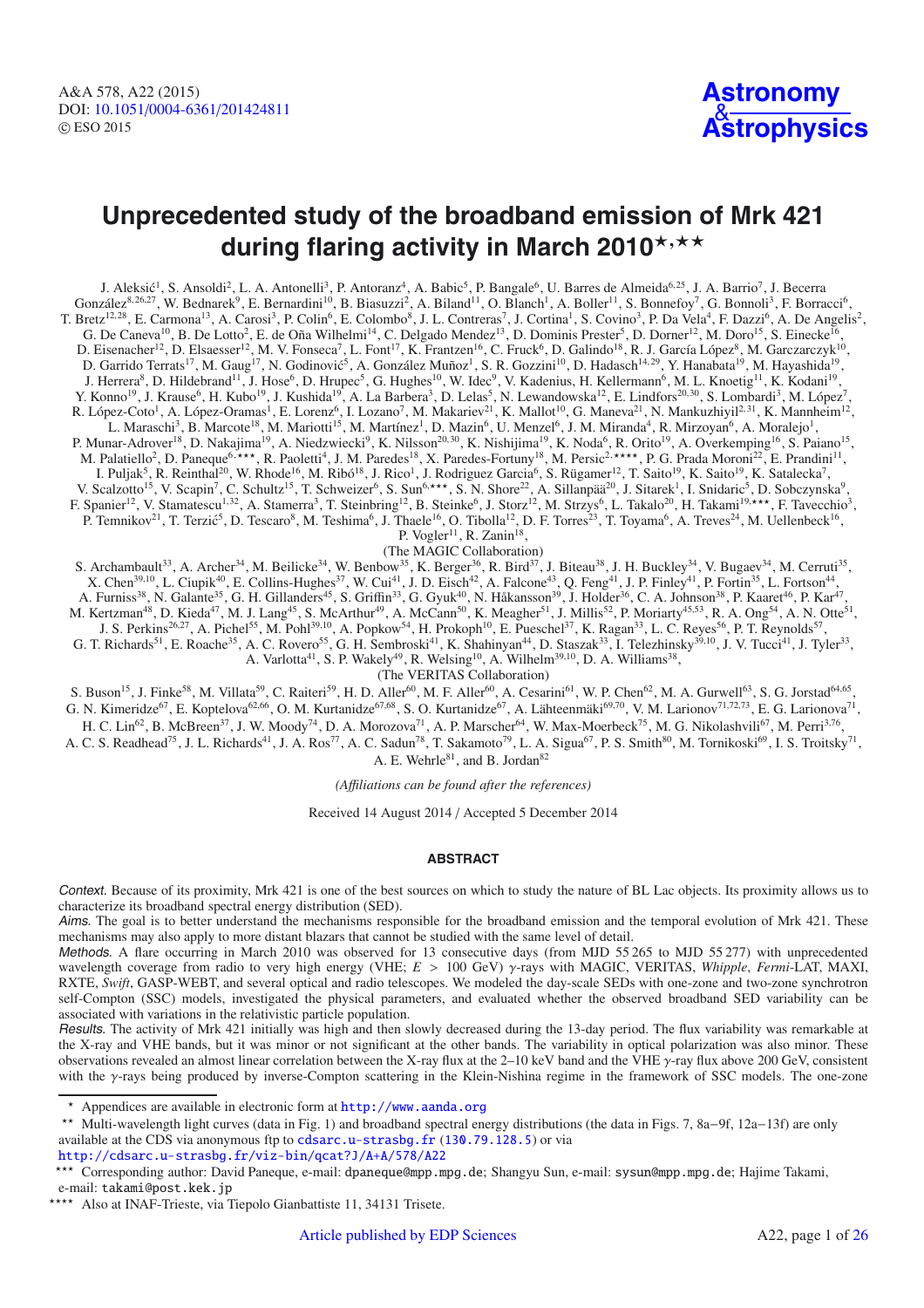#### A&A 578, A22 (2015)

SSC model can describe the SED of each day for the 13 consecutive days reasonably well, which once more shows the success of this standard theoretical scenario to describe the SEDs of VHE BL Lacs such as Mrk 421. This flaring activity is also very well described by a two-zone SSC model, where one zone is responsible for the quiescent emission, while the other smaller zone, which is spatially separated from the first, contributes to the daily variable emission occurring at X-rays and VHE γ-rays. The second blob is assumed to have a smaller volume and a narrow electron energy distribution with  $3 \times 10^4 < \gamma < 6 \times 10^5$ , where  $\gamma$  is the Lorentz factor of the electrons. Such a two-zone scenario would naturally lead to the correlated variability at the X-ray and VHE bands without variability at the optical/UV band, as well as to shorter timescales for the variability at the X-ray and VHE bands with respect to the variability at the other bands.

Conclusions. Both the one-zone and the two-zone SSC models can describe the daily SEDs via the variation of only four or five model parameters, under the hypothesis that the variability is associated mostly with the underlying particle population. This shows that the particle acceleration and cooling mechanism that produces the radiating particles might be the main mechanism responsible for the broadband SED variations during the flaring episodes in blazars. The two-zone SSC model provides a better agreement with the observed SED at the narrow peaks of the low- and high-energy bumps during the highest activity, although the reported one-zone SSC model could be further improved by varying the parameters related to the emitting region itself ( $\delta$ , *B* and *R*), in addition to the parameters related to the particle population.

**Key words.** radiation mechanisms: non-thermal – galaxies: active – BL Lacertae objects: individual: Mrk 421 – gamma rays: galaxies

#### **1. Introduction**

Markarian 421 (Mrk 421;  $RA = 11<sup>h</sup>4'27.31''$ ,  $Dec =$ 38°12'31.8", J2000) is a BL Lac object that is believed to have a pair of relativistic jets flowing in opposite directions closely aligned to our line of sight. It is also one of the closest  $(z = 0.031;$  [de Vaucouleurs et al. 1991\)](#page-16-0) and brightest BL Lac objects in the extragalactic X-ray and very high energy (VHE;  $E > 100$  GeV) sky. This object was the first BL Lac object detected by the Energetic Gamma Ray Experiment Telescope (EGRET; [Lin et al. 1992\)](#page-16-1) at energies above 100 MeV, and was also the first extragalactic source detected by imaging atmospheric Cherenkov telescopes (IACTs; [Punch et al. 1992\)](#page-16-2). Mrk 421 is one of the best-studied BL Lac objects at VHE because it can be detected by modern IACTs within several minutes, and its broadband spectral energy distribution (SED) can be well measured by operating instruments covering energies from radio to VHE. Nearly all the IACTs have measured its VHE γ-ray spectrum [\(Krennrich et al. 2002;](#page-16-3) [Aharonian et al.](#page-16-4) [2003,](#page-16-4) [2002;](#page-16-5) [Okumura et al. 2002](#page-16-6); [Aharonian et al. 2005](#page-16-7)[;](#page-16-8) Albert et al. [2007a](#page-16-8)).

<span id="page-2-0"></span>The SED of a blazar is dominated by the emission of the jet components magnified by relativistic beaming. The observed spectrum and polarization indicate that the low-energy bump is synchrotron radiation of electrons in turbulent magnetic fields in the jet. Mrk 421 has a peak frequency of the low-energy bump above  $10^{15}$  Hz, and therefore it is categorized as a highsynchrotron-peaked (HSP) BL Lac object based on the classification criterion presented in [Abdo et al.](#page-16-9) [\(2010\)](#page-16-9). The peak frequency of the high-energy bump for HSP blazars detected at VHE is usually below  $100 \text{ GeV}^1$ . This bump may be interpreted as the inverse-Compton scattering of the same population of electrons off synchrotron photons (synchrotron self-Compton, SSC; [Maraschi et al. 1992](#page-16-10); [Dermer & Schlickeiser](#page-16-11) [1993;](#page-16-11) [Bloom & Marscher 1996](#page-16-12)). Alternatively, hadronic models can also explain this bump (e.g., [Mannheim 1993](#page-16-13); [Mücke et al.](#page-16-14) [2003\)](#page-16-14). Although both leptonic and hadronic models can reproduce [the time-averaged broadband SED of Mrk 421 \(e.g.](#page-16-15) Abdo et al. [2011](#page-16-15)), it is difficult to produce short-time variability  $(<1 h)$ with hadronic models, which has been observed in Mrk 421 (e.g. [Gaidos et al. 1996](#page-16-16)). Thus, leptonic models are favored, at least in active states. A recent study on Mrk 421 also supports leptonic models during low blazar activity (Aleksić et al. 2015). In leptonic scenarios, one-zone SSC models with an electron distribution described by one or two power-law functions can typically describe the observed SEDs (e.g., Katarzyński et al. [2003;](#page-16-18) [Bła˙zejowski et al. 2005](#page-16-19); [Rebillot et al. 2006](#page-16-20); [Fossati et al.](#page-16-21) [2008;](#page-16-21) [Horan et al. 2009](#page-16-22)).

Because Mrk 421 is bright and highly variable, long-term multiwavelength (MW) monitoring campaigns have been organized to intensely study its SED and its temporal evolution from radio to VHE  $\gamma$ -rays. Since 2009, an exceptionally long and dense monitoring of the broadband emission of Mrk 421 has been performed. The results of the 2009 MW campaign, which is related to Mrk 421 during nonflaring (typical) activity, were reported in [Abdo et al.](#page-16-15) [\(2011](#page-16-15)). The SED was successfully modeled by both a leptonic and a hadronic model, but the authors commented that the hadronic model required extreme conditions for particle acceleration and confinement. Moreover, the densely sampled SED revealed that the leptonic one-zone SSC model required two breaks in the electron energy distribution (EED) to satisfactorily describe the smooth bumps in the quiescent state SED.

Mrk 421 showed high activity during the entire multiinstrument campaign in 2010. During the period from March 10 (modified Julian day [MJD] 55 265) to March 22 (MJD 55 277), the VHE activity decreased from a high flux ∼[2](#page-2-1) Crab units (c.u.)<sup>2</sup> down to the typical value ∼0.5 c.u [\(Acciari et al. 2014\)](#page-16-23), hence offering the possibility of studying the evolution of the SED during the decay of a flaring event. The extensive MW data collected allow measuring the broadband SED over the largest available fraction of wavelengths with simultaneous observations (mostly within 2−3 h) during 13 consecutive days. The present study is unprecedented for any blazar. The SED and indicated physical parameters in the emission region at different epochs and their temporal evolution have been studied (e.g., [Mankuzhiyil et al.](#page-16-24)  $2011$ ; Acciari et al.  $2011$ ; Aleksić et al.  $2012a$ ), but based on sparse sampling. The observational data for 13 consecutive days provide a first opportunity to directly study the temporal evolution of the SED.

<span id="page-2-1"></span>In Sect. [2,](#page-3-0) we report the observations and data analysis performed with the various instruments. In Sect. [3](#page-6-0) we present the observational results on multi-band variability. In Sect. [4,](#page-8-0) all the broadband SEDs during the flaring activity are characterized within two SSC models and physical parameters in emission regions are derived. In Sect. [5](#page-12-0) we discuss the interpretation of the experimental results, and then we summarize this study in Sect. [6.](#page-15-0) Throughout this paper, the ΛCDM cosmology with  $H_0 = 71$  km s<sup>-1</sup>,  $\Omega_M = 0.27$ , and  $\Omega_{\Lambda} = 0.73$  is adopted.

<sup>&</sup>lt;sup>1</sup> See the TeV catalog at <http://tevcat.uchicago.edu/>

 $2\,$  The VHE flux of the Crab nebula between 200 GeV and 10 TeV used in this paper is  $2.2 \times 10^{-10}$  cm<sup>-2</sup> s<sup>-1</sup> [\(Aleksic et al. 2012b](#page-16-27)).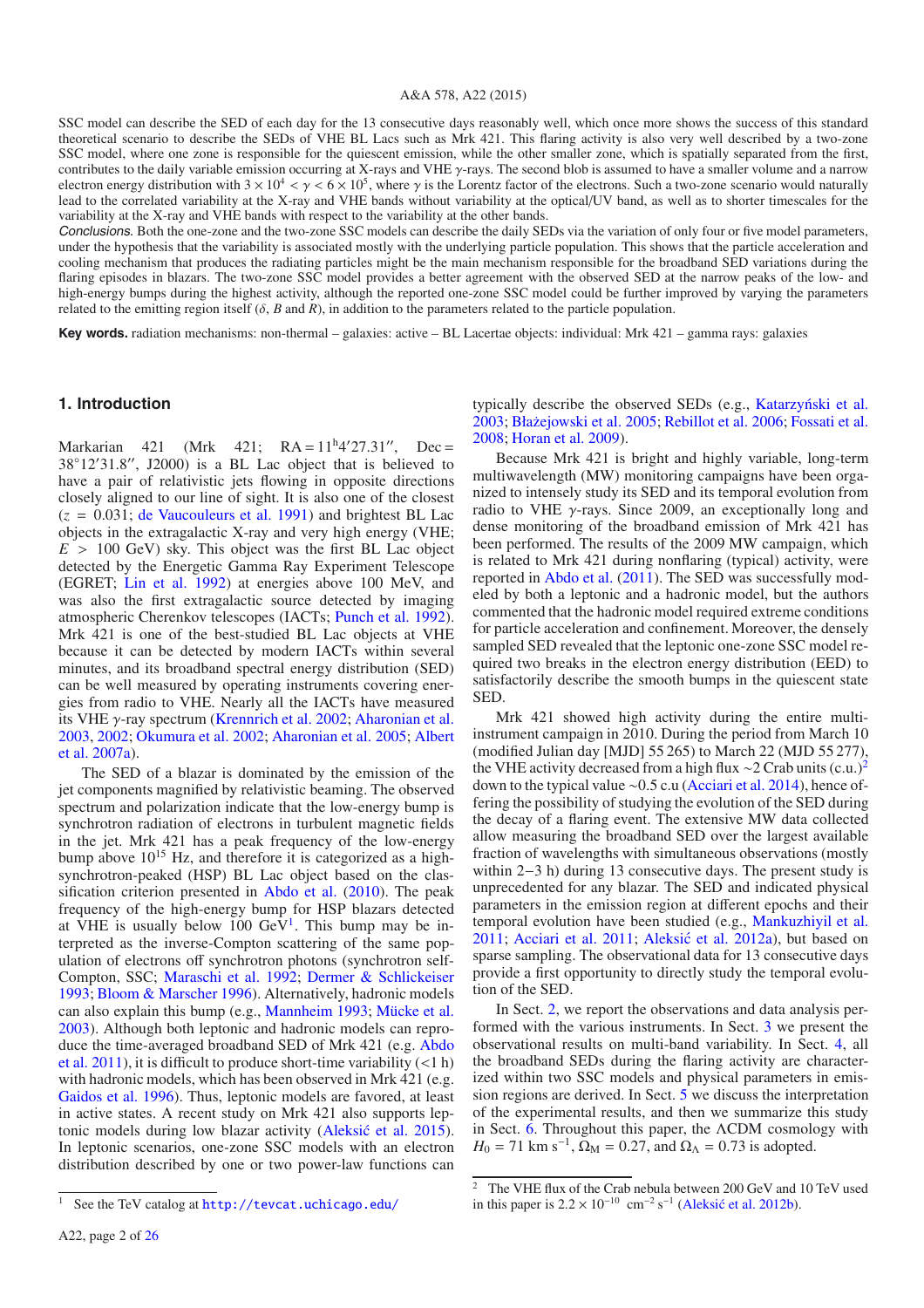<span id="page-3-1"></span>

|  |  |  | <b>Table 1.</b> Participating instruments in the campaign on Mrk 421 during 2010 March. |
|--|--|--|-----------------------------------------------------------------------------------------|
|--|--|--|-----------------------------------------------------------------------------------------|

| Instrument/Observatory                                                  | Energy range covered       |
|-------------------------------------------------------------------------|----------------------------|
| <b>MAGIC</b>                                                            | $0.08 - 5.0$ TeV           |
| <b>VERITAS</b>                                                          | $0.2 - 5.0$ TeV            |
| Whipple 10-m                                                            | $0.4 - 2.0$ TeV            |
| Fermi-LAT                                                               | $0.1 - 400 \,\mathrm{GeV}$ |
| Swift/BAT                                                               | $14 - 195 \text{ keV}$     |
| RXTE-PCA                                                                | $3-32$ keV                 |
| Swift-XRT                                                               | $0.3 - 10 \text{ keV}$     |
| <b>RXTE-ASM</b>                                                         | $2-10$ keV                 |
| <b>MAXI</b>                                                             | $2-10$ keV                 |
| Swift-UVOT                                                              | UVWI, UVM2, UVW2           |
| Abastumani <sup>†</sup>                                                 | $R$ band                   |
| Lulin $^{\dagger}$                                                      | R band                     |
| Roque de los Muchachos (KVA) <sup>†</sup>                               | R band                     |
| St. Petersburg <sup>†</sup>                                             | R band polarization        |
| Sabadell <sup>†</sup>                                                   | $R$ band                   |
| Goddard Robotic Telescope (GRT)                                         | R band                     |
| The Remote Observatory for Variable Object Research (ROVOR)             | $B, R, V$ bands            |
| New Mexico Skies (NMS)                                                  | R, V bands                 |
| Bradford Robotic Telescope (BRT)                                        | $B, R, V$ bands            |
| Perkins                                                                 | R band polarization        |
| Steward                                                                 | $R$ band polarization      |
| Crimean                                                                 | $R$ band polarization      |
| Submillimeter Array (SMA)                                               | $225$ GHz                  |
| Metsähovi Radio Observatory <sup>†</sup>                                | 37 GHz                     |
| University of Michigan Radio Astronomy Observatory (UMRAO) <sup>†</sup> | 8.0, 14.5 GHz              |
| Owens Valley Radio Observatory (OVRO)                                   | 15 GHz                     |

Notes. The energy range shown in Col. 2 is the actual energy range covered during the Mrk 421 observations, and not necessarily the nominal energy range of the instrument, which might only be achievable for bright sources and in excellent observing conditions. (†) Through GASP-WEBT program.

#### <span id="page-3-0"></span>**2. Observation and data analysis**

All instruments that observed Mrk 421 during this campaign are listed in Table [1.](#page-3-1) The details of observations by each instrument are described below.

#### 2.1. MAGIC

The Major Atmospheric Gamma-ray Imaging Cherenkov (MAGIC) telescope system consists of two 17-meter telescopes that are located on the island of La Palma, 2200 m above sea level. Stereo observation can provide a sensitivity of ∼0.008 c.u. above ∼300 GeV in 50 h of observation and allows detecting VHE photons between 50 GeV and 50 TeV. A detailed description of the performance of the MAGIC stereo system can be found in Aleksić et al. [\(2012b\)](#page-16-27).

During this flare, MAGIC made 11 observations, all in stereoscopic mode. The exposure time ranged from ∼10 to ∼80 min, with the zenith angle ranging from 5 to 30 deg. In total we collected 4.7 h of good-quality data. The MAGIC data presented in this paper were taken in dark conditions and were not affected by bright moonlight. All these observations were cond[ucted in the false-source-tracking \(wobble\) mode \(](#page-16-28)Fomin et al. [1994\)](#page-16-28): alternatively tracking two positions in the sky that are symmetric with respect to the true source position and 0.4◦ away from it. The MAGIC data on MJD 55 272 and 55 275 suffered from bad weather and occasional technical problems and were therefore removed from the analysis.

The MAGIC data were analyzed using the MAGIC Standard Analysis Software (MARS; [Moralejo et al. 2010](#page-16-29)). In the analysis routine, signals are first calibrated and then an image-cleaning algorithm that involves the time structure of the shower images, and removes the contribution from the night sky background is applied. Afterward, the shower images are parameterized with an extended set of Hillas parameters [\(Hillas 1985](#page-16-30)), and another parameter, hadronness, to reject background showers resulting from charged cosmic rays. The hadronness is determined through a random forest classification [\(Breiman 2001\)](#page-16-31), which is trained based on shower-image parameters and time information.

Then, all these parameters from the two telescopes are combined to reconstruct the arrival directions and energies of the  $\gamma$ -ray candidate events. The number of signal (excess) events is the number of events around the source position after subtracting the number of background events, which is estimated using the number of events in a source-free region. Flux and a preliminary spectrum are calculated based on this number. Finally, this preliminary spectrum is unfolded to correct for the effect of the limited energy resolution of the detector, as reported in [Albert et al.](#page-16-32) [\(2007b\)](#page-16-32), which leads to the final (true) observed VHE spectrum of the source.

The systematic uncertainties in the spectral measurements with MAGIC stereo observations are 11% in the normalization factor (at >300 GeV) and 0.15−0.20 in the photon index. The error on the flux does not include uncertainty on the energy scale. The energy scale of the MAGIC telescopes is determined with a precision of about 17% at low energies ( $E < 100$  GeV) and 15% at medium energies (*E* > 300 GeV). Further details are reported in Aleksić et al. [\(2012b](#page-16-27)).

#### 2.2. VERITAS

The Very Energetic Radiation Imaging Telescope Array System (VERITAS) is an array of four imaging atmospheric Cherenkov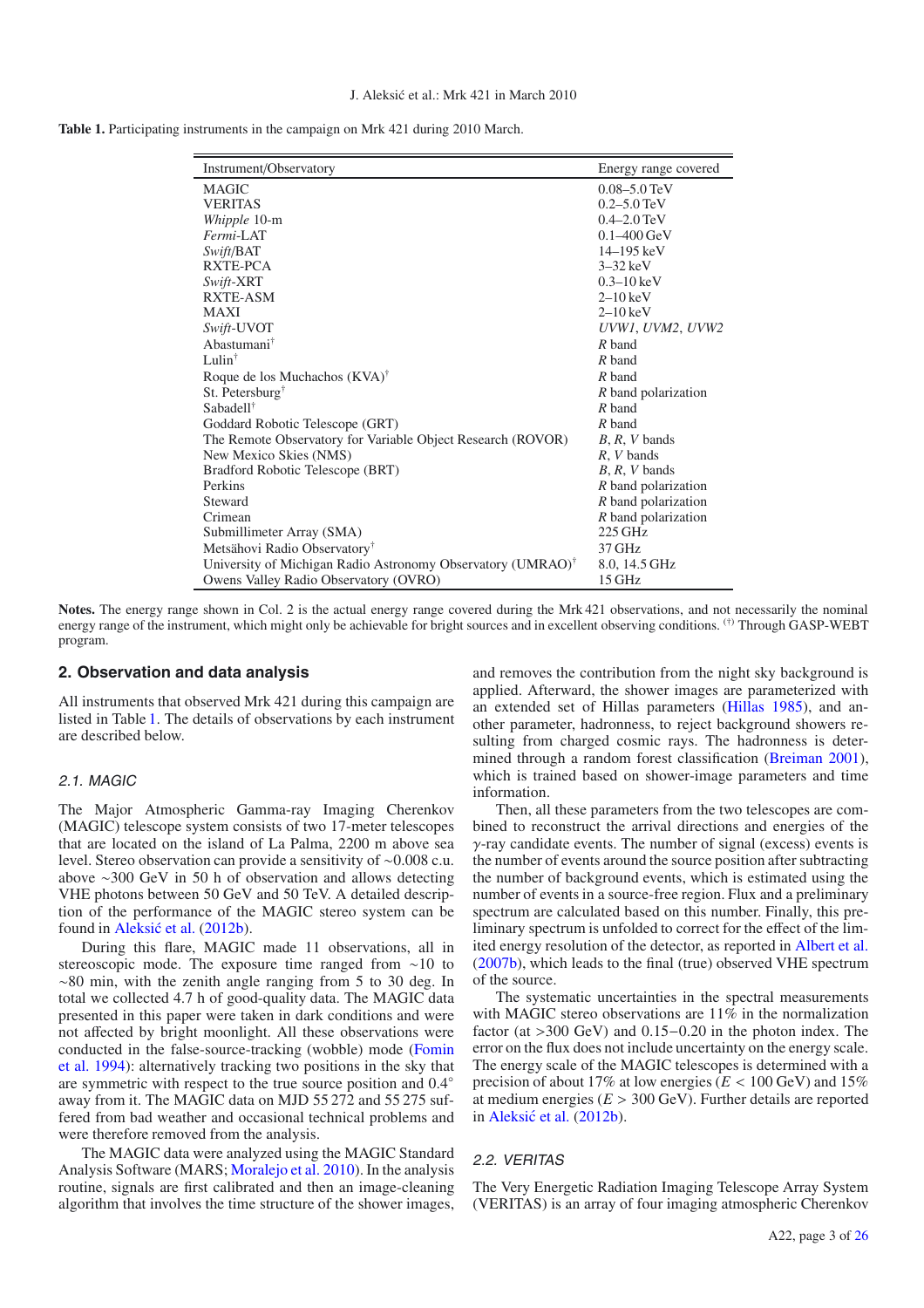telescopes 12 m in diameter that are located in southern Arizona [\(Weekes et al. 2002](#page-16-33)) and are designed to detect emission from astrophysical objects in the energy range from ∼100 GeV to greater than 30 TeV. VERITAS has an energy resolution of ∼15% and an angular resolution (68% containment) of ∼0.1◦ per event at 1 TeV. A source with a flux of 0.01 c.u. is detected in ∼25 h of observations, while a 0.05 c.u. source is detected in less than 2 h. The field of view of the VERITAS cameras is 3.5◦. For more details on the VERITAS instrument and its imaging atmospheric Cherenkov technique, see [Perkins & Maier](#page-16-34) [\(2009](#page-16-34)).

VERITAS monitored Mrk 421 in March 2010 with a 10 min run each day on MJD 55 260, 55 265, 55 267−55 274. Observations were taken near culmination at zenith angles in the range 18◦−23◦ to benefit from the lowest possible energy threshold. All data were taken in wobble mode where the telescopes are pointed away from the source by  $0.5^{\circ}$  north, south, east, and west to allow for simultaneous background estimation using events from the same field of view.

Before event selection and background subtraction, all shower images are calibrated and cleaned as described in [Cogan](#page-16-35) [\(2006](#page-16-35)) and [Daniel et al.](#page-16-36) [\(2007](#page-16-36)). Following the calibration and cleaning of the data, the events are parameterized using a moment analysis [\(Hillas 1985](#page-16-30)). From this moment analysis, scaled parameters are calculated and used to select the  $\gamma$ -ray-like events [\(Aharonian et al. 1997;](#page-16-37) [Krawczynski et al. 2006](#page-16-38)). The eventselection cuts are optimized a priori for a Crab-like source (power-law spectrum photon index  $\Gamma = 2.5$  and Crab nebula flux level).

#### 2.3. Whipple 10 <sup>m</sup>

The *Whipple* 10 m γ-ray telescope was situated at the *Fred Lawrence Whipple* Observatory in southern Arizona. It operated in the 300 GeV to 20 TeV energy range, with a peak response energy (for a Crab-like spectrum) of approximately 400 GeV. The telescope had a 10 m optical reflector with a camera consisting of 379 photomultiplier tubes, covering a field of view of 2.6◦ [\(Kildea et al. 2007](#page-16-39)). The *Whipple* 10-m was decommissioned in July 2011.

The *Whipple* 10 m telescope made ten observations performed in the ON/OFF and TRK (tracking) modes, in which the telescope tracked the source, which was centered in the field of view, for 28 min (ON and TRK runs). The duration of the observations ranged from about one to six hours, with half of the observations more than four hours long. The corresponding OFF run was collected at an offset of 30 min from the source's right ascension for a period of 28 min. The two runs were taken at the same declination over the same range of telescope azimuth and elevation angles. This removed systematic errors that depend on slow changes in the atmosphere. In the TRK mode, only ON runs were taken without corresponding OFF observations, and the background was estimated from events whose major axis points away from the center of the camera (the source position). The data set amounts to 36 h and was analyzed using the University College Dublin analysis package as described in [Acciari](#page-16-40) [\(2011\)](#page-16-40). The photon fluxes, initially derived in Crab units for energies above 400 GeV, were converted into photon fluxes above 200 GeV using a Crab nebula flux of  $2.2 \times 10^{-10}$  cm<sup>-2</sup> s<sup>-1</sup> (Aleksić et al.  $2012b$ ). Because the spectrum of Mrk 421 is variable (and sometimes slightly harder or softer than that of the Crab nebula), this conversion could overestimate or underestimate the photon fluxes, but only at the level of ∼10%, which is not critical for the results reported in this paper.

The *Fermi* Large Area Telescope (LAT) is a γ-ray telescope operating from 20 MeV to more than 300 GeV. The LAT is an array of  $4 \times 4$  identical towers, each one consisting of a tracker (where the photons are pair-converted) and a calorimeter (where the energies of the pair-converted photons are measured). LAT has a large peak effective area  $(0.8 \text{ m}^2 \text{ for } 1 \text{ GeV}$  photons), an energy resolution typically better than 10%, and a field of view of about 2.4 sr with an angular resolution (68% containment angle) better than 1◦ for energies above 1 GeV. Further details on the description of LAT are given in [Atwood et al.](#page-16-41) [\(2009](#page-16-41)) and [Ackermann et al.](#page-16-42) [\(2012\)](#page-16-42). The analyses of the *Fermi*-LAT data were performed here with the ScienceTools software package version v9r32p5. We used the reprocessed *Fermi*-LAT events<sup>3</sup> belonging to the P7REP\_SOURCE\_V15 class that are located in a circular region of interest (ROI) of 10◦ radius around Mrk 421, after applying a cut of  $\langle 52^\circ$  in the rocking angle, and  $\langle 100^\circ$  on the zenith angle to reduce contamination from the  $\gamma$ -rays produced in the upper atmosphere and observed along Earth's limb. The background model used to extract the  $\gamma$ -ray signal includes a Galactic diffuse-emission component and an isotropic component. The model we adopted for the Galactic component is given by the file gll iem v05.fit, and the isotropic component, which is the sum of the extragalactic diffuse emission and the residual charged particle background, is parameterized by the file iso\_source\_v $05.txt^4$ . The normalizations of the two components in the background model were allowed to vary freely during the spectral-point fitting. The spectral parameters were estimated using the unbinned maximum-likelihood technique [\(Mattox et al.](#page-16-43) [1996\)](#page-16-43) in the energy range 300 MeV to 300 GeV. We used the P7REP\_SOURCE\_V1[5](#page-4-2) instrument response function<sup>5</sup> and took into account all the sources from the second *Fermi*-LAT catalog (2FGL, [Nolan et al. 2012](#page-16-44)) that are located within 15◦ of Mrk 421. When performing the fit, the spectral parameters of sources within 10<sup>°</sup> of Mrk 421 were allowed to vary, while those between 10◦ and 15◦ were fixed to their values from the 2FGL. When performing the likelihood fit in differential energy bins (spectral bins in the SED), the photon indices of the sources were frozen to the best-fit values obtained from the full spectral analysis.

<span id="page-4-2"></span><span id="page-4-1"></span><span id="page-4-0"></span>The sensitivity of *Fermi*-LAT is not good enough to detect Mrk 421 within a few hours, and hence we integrated over two days to have significant detections and to be able to produce γ-ray spectra. Despite the two-day integration window, the number of collected photons above 300 MeV is only about 8 to 15 for each of the two-day intervals. Most of these photons have energies below a few GeV, since photons above 10 GeV are rarely detected from Mrk 421 in a two-day interval. Upper limits at 95% confidence level were calculated for the differential energy bins whenever the maximum-likelihood test statistic  $(TS)^6$  $(TS)^6$  was below 4, or when the detected signal had fewer than two events. The systematic uncertainty in the flux is dominated by the systematic uncertainty in the effective area, which is estimated as 10% below 0.1 GeV, 5% in the energy range between 0.3 GeV and 10 GeV and 10% above 10 GeV[\(Ackermann et al. 2012\)](#page-16-42).

<span id="page-4-3"></span><sup>3</sup> See [http://fermi.gsfc.nasa.gov/ssc/data/analysis/](http://fermi.gsfc.nasa.gov/ssc/data/analysis/documentation/Pass7REP_usage.html) [documentation/Pass7REP\\_usage.html](http://fermi.gsfc.nasa.gov/ssc/data/analysis/documentation/Pass7REP_usage.html)

<sup>4</sup> [http://fermi.gsfc.nasa.gov/ssc/data/access/lat/](http://fermi.gsfc.nasa.gov/ssc/data/access/lat/BackgroundModels.html) [BackgroundModels.html](http://fermi.gsfc.nasa.gov/ssc/data/access/lat/BackgroundModels.html)

<sup>5</sup> See <http://fermi.gsfc.nasa.gov/ssc/data/analysis/>

<sup>6</sup> The maximum-likelihood test statistic TS [\(Mattox et al. 1996](#page-16-43)) is defined as  $TS = 2\Delta \log$ (likelihood) between models with and without a point source at the position of Mrk 421.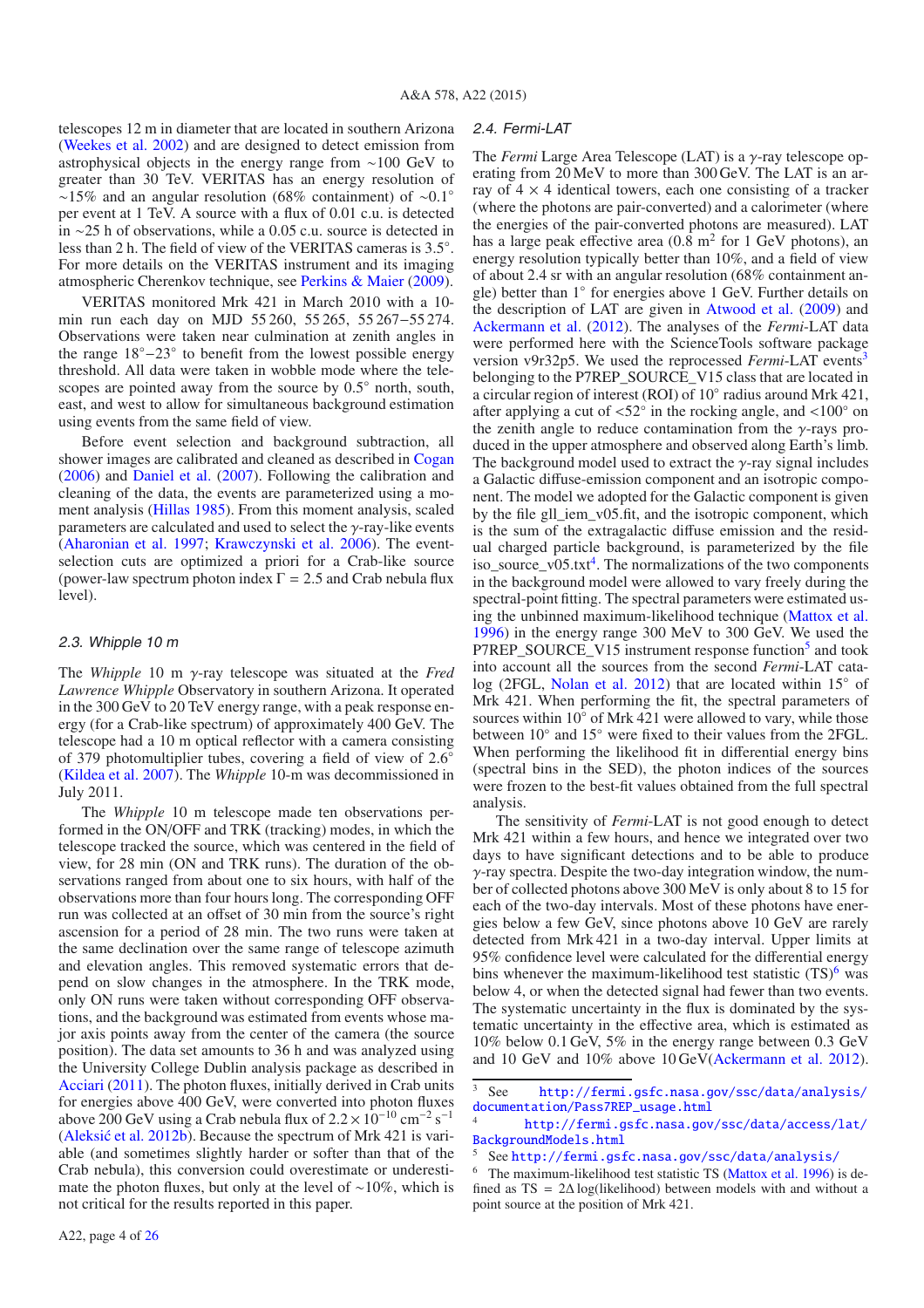The systematic uncertainties are substantially smaller than the statistical uncertainties of the data points in the light curve and spectra.

#### 2.5. X-ray observations

All 11 *Swift*-XRT [\(Burrows et al. 2005\)](#page-16-45) observations were carried out using the windowed timing (WT) readout mode. The data set was first processed with the XRTDAS software package (v.2.9.3) developed at the ASI Science Data Center (ASDC) and distributed by HEASARC within the HEASoft package  $(v. 6.15.1)^7$  $(v. 6.15.1)^7$ . Event files were calibrated and cleaned with standard filtering criteria with the *xrtpipeline* task using the calibration files available in the *Swift*-XRT CALDB version *20140120*. Events for the spectral analysis were selected within a 20-pixel (∼46 arcsec) radius, which encloses about 90% of the PSF, centered on the source position. The background was extracted from a nearby circular region of 40 pixel radius. The ancillary response files were generated with the *xrtmkarf* task applying corrections for PSF losses and CCD defects using the cumulative exposure map. Before the spectral fitting, the 0.3−10 keV source energy spectra were binned to ensure a minimum of 20 counts per bin. The spectra were corrected for absorption with a neutral hydrogen column density fixed to the Galactic 21 cm value in the direction of Mrk 421, namely  $1.9 \times 10^{20}$  cm<sup>-2</sup> [\(Kalberla et al.](#page-16-46) [2005\)](#page-16-46).

The *Rossi* X-ray Timing Explorer (RXTE; [Bradt et al. 1993](#page-16-47)) satellite performed daily pointing observations of Mrk 421 during the time interval from MJD 55 265 to MJD 55 277. The data analysis was performed using FTOOLS v6.9 and following the procedures and filtering criteria recommended by the NASA RXTE Guest Observer Facility<sup>[8](#page-5-1)</sup>. The observations were filtered following the conservative procedures for faint sources. Only the first xenon layer of PCU2 was used. We used the package pcabackest to model the background and the package saextrct to produce spectra for the source and background files and the script<sup>9</sup> pcarsp to produce the response matrix. The PCA average spectra above 3 keV were fitted using the XSPEC package using a power-law function with an exponential cutoff (cutoffpl) with the same neutral hydrogen column density as was used in the *Swift*-XRT data analysis. However, since the PCA bandpass starts at 3 keV, the results do not depend strongly on the column density adopted.

<span id="page-5-4"></span><span id="page-5-3"></span><span id="page-5-2"></span><span id="page-5-1"></span><span id="page-5-0"></span>We also used data from the all-sky X-ray instruments available in 2010, namely RXTE/ASM, MAXI, and *Swift*/BAT. The data from RXTE/ASM were obtained from the ASM web page<sup>[10](#page-5-3)</sup> and were filtered according to the prescription provided in the ASM web page. The daily fluxes from *Swift*/BAT were gathered from the BAT web page<sup>[11](#page-5-4)</sup> and the daily fluxes from MAXI were retrieved from a dedicated MAXI web page<sup>[12](#page-5-5)</sup>.

#### 2.6. Optical and UV observations

The optical fluxes reported in this paper were obtained within the GLAST-AGILE Support Program (GASP) within the Whole Earth Blazar Telescope (WEBT; e.g. [Villata et al. 2008](#page-16-48), [2009\)](#page-16-49), with various optical telescopes around the globe. Additionally, many observations were performed with the Perkins, Rovor, New Mexico Skies, and the Bradford telescopes. Optical polarization measurements are also included from the Steward, Crimean, and St Petersburg observatories. All the instruments use the calibration stars reported in [Villata et al.](#page-16-50) [\(1998](#page-16-50)) for calibration, and the Galactic extinction was corrected with the reddening corrections given in [Schlegel et al.](#page-16-51) [\(1998](#page-16-51)). The flux from the host galaxy (which is significant only below  $v \sim 10^{15}$  Hz) was estimated using the flux values across the *R* band from [Nilsson et al.](#page-16-52) [\(2007](#page-16-52)) and the colors reported in [Fukugita et al.](#page-16-53) [\(1995\)](#page-16-53), and then subtracted from the measured flux.

The *Swift* Ultraviolet/[Optical](#page-16-54) [Telescope](#page-16-54) [\(UVOT;](#page-16-54) Roming et al. [2005](#page-16-54)) obtained data cycling through each of the three ultraviolet pass bands, *UVW1*, *UVM2*, and *UVW2* with central wavelengths of 260 nm, 220 nm, and 193 nm, respectively. The photometry was computed using a 5 arcsec source region around Mrk 421 using a custom UVOT pipeline that performs the calibrations presented in [Poole et al.](#page-16-55) [\(2008\)](#page-16-55). Moreover, the custom pipeline also allows for separate, observation-by-observation, corrections for astrometric misalignments [\(Acciari et al. 2011\)](#page-16-25). The flux measurements obtained were corrected for Galactic extinction with  $E_{B-V} = 0.015$  mag [\(Schlegel et al. 1998](#page-16-51)) at each spectral band [\(Fitzpatrick 1999](#page-16-56)). The contribution of the host galaxy to the UV fluxes is negligible and hence not considered.

#### 2.7. Radio observations

The radio data reported in this manuscript were taken with the 14 m Metsähovi Radio Observatory at 37 GHz, the 40 m Owens Valley Radio Observatory (OVRO) telescope at 15 GHz, and the 26 m University of Michigan Radio Astronomy Observatory (UMRAO) at 14.5 GHz. Details of the observing strategy and data reduction are given by [Teraesranta et al.](#page-16-57) [\(1998](#page-16-57), Metsähovi), [Richards et al.](#page-16-58) [\(2011,](#page-16-58) OVRO), and [Aller et al.](#page-16-59) [\(1985,](#page-16-59) UMRAO). The 225 GHz (1.3 mm) light curve was obtained at the Submillimeter Array (SMA) near the summit of Mauna Kea (Hawaii). During the period covered in this work, Mrk 421 was observed as part of a dedicated program to follow sources on the *Fermi*-LAT Monitored Source List (PI: A. Wehrle). Observations of available LAT sources were made periodically for several minutes, and the measured source signal strength was calibrated against known standards, typically solar system objects (Titan, Uranus, Neptune, or Callisto).

Mrk 421 is a point-like and unresolved source for these three single-dish radio instruments and for SMA, which means that the measured fluxes are the flux densities integrated over the full source extension, and hence should be considered as upper limits in the SED model fits reported in this paper. However, it is worth noting that the radio flux of Mrk 421 resolved with the VLBA for a region of  $1-2 \times 10^{17}$  cm (hence comparable to the size of the blazar emission) is a very large part of the radio flux [measured](#page-16-15) [with](#page-16-15) [the](#page-16-15) [single-dish](#page-16-15) [radio](#page-16-15) [instruments](#page-16-15) [\(see](#page-16-15) Abdo et al. [2011\)](#page-16-15), and thus it is reasonable to assume that the blazar emission contributes substantially to the radio flux measured by single-dish radio telescopes such as Metsähovi, OVRO, and UMRAO. Moreover, there are several works reporting a correlation between radio and GeV emission in blazars as a population (see e.g. [Ackermann et al. 2011](#page-16-60)), which implies that at least a

<span id="page-5-5"></span><sup>7</sup> [http://heasarc.gsfc.nasa.gov/docs/software/lheasoft/](http://heasarc.gsfc.nasa.gov/docs/software/lheasoft/download.html) [download.html](http://heasarc.gsfc.nasa.gov/docs/software/lheasoft/download.html)

<sup>8</sup> [http://heasarc.gsfc.nasa.gov/docs/xte/](http://heasarc.gsfc.nasa.gov/docs/xte/xhp_proc_analysis.html) [xhp\\_proc\\_analysis.html](http://heasarc.gsfc.nasa.gov/docs/xte/xhp_proc_analysis.html)

<sup>9</sup> The CALDB files are located at [http://heasarc.gsfc.nasa.](http://heasarc.gsfc.nasa.gov/FTP/caldb) [gov/FTP/caldb](http://heasarc.gsfc.nasa.gov/FTP/caldb)

<sup>10</sup> See [http://xte.mit.edu/ASM\\_lc.html](http://xte.mit.edu/ASM_lc.html)

<sup>&</sup>lt;sup>11</sup> See <http://swift.gsfc.nasa.gov/docs/swift/results/> <transients/>

<sup>12</sup> See <http://maxi.riken.jp/top/index.php?cid=1&jname=> <J1104+382>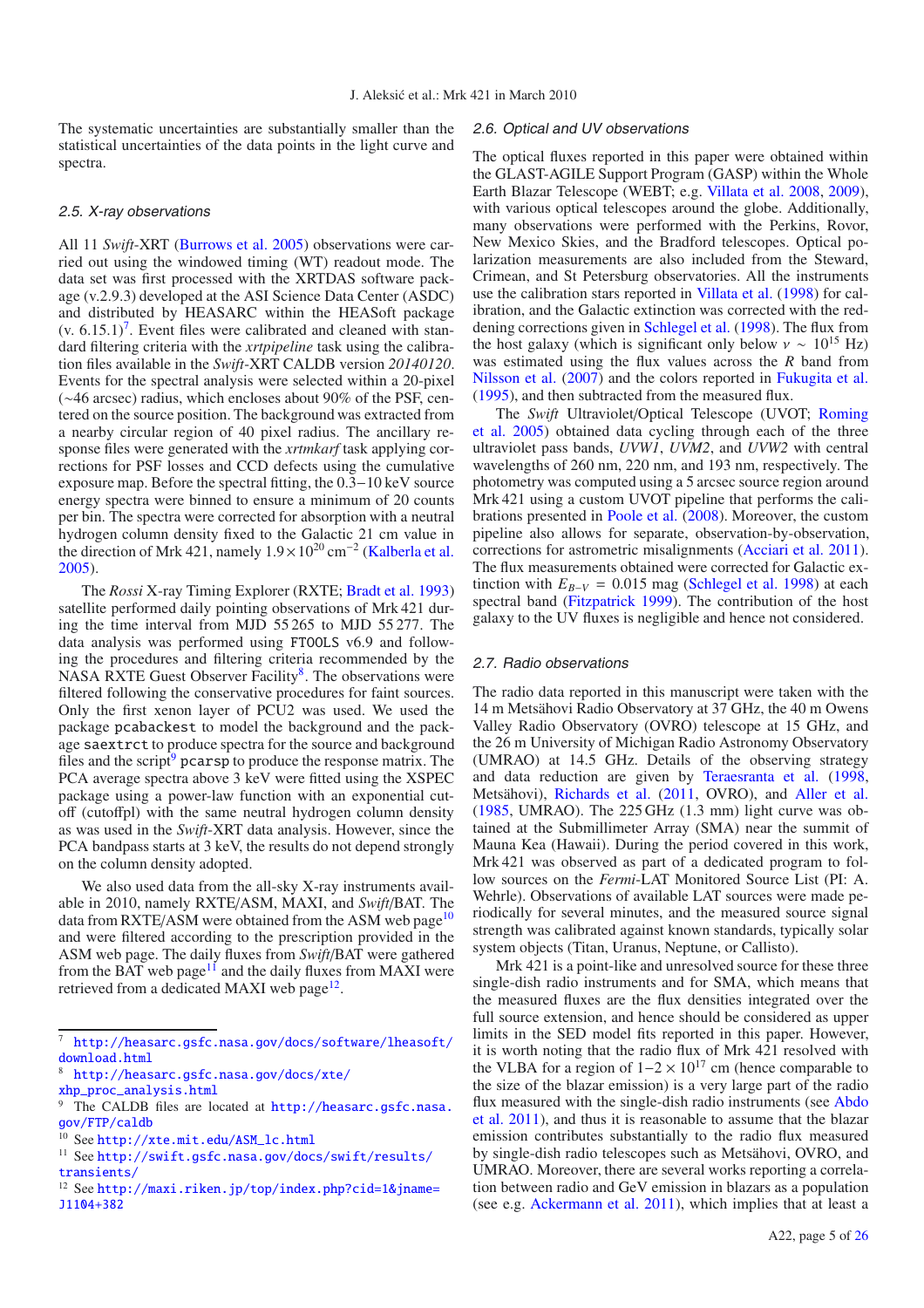fraction of the radio emission is connected to the gamma-ray (blazar) emission. The 225 GHz observations from SMA connect the bottom (radio) to the peak (optical/X-rays) of the synchrotron (low-energy) bump of the SED, and hence it is also expected to be strongly dominated by the blazar emission of the source. Therefore, it seems reasonable to adjust the theoretical model in such a way that the predicted energy flux for the millimeter band is close to the SMA measurement, and the predicted energy flux for the radio band is not too far below the measurements performed by the single-dish instruments.

#### <span id="page-6-0"></span>**3. Multiband variability**

In this section, we present the experimental results derived from the MW campaign observations described in Sect. [2.](#page-3-0) Figure [1](#page-7-0) shows the multiband light curves during the decline observed between 2010 March 10 (MJD 55 265) and 2010 March 22 (MJD 55 277). In the top left panel, the VHE band includes nine observations from MAGIC, nine from VERITAS, and ten from *Whipple*.

The flux above 200 GeV decreases roughly steadily with time. Before MJD 55 272 the fluxes are ∼1−2 c.u., while on subsequent days they are below 1 c.u., showing that only the decay (perhaps including the peak) of the flare was observed with the VHE  $\gamma$ -ray instruments in 2010 March. It is worth noting that the VHE flux measured with MAGIC for MJD 55 268 is roughly 50% lower than that measured with VERITAS for that day:  $2.1 \pm 0.3$  vs.  $4.0 \pm 0.6$  in units of  $10^{-10}$  cm<sup>-2</sup> s<sup>-1</sup>. Taking into account the measured errors, these fluxes are different by three to four standard deviations. This might result (at least partially) from systematics related to the instruments or observations during that night, but it might also be due to intra-night variability over the MAGIC and VERITAS observation windows, which are about seven hours apart.

The photon flux above 300 MeV (measured by *Fermi*-LAT in two-day long time intervals) does not show any significant variability. A fit with a constant line gives a flux level of  $(6.8 \pm$  $(0.9) \times 10^{-8}$  cm<sup>-2</sup> s<sup>-1</sup>, with  $\chi^2/\text{ndf} = 2.5/6$ , which is similar to the mean flux of ~7.2 × 10<sup>-8</sup> cm<sup>-2</sup> s<sup>−1</sup> observed during the first 1.5 yr of *Fermi* operation, from 2008 August to 2010 March [\(Abdo et al. 2011\)](#page-16-15).

The variability at the X-ray band as measured with RXTE, *Swift* and MAXI is high, with light curves that resemble those at VHE. The *Swift*-XRT energy flux at the band 0.3−10 keV decreases from ~2.2 × 10<sup>-9</sup> erg cm<sup>-2</sup> s<sup>-1</sup> down to ~0.8 ×  $10^{-9}$  erg cm<sup>-2</sup> s<sup>-1</sup>. The low X-ray fluxes measured during this 13-day period are comparable to the mean 0.3−10 keV X-ray flux of ~0.9 × 10<sup>-9</sup> erg cm<sup>-2</sup> s<sup>-1</sup>, measured during the first seven years of *Swift* operation, from 2005 to 2012 [\(Stroh & Falcone](#page-16-61) [2013\)](#page-16-61).

<span id="page-6-1"></span>At UV and optical frequencies, the variability is also rather small, in contrast to the VHE and X-ray bands. The emission at the UV and optical bands is variable. For instance, a constant fit yields  $\chi^2$ /ndf of 174/11 and 144/60 for the UVOT-UVM2 and GASP/*R* band, respectively. Hence Mrk 421 showed some activity at these bands, although it is substantially weaker than that shown at VHE and X-rays. The optical flux at the *R* band measured during this 13-day period is ∼16 mJy (∼24 mJy if the host galaxy is included), which is comparable to the typical flux of ∼25 mJy measured during the first eight years of the Tuorla blazar monitoring program, from 2003 to  $2011^{13}$ .

Optical polarization measurements are also reported in Fig. [1.](#page-7-0) The errors on these observations are smaller than 0.1% and 3<sup>°</sup> for the polarization degree and the electric vector polarization angle and are therefore too small to be visible in the plot. The collected data do not show any flare in the polarization degree or high rotation in the electric vector polarization angle as is observed during the flaring activities in other blazars (e.g. [Marscher et al. 2008](#page-16-62)). There are some small variations in the polarization degree and angle, however, but such random fluctuations are common and expected due to continuous noise processes and not by singular events (see [Marscher 2014](#page-16-63)).

In the radio bands, there were only seven observations during this period, which were performed at frequencies from 14 GHz to 225 GHz. All of them reported a flux of about 0.4−0.5 Jy. We did not find significant variability in any of these single-dish radio observations, which are  $\leq 1$  h long. The radio fluxes measured during this 13-day period are comparable to the typical 15 GHz radio flux of ∼0.45 mJy measured during the first three years of the OVRO monitoring program, from 2008 to 2011 [\(Richards et al. 2013\)](#page-16-64).

To quantify the overall variability during these 13 consecutive days, we followed the method provided in [Vaughan et al.](#page-16-65) [\(2003\)](#page-16-65). The fractional variability  $F_{\text{var}}$  at each energy band is computed as

$$
F_{\text{var}} = \sqrt{\frac{S^2 - \langle \sigma_{\text{err}}^2 \rangle}{\langle F \rangle^2}}
$$
 (1)

where  $\langle F \rangle$  is the mean photon flux, S is the standard deviation of the *N* flux points, and  $\langle \sigma_{\text{err}}^2 \rangle$  is the mean-squared error. The error in  $F_{\text{var}}$  is calculated according to the prescription in Sect. 2.2 of [Poutanen et al.](#page-16-66) [\(2008](#page-16-66)),

$$
\sigma_{F_{\text{var}}} = \sqrt{F_{\text{var}}^2 + \sqrt{\frac{2 \langle \sigma_{\text{err}}^2 \rangle^2}{N \langle F \rangle^4} + \frac{4 \langle \sigma_{\text{err}}^2 \rangle F_{\text{var}}^2}{N \langle F \rangle^2}} - F_{\text{var}}.
$$
 (2)

This prescription is more precise than the method used in [Vaughan et al.](#page-16-65) [\(2003](#page-16-65)) when the  $\sigma_{\text{err}}$  is comparable to or larger than *S* .

The  $F_{\text{var}}$  values derived from the light curves in Fig. [1](#page-7-0) are plotted in Fig. [2.](#page-8-1) The values of  $F_{var}$  are plotted only for instruments with  $\bar{S}^2 > \sigma_{\text{err}}^2$ . When there is no variability detectable with the sensivity of the instrument,  $S^2 < \sigma_{\text{err}}^2$  might occur (as is the case for *Fermi*-LAT).

The  $F_{\text{var}}$  is highest at the X-ray band. The values of  $F_{\text{var}}$ measured by *Swift*-XRT and RXTE-PCA agree well at the 2−10 keV band. We note that *Swift*-XRT shows a higher *F*var at the 2−10 keV band than at the 0.3−2 keV band. The uncertainty in the  $F_{\text{var}}$  values at these two bands is small because the measured X-ray flux variations are very large in comparison to the flux uncertainties (which are smaller than 1%), and that makes the difference in the measured variability very significant. This difference cannot be attributed to different temporal coverage, as they were observed with the same instrument (and hence the same time).

To study this difference, we calculated the normalized deviations of the fluxes,  $F_{dev} = (F - \langle F \rangle) / \langle F \rangle$  computed with the *Swift*-XRT light curves at both energy bands (0.3−2 keV and 2−10 keV). Figure [3](#page-8-2) shows that the absolute values of  $F_{\text{dev}}$ , |*F*dev|, at the 2−10 keV band are always higher than those at the 0.3−2 keV band. This shows that the flux at the 2−10 keV band is intrinsically more variable than at the 0.3−2 keV band across the whole temporal range, and hence that the higher  $F_{\text{var}}$ 

<sup>13</sup> [http://users.utu.fi/kani/1m/Mkn\\_421\\_jy.html](http://users.utu.fi/kani/1m/Mkn_421_jy.html)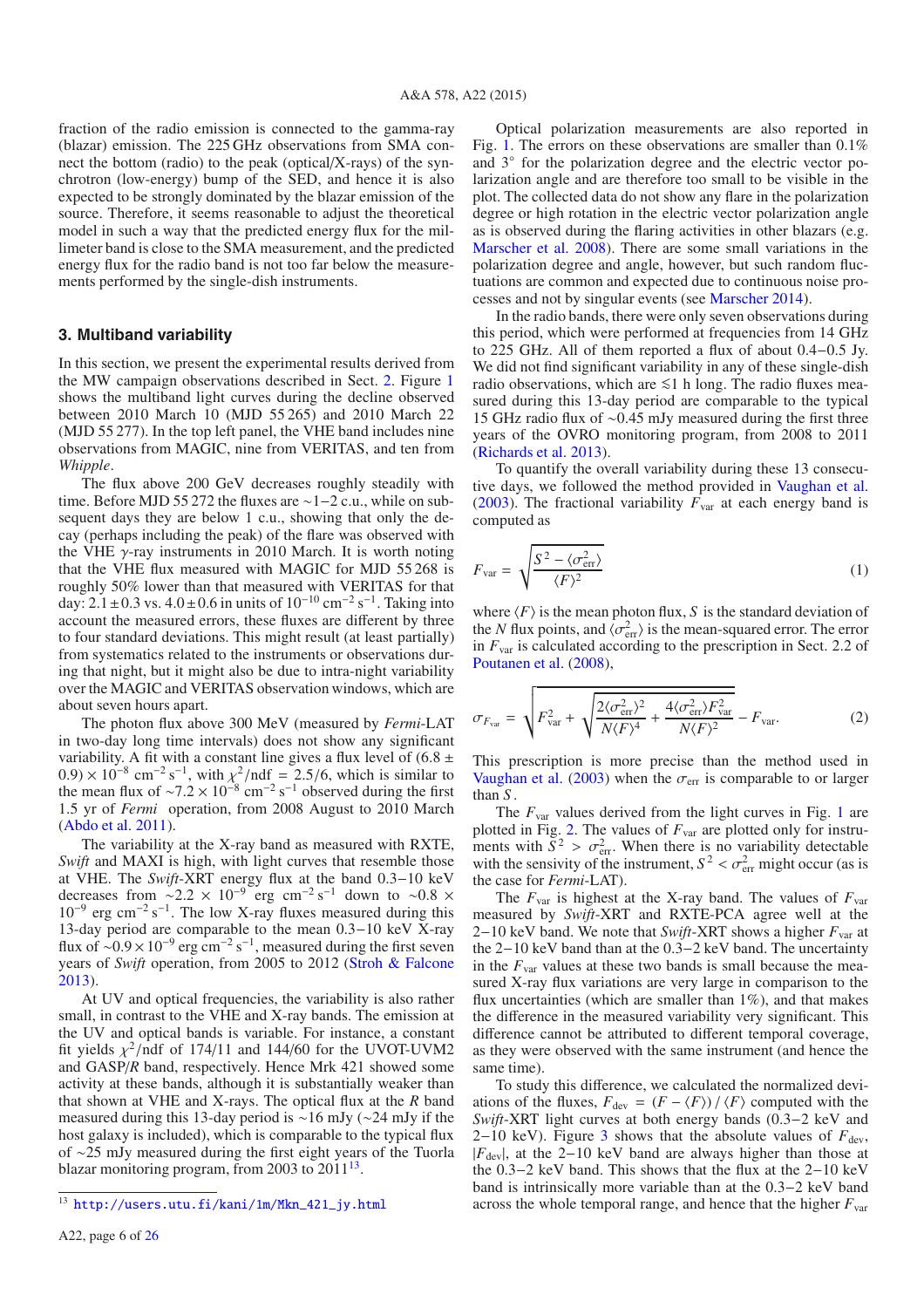

<span id="page-7-0"></span>**[Fig. 1.](http://dexter.edpsciences.org/applet.php?DOI=10.1051/0004-6361/201424811&pdf_id=1)** Light curves of Mrk 421 between MJD 55 264 and 55 278, from VHE to radio (including optical polarization). The *Whipple* data were converted into fluxes above 200 GeV, and the host galaxy contribution was subtracted from the reported optical fluxes.  $P_{opt}$  and EVPA<sub>opt</sub> stand for the polarization degree and the electric vector polarization angle. For details, see text in Sect. [3.](#page-6-0)

is not due to one or a few observations, but rather dominated by a higher overall relative dispersion at the 2−10 keV flux values during the 13 consecutive days.

The  $F_{\text{var}}$  at VHE  $\gamma$ -rays is similar to that at X-rays. The flux points from VERITAS and *Whipple* are more concentrated around their mean values, which yield slightly lower  $F_{\text{var}}$  than that of MAGIC. In conclusion, both VHE  $\gamma$ -rays and X-rays show higher variability than the flux at the other bands, which is additional evidence that they have a closer relation to each other, as reported in several other Mrk 421 flaring episodes (e.g. [Maraschi et al. 1999](#page-16-67)).

To better understand the relation between X-rays and VHE  $\gamma$ -rays, we examined the correlation between the X-ray energy flux at the 0.3−2 keV and 2−10 keV bands and the VHE  $\gamma$ -ray energy flux above 200 GeV. For this exercise we used the X-ray fluxes from *Swift* and RXTE and the VHE fluxes from MAGIC and VERITAS. The VHE photon fluxes given in  $\mathrm{[cm^{-2} s^{-1}]}$  were converted into energy fluxes reported in [erg cm−<sup>2</sup> s−1] using a <span id="page-7-1"></span>power-law spectrum with index 2.5 above 200  $\text{GeV}^{14}$  $\text{GeV}^{14}$  $\text{GeV}^{14}$ . The top panel in Fig. [4](#page-8-3) shows the VHE  $\gamma$ -ray flux vs. X-ray flux at the 0.3−2 keV band, and the resulting fits with a linear ( $F<sub>VHE</sub>$  =  $k \cdot F_{\text{X-ray}}$ ) and a quadratic ( $F_{\text{VHE}} = k \cdot F_{\text{X-ray}}^2$ ) function. For the fits we used only MAGIC data, which are the VHE observations taken simultaneously or almost simultaneously with the X-ray observations (see Appendix [A](#page-18-0) for details on simultaneity of the observations). The middle and bottom panels of Fig. [4](#page-8-3) also show the X-ray flux vs. VHE- $\gamma$ -ray flux, but using the X-ray flux at the 2−10 keV band measured with *Swift* and RXTE. Neither a linear nor a quadratic function describes the data perfectly. However, for the 2−10 keV energy range, the VHE to X-ray flux closely follows a linear trend, which it is clearly not the case for the 0.3−2 keV energy range. The physical interpretation of these results is discussed in Sect. [5.](#page-12-0)

<sup>&</sup>lt;sup>14</sup> The spectral shape of the VHE emission of Mrk 421 did vary during the 13-day period considered here. Including these spectral variations would shift some of the reported  $\gamma$ -ray energy fluxes by ~10−15%, which we considered not essential for this study.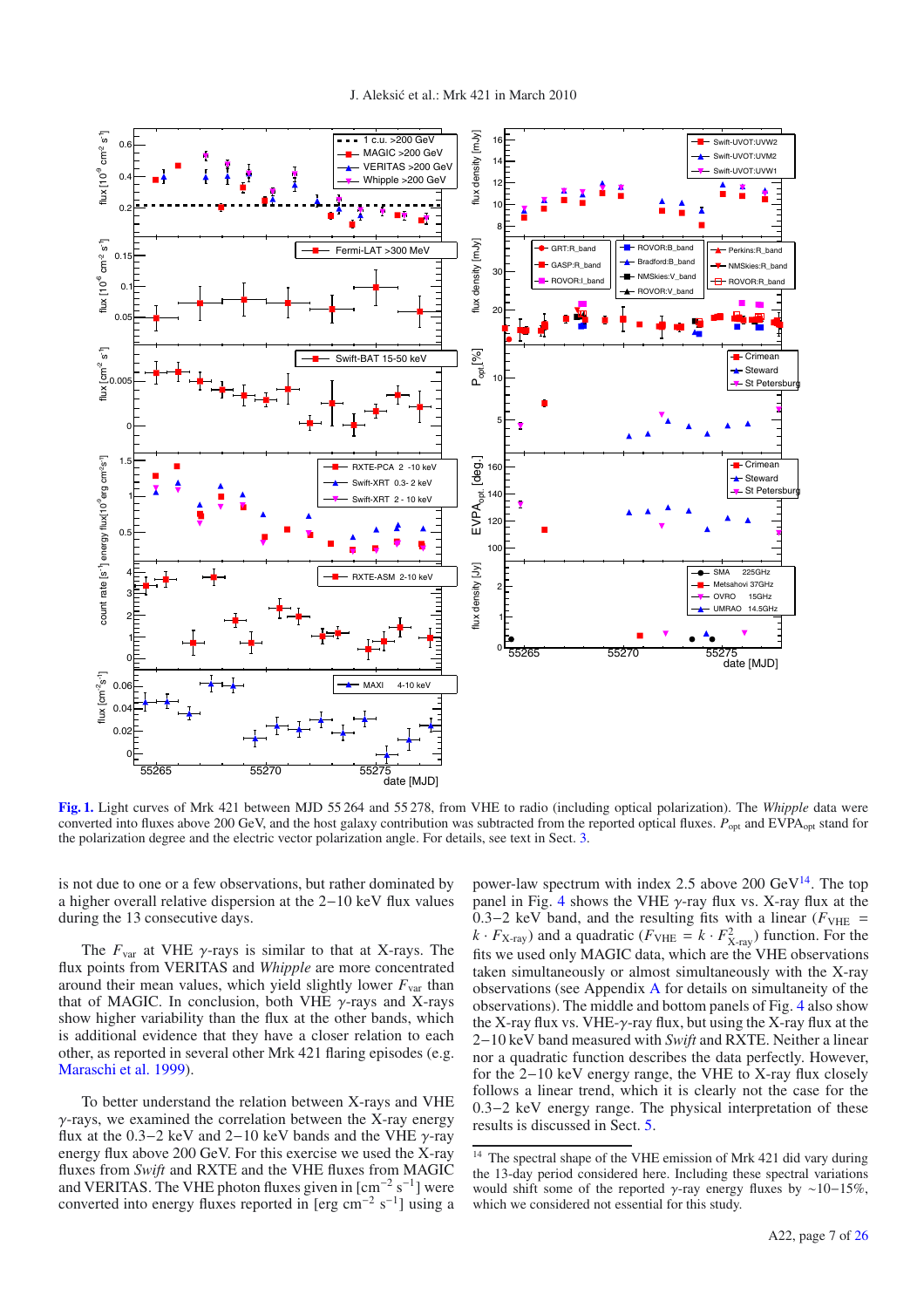ل<br>ج -

VHE Flux (>200 GeV) [erg cm  $10^{-10}$ 

ل<br>ج<br>ج

<span id="page-8-1"></span>

**[Fig. 2.](http://dexter.edpsciences.org/applet.php?DOI=10.1051/0004-6361/201424811&pdf_id=2)** Fractional variability  $F_{var}$  as a function of frequency.

<span id="page-8-2"></span>

**[Fig. 3.](http://dexter.edpsciences.org/applet.php?DOI=10.1051/0004-6361/201424811&pdf_id=3)** Temporal evolution of the absolute value of the normalized deviation of the *Swift*-XRT flux,  $F_{dev}$ . See text for further details.

#### <span id="page-8-0"></span>**4. Temporal evolution of the broadband spectral energy distribution**

To study this flaring activity, we built 13 successive simultaneous broadband SEDs for 13 consecutive days. We study these SEDs within one-zone and two-zone SSC scenarios in Sects. [4.1](#page-9-0) and [4.2.](#page-10-0) The characteristics of the MW data are described in Appendix [B.](#page-20-0) Specifically, we investigate whether the temporal evolution of the EED in SSC models can explain the observed variations in the SED during the 13-day period, and hence we try to fix (to their quiescent values) the model parameters related to the environment, namely the blob radius (*R*), magnetic field  $(B)$ , and Doppler factor  $(\delta)$ . We cannot exclude that other model realizations with a different set of model parameters (e.g., changing the environment parameters, or varying more model parameters) can also provide a satisfactory description of the broadband SEDs, but in this paper we wish to vary as few model parameters as possible to most directly study the evolution of the EED, which is the part of the model directly connected to the particle acceleration and cooling mechanisms.

We applied steady-state SSC models instead of timedependent models to the SEDs of each day and estimated physical parameters in the emission regions, which gives us an estimate of the temporal evolution of these physical parameters. Time-dependent models, as developed by [Krawczynski et al.](#page-16-68) (e.g. [2002](#page-16-68)), [Chen et al.](#page-16-69) (e.g. [2011\)](#page-16-69), are a direct way to derive the physical properties of the emission regions, but they

 $\frac{10^9}{\text{9}}$  - 10<sup>9</sup><br>Swift-XRT Flux (2-10 keV) [erg cm<sup>-2</sup> s<sup>-1</sup>]  $10^{-10}$ VHE Flux (>200 GeV) [erg cm  $0^{-10}$ linear fit,  $\chi^2$ /ndf=72/7 quadratic fit,  $\chi^2$ /ndf=270/7 RXTE-PCA Flux (2-10 keV) [erg cm<sup>-2</sup> s<sup>-1</sup>]  $10^{-10}$   $10^{-9}$ ل<br>ج -ا VHE Flux (>200 GeV) [erg cm  $10^{-10}$ linear fit,  $\chi^2$ /ndf=67/8 quadratic fit,  $\chi^2$ /ndf=338/8

<span id="page-8-3"></span>**[Fig. 4.](http://dexter.edpsciences.org/applet.php?DOI=10.1051/0004-6361/201424811&pdf_id=4)** Correlation between VHE γ-ray flux (MAGIC, black solid circles, and VERITAS, blue empty circles) and X-ray fluxes. *Top*: X-ray flux at the 0.3−2 keV band measured with *Swift*-XRT. *Middle*: X-ray flux at the 2−10 keV band measured with *Swift*-XRT. *Bottom*: X-ray flux at the 2−10 keV band measured with RXTE-PCA. The lines show the fits with linear and quadratic functions. Only MAGIC data points were used for the fits to ensure VHE-X-ray simultaneity (see Appendix [A\)](#page-18-0).

Swift-XRT Flux (0.3-2 keV) [erg cm<sup>-2</sup> s<sup>-1</sup>]

linear fit,  $\chi^2$ /ndf=116/7 quadratic fit,  $χ²/ndf=100/7$ 

 $10^{-10}$   $10^{-9}$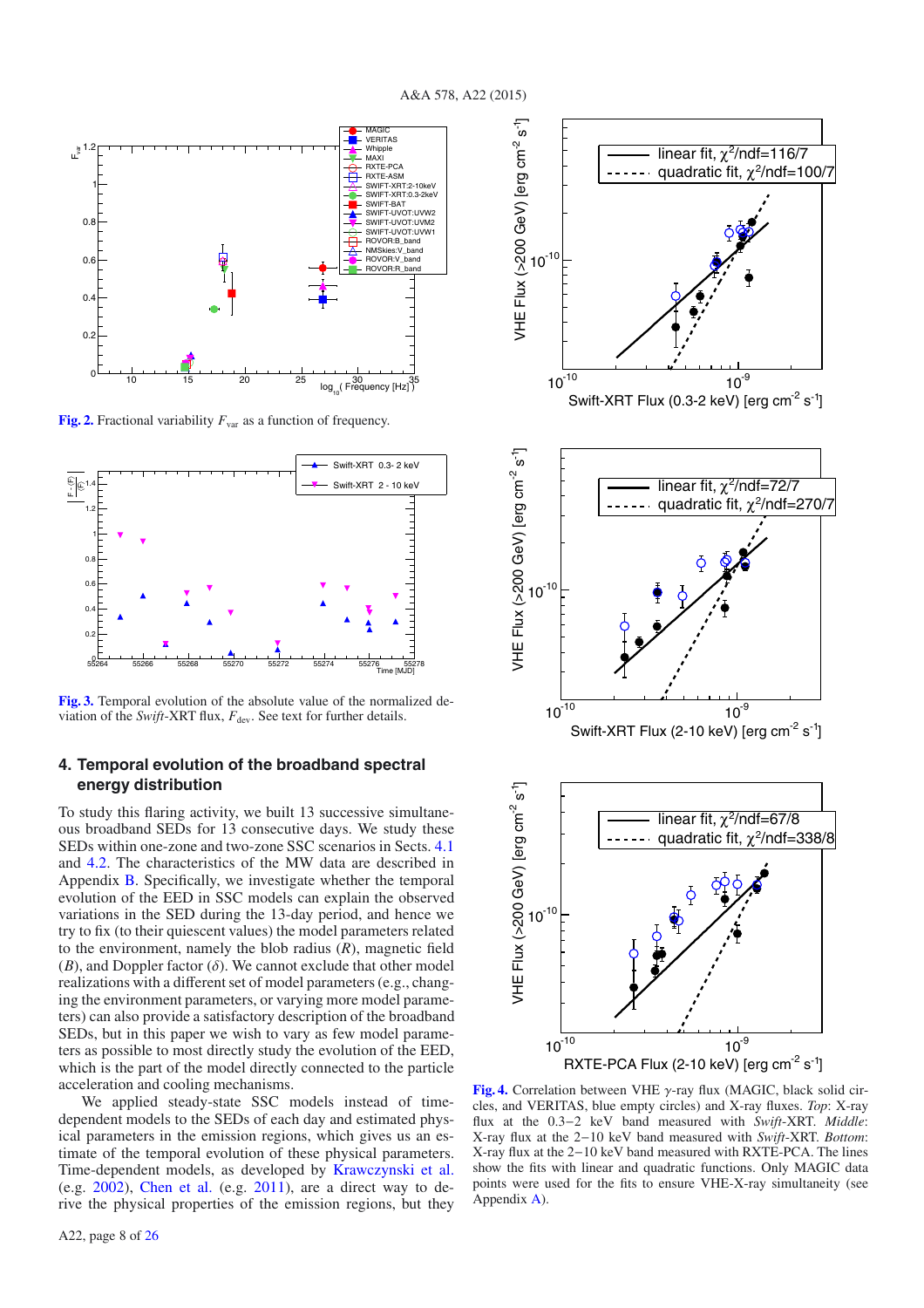include many detailed processes, such as synchrotron or inverse-Compton cooling of electrons, adiabatic cooling of electrons due to the expansion of an emission blob, and the injection of relativistic electrons and its time evolution, and therefore are very complex and have an arbitrarily large number of degrees of freedom. The snapshot approach with steady-state SSC models allows us to observe the time evolution of basic physical parameters averaged over a day in the blobs independently of the difficulty associated with time-dependent models. The time evolution of the averaged basic parameters observed in this study reflects physical mechanisms that are not considered explicitly, but gives us hints about them. A caveat of this approach is that the SEDs are observationally determined from short (about one hour) observations distributed over a relatively long (13 day) period of time, and hence we cannot exclude that some of the SEDs relate to short-lived active states that do not necessarily fit in the scheme of a slowly varying activity phase.

Given the known multiband variability in the emission of Mrk 421 (and blazars in general), we paid special attention to organize observations that were as close in time as possible (see [A](#page-18-0)ppendix  $\overline{A}$  for the simultaneity of the observations). The observations performed with MAGIC, RXTE, and *Swift* were scheduled many weeks in advance, which resulted in actual observations occurring always within temporal windows of less than two hours. The observations with VERITAS/*Whipple* were triggered by the high activity detected in 2010 March, and performed typically about seven hours after MAGIC observations because VERITAS and *Whipple* are located at a different longitude from that of MAGIC. At radio frequencies we have only seven observations during this period, but we neither expected nor detected variability at radio during these short (a few days) timescales. Based upon these observations, we show in Appendix [B.](#page-20-0)13 consecutive days of SEDs. Each SED is characterized with a onezone and a two-zone SSC model as described in the following two subsections.

The peak luminosities and peak frequencies of the low- and high-energy bumps shift during high activity. In general, the peak frequency and peak luminosity decrease as the flare decays. In addition to the migration in the SED peak positions, the shapes of these SED bumps change. The X-ray and  $\gamma$ -ray bumps of the SEDs from MJD 55 265 and 55 266, when Mrk 421 emitted the highest flux, are narrow, and they widen as the flare decays. A quantitative evaluation of the widening of the two SED bumps is reported in Sect. [5.](#page-12-0)

#### <span id="page-9-0"></span>4.1. SED modeling: one-zone SSC model

In this SSC model, we assume that emission comes from a single, spherical and homogeneous region in the jet, which is moving relativistically toward us. The one-zone SSC model describes most of the SEDs of high-frequency-peaked BL Lac objects with the fewest parameters, and hence it is the most widely adopted. The emission from radio to X-ray results from synchrotron radiation of electrons inside a blob of comoving radius *R*, with a Doppler factor  $\delta$ . In this emission blob, there is a randomly oriented magnetic field with uniform strength *B*. The γ-ray emission is produced by inverse-Compton scattering of the synchrotron photons with the same population of electrons that produce them. We used the numerical code of the SSC model described in [Takami](#page-16-70) [\(2011\)](#page-16-70). The algorithm implemented in this code allows us to very quickly determine the parameters that accurately describe the SED.

The one-zone homogeneous SSC scenario with an EED described with a broken power-law function (seven free parameters plus the two parameters defining the edges of the EED) can be formally constrained from the seven characteristic observables that can be obtained from the multi-instrument data covering the two SED bumps, namely the spectral indices below and above the synchrotron peak, the peak frequencies and luminosities of the synchrotron and inverse-Compton bumps, and the variability timescale [\(Tavecchio et al. 1998\)](#page-16-71). However, in reality, the collected data do not allow us to determine these seven parameters with very good precision (particularly for the variability timescale and the peak frequency of the inverse-Compton bump), which implies some degeneracy in the seven (+two) model parameters, which unavoidably necessitates making some approximations or assumptions.

In previous works related to Mrk 421, it was common to use only one or two power-law functions (that is, zero or one break) to describe the EED. However, such a simple model cannot adequately describe the broadband SED from the campaign organized in 2009, when Mrk 421 was in its typical nonflaring VHE state [\(Abdo et al. 2011\)](#page-16-15). The SED from this paper was better sampled (more instruments with higher sensitivity) than those reported previously, and an additional break (two additional parameters) was required to properly describe the shape of the measured synchrotron bump (from 1 eV to 100 keV), together with the full inverse-Compton bump (from 100 MeV to 10 TeV). Given the similar energy coverage and activity of the source during many days of the 13-day period considered here, we also used three power-law functions (i.e., two breaks) to parameterize the EED:

$$
\frac{dn_e}{d\gamma_e} = \begin{cases}\nn_e \gamma_e^{-s_1} & \text{if } \gamma_{\text{min}} < \gamma_e \le \gamma_{\text{br}} \\
n_e \gamma_e^{-s_2} \gamma_{\text{br}}^{s_2 - s_1} & \text{if } \gamma_{\text{br}} < \gamma_e \le \gamma_{\text{br}} \\
n_e \gamma_e^{-s_3} e^{-\gamma_e/\gamma_{\text{max}}} \gamma_{\text{br}}^{s_2 - s_1} \gamma_{\text{br}}^{s_3 - s_2} e^{\gamma_{\text{br}}/\gamma_{\text{max}}} & \text{if } \gamma_e > \gamma_{\text{br}}.\n\end{cases}
$$
\n(3)

where  $n_e$  is the number density of electrons,  $\gamma_e$  is the Lorentz factor of the electrons,  $\gamma_{\text{min}}$  and  $\gamma_{\text{max}}$  define the range of  $\gamma_e$ ,  $s_1$ ,  $s_2$  and  $s_3$  are the indices of the power-law functions, and  $\gamma_{\rm br1}$  and  $\gamma_{\rm br2}$  are the Lorentz factors where the power-law indices change. In total, this model has two more free parameters than the model with a broken power-law EED. The SEDs from the days with highest activity can be described with an EED with only one break, but for the nonflaring activity, we need to use an EED with two breaks. The requirement for a more complex parameterization of the EED in the recent works might be due to the better energy coverage (more instruments involved in the campaigns), and better sensitivity to cover the  $\gamma$ -ray bump. Future observations of Mrk 421 during nonflaring states with as good or better energy coverage will reveal whether the two-break EED is always needed, or whether this is something that was required only to describe the 2009 and 2010 data.

Despite the extensive MW data collected in this campaign, there is still some degeneracy in the choice of the eleven parameter values required to adjust the SED model to the observational data. Given the similarities between the SEDs of the last few days and the SED reported in [Abdo et al.](#page-16-15) [\(2011\)](#page-16-15), we used the SED model parameter values from [Abdo et al.](#page-16-15) [\(2011](#page-16-15)) as a reference for the choice of SSC parameters to describe the 2010 March broadband observations. In particular, we wish to test whether the temporal evolution of the EED can explain the observed variations in the SED during the 13-day period, and hence we fixed  $\gamma_{\text{min}}$ ,  $\gamma_{\text{max}}$  and the model parameters related to the environment  $R$ ,  $B$ , and  $\delta$  to the values reported in [Abdo et al.](#page-16-15) [\(2011\)](#page-16-15). The value of the Doppler factor, 21, is higher than the value inferred from VLBA measurements of the blob movement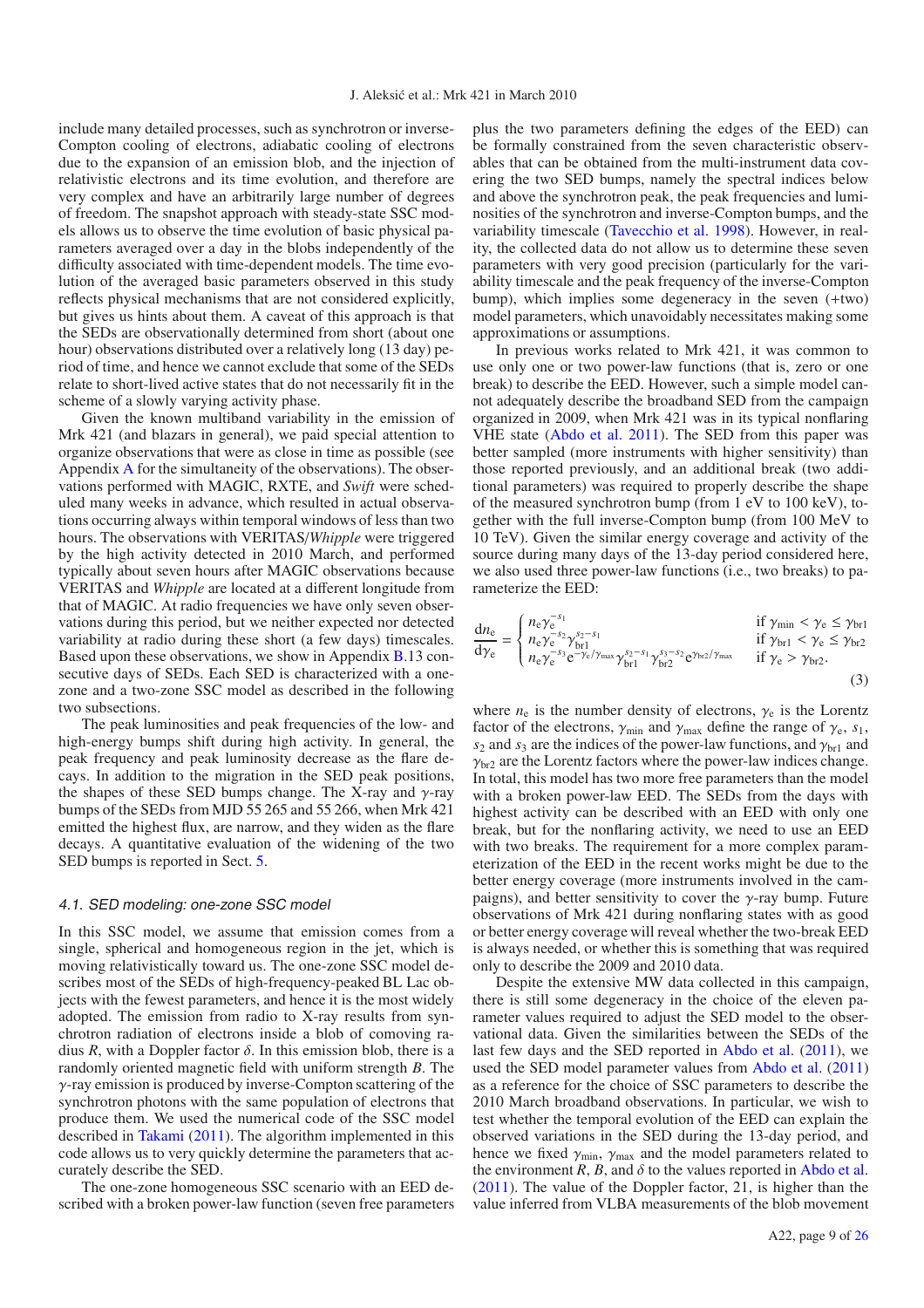| Date<br>[MJD] | <b>MAGIC</b> flux<br>$[10^{-10}$ cm <sup>-2</sup> s <sup>-1</sup> ] | <b>VERITAS</b> flux<br>$[10^{-10}$ cm <sup>-2</sup> s <sup>-1</sup> ] | <i>Whipple</i> flux<br>$[10^{-10}$ cm <sup>-2</sup> s <sup>-1</sup> ] | $\gamma_{\rm br1}$<br>$[10^4]$ | $\gamma_{\rm br2}$<br>$\lceil 10^5 \rceil$ | S <sub>1</sub> | S <sub>2</sub> | $n_{\rm e}$<br>$[10^3$ cm <sup>-3</sup> ] |
|---------------|---------------------------------------------------------------------|-----------------------------------------------------------------------|-----------------------------------------------------------------------|--------------------------------|--------------------------------------------|----------------|----------------|-------------------------------------------|
| 55 265        | $3.8 \pm 0.2$                                                       | $4.0 \pm 0.5$                                                         |                                                                       | 60.                            | 6.0                                        | 2.23           | 2.23           | 1.14                                      |
| 55 26 6       | $4.7 \pm 0.2$                                                       |                                                                       |                                                                       | 66.                            | 6.6                                        | 2.23           | 2.23           | 1.16                                      |
| 55 267        |                                                                     | $4.0 \pm 0.5$                                                         | $5.3 \pm 0.3$                                                         | 16.                            | 6.0                                        | 2.23           | 2.70           | 1.10                                      |
| 55 268        | $2.1 \pm 0.3$                                                       | $4.0 \pm 0.6$                                                         | $4.8 \pm 0.3$                                                         | 16.                            | 6.0                                        | 2.20           | 2.70           | 0.90                                      |
| 55 269        | $3.3 \pm 0.3$                                                       | $4.2 \pm 0.6$                                                         | $4.2 \pm 0.3$                                                         | 12.                            | 7.0                                        | 2.20           | 2.70           | 0.95                                      |
| 55 270        | $2.3 \pm 0.2$                                                       | $2.6 \pm 0.4$                                                         | $3.0 \pm 0.2$                                                         | 8.0                            | 3.9                                        | 2.20           | 2.70           | 0.90                                      |
| 55 27 1       |                                                                     | $3.5 \pm 0.4$                                                         | $4.1 \pm 0.5$                                                         | 9.0                            | 5.0                                        | 2.20           | 2.70           | 0.90                                      |
| 55 27 2       |                                                                     | $2.5 \pm 0.4$                                                         |                                                                       | 5.0                            | 4.0                                        | 2.20           | 2.50           | 0.90                                      |
| 55 273        | $1.5 \pm 0.2$                                                       | $2.0 \pm 0.4$                                                         | $2.5 \pm 0.3$                                                         | 6.0                            | 3.9                                        | 2.20           | 2.70           | 0.90                                      |
| 55 274        | $1.0 \pm 0.3$                                                       | $1.6 \pm 0.3$                                                         | $1.9 \pm 0.2$                                                         | 3.5                            | 3.9                                        | 2.20           | 2.70           | 0.90                                      |
| 55 27 5       |                                                                     |                                                                       | $1.8 \pm 0.3$                                                         | 5.0                            | 3.9                                        | 2.20           | 2.70           | 0.85                                      |
| 55 27 6       | $1.6 \pm 0.2$                                                       |                                                                       | $1.5 \pm 0.3$                                                         | 5.7                            | 3.9                                        | 2.20           | 2.70           | 0.90                                      |
| 55 277        | $1.2 \pm 0.1$                                                       |                                                                       | $1.4 \pm 0.4$                                                         | 8.0                            | 3.9                                        | 2.20           | 2.70           | 0.70                                      |

<span id="page-10-1"></span>**Table 2.** Integral flux above 200 GeV and parameters of the one-zone SSC model.

**Notes.** VERITAS and *Whipple* fluxes were measured around seven hours after the MAGIC observations. The model parameters that were kept constant during the 13-day period are the following ones:  $\gamma_{\text{min}} = 8 \times 10^2$ ;  $\gamma_{\text{max}} = 1 \times 10^8$ ;  $s_3 = 4.70$ ;  $B = 38$  mG; log(*R*[cm]) = 16.72;  $\delta = 21$ .

in [Piner et al.](#page-16-72) [\(2010](#page-16-72)). This is a common circumstance for VHE sources, which has been dubbed the "bulk Lorentz factor crisis", and requires the radio and TeV emission to be produced in regions with different Lorentz factors [\(Georganopoulos & Kazanas](#page-16-73) [2003;](#page-16-73) [Ghisellini et al. 2005;](#page-16-74) [Henri & Saugé 2006](#page-16-75)). During the adjustment of the model to the measured SED, the VHE and X-ray data provide the primary constraint because the variability is highest in these two energy bands.

The model parameters inferred from the observed SEDs (shown in Appendix [B\)](#page-20-0) are reported in Table [2.](#page-10-1) Only one break in the EED (instead of two) is sufficient to describe the narrow SED bumps on MJD 55 265 and 55 266, while two breaks are necessary to properly describe the wider X-ray and  $\gamma$ -ray bumps from MJD 55 267 to MJD 55 277, when Mrk 421 shows a somewhat lower X-ray and VHE activity. The changes in the SED during the flaring activity are dominated by the parameters,  $n_e$ ,  $\gamma_{\text{br1}}$ , and  $\gamma_{\text{br2}}$ : lower activity can be parameterized with a lower  $n_e$  and a decrease in the values of the two break Lorentz factors in the EED. The spectral index  $s_2$  is equal to 2.5 for MJD 55 272, while  $s_2 = 2.7$  for the adjacent days. The X-ray bump for MJD 55 272 (see Fig. [3a\)](#page-22-0) is rather narrow, and therefore *s*2, which affects the SED slope of the lower energy side of the bump, needs to be closer to  $s_1$  to properly describe the data.

<span id="page-10-2"></span>Given the values of the blob radius and Doppler factor used here, the shortest time of the flux variation  $t_{\text{min}} = (1 + z)R/\beta c\delta$ is about one day. This value is reasonable, given the flux variations measured during the March flaring activity (see Fig. [1\)](#page-7-0), but it would not be consistent with the potential intra-night variability that might have occurred in MJD 55 268, as hinted by the disagreement in the VHE fluxes measured by MAGIC and VERITAS. The predicted radiative cooling break by synchrotron radiation<sup>15</sup>,  $\gamma_c = 6\pi m_e c^2/(\sigma T B^2 R)$ , where  $m_e$  is the electron mass and  $\sigma_{\rm T}$  is the Thomson cross-section, is 3.2  $\times$  10<sup>5</sup> in this model. This formula is derived by equating the timescale of synchrotron radiation to the timescale of electrons staying in the blob ∼*R*/*c*, on the assumption that the timescale of adiabatic cooling is much longer than that of synchrotron cooling. This assumption is reasonable because *R* is fixed in this study. The  $\gamma_{\text{br2}}$ values in the model range from  $3.9 \times 10^5$  to  $7.0 \times 10^5$ , which is comparable to  $\gamma_c$ , hence suggesting that the second break in the EED might be related to the synchrotron cooling break. Thus, the decrease of  $\gamma_{\text{br2}}$  and the weak dependence on  $n_e$  implies that the end of a flare is dominated by cooling. However, the change in the power-law index does not match the canonical change expected from synchrotron cooling,  $\Delta s = 1$ , which is similar to the situation reported in [Abdo et al.](#page-16-15)  $(2011)$ . The result that  $s_3$  is softer than expected can be explained by inhomogeneity of the emission blob, or by a weakening of the electron injection.

In general, the agreement between the one-zone SSC model and the observational data is quite acceptable, which shows one more the success of the one-zone SSC model in describing the SEDs of blazars. However, there are several problems. At the low-energy end of the VHE spectra, the model is slightly higher than the data for the SEDs from MJD 55 265, 55 266, 55 268, 55 269, and 55 273; and the model also goes slightly beyond the data in the X-ray bump for MJD 55 265 and 55 266. We cannot exclude that these data-model mismatches arise from the requirement that the EED is the only mechanism responsible for the blazar variability. For instance, if in addition to changing the model parameters related to the EED, the parameters  $B$ ,  $R$  and  $\delta$ were varied as well, the relative position of the synchrotron and SSC peak could be modified, possibly achieving better agreement with the data.

Overall, the temporal evolution of the broadband SEDs can be described by changes in the EED, keeping  $\gamma_{min}$ ,  $\gamma_{max}$ , and the model parameters related to the environment (blob radius, magnetic field, and the Doppler factor) constant at the values reported in [Abdo et al.](#page-16-15) [\(2011](#page-16-15)). Figures [5a](#page-11-0) and b depict the onezone SSC model curves and the parameterized EEDs for the 13 consecutive days. We can divide the whole activity into three periods: MJD 55 265−55 266 (period 1), MJD 55 268−55 271 (period 2), and MJD 55272-55277 (period 3), which correspond to a VHE flux of ∼2 c.u., ∼1.5 c.u., and ∼0.5 c.u., respectively. The EEDs of period 1 have one break, while those of period 2 and 3 have two breaks. Moreover, the EEDs of period 1 have a higher electron number density  $(n_e)$  than those of periods 2 and 3. Figure [5b](#page-11-1) shows that the greatest variability occurs above the first break  $(\gamma_{\rm br1})$  in the EED.

#### <span id="page-10-0"></span>4.2. SED modeling: two-zone SSC model

The one-zone SSC model curves reported in the previous section describe the overall temporal evolution of the low- and

<sup>&</sup>lt;sup>15</sup> In HBLs like Mrk 421, the cooling of the electrons is expected to be dominated by the synchrotron emission.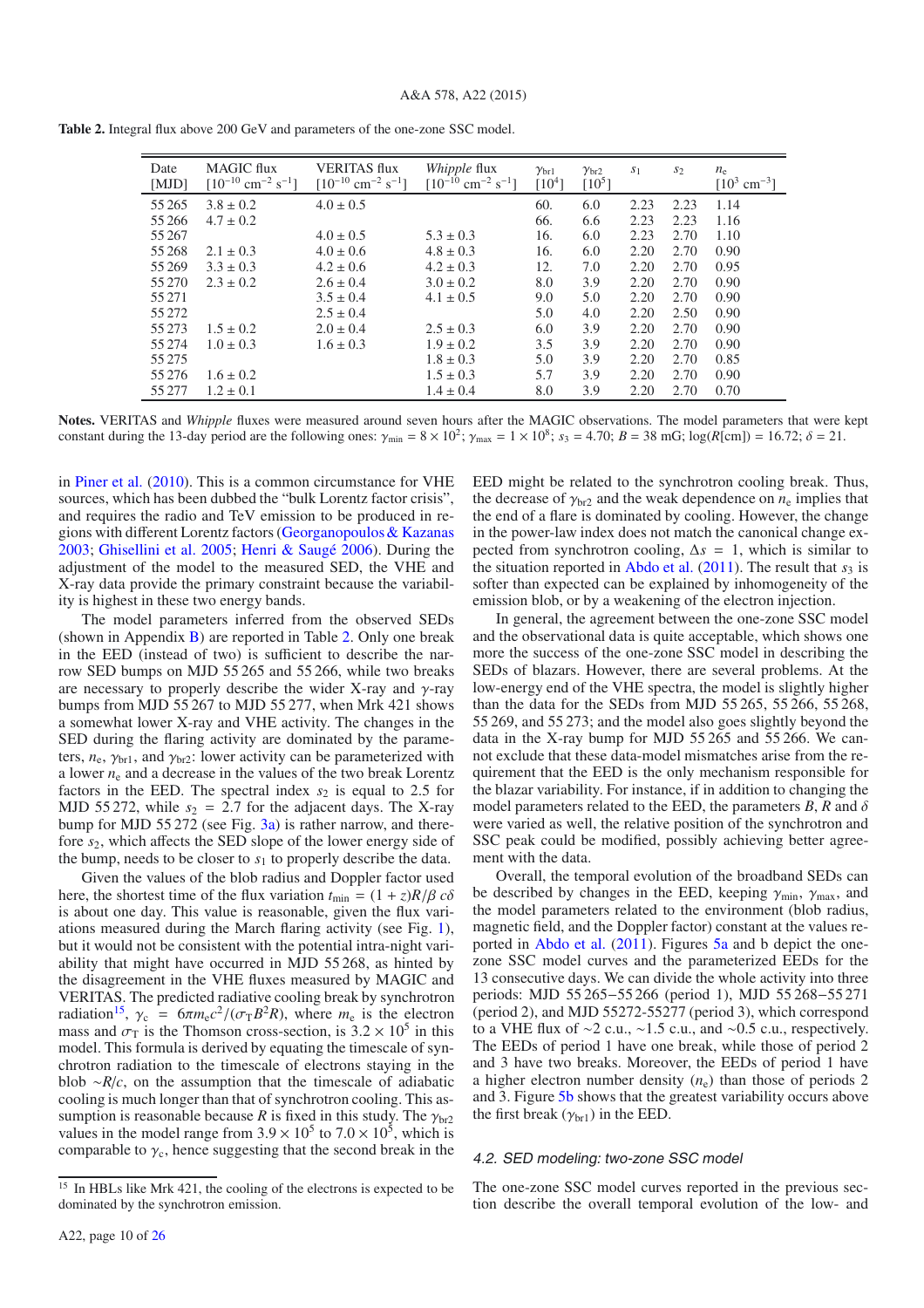<span id="page-11-2"></span><span id="page-11-1"></span>J. Aleksic et al.: Mrk 421 in March 2010 ´

<span id="page-11-0"></span>

**[Fig. 5.](http://dexter.edpsciences.org/applet.php?DOI=10.1051/0004-6361/201424811&pdf_id=5)** One-zone SSC model curves and the related EEDs used to describe the measured SEDs during the 13-day flaring activity. The parameter values are given in Table [2.](#page-10-1)

high-energy bumps of the SED during this flaring activity reasonably well. However, we cannot ignore the model-data mismatches mentioned in the last section. This was our main motivation for trying a model with two distinct blobs: one producing the steady emission, the other producing the temporal evolution of the SED, which is evident primarily at the X-ray and VHE  $\gamma$ -ray bands. The two blobs are assumed to be separated by a long distance and the individual radiation fields do not interact with each other. We call these the quiescent blob and the flaring blob. The quiescent blob is described with the parameter values from the one-zone SSC model reported in Table [2](#page-10-1) for MJD 55 274, which is the SED with the lowest activity among the 13 consecutive days. While the EED of the quiescent-state blob is described by three power-law functions, we employ only two power-law functions to describe the EED of the flaring blob:

$$
\frac{dn_e}{dy_e} = \begin{cases}\nn_e \gamma_e^{-s_1} & \text{if } \gamma_{\text{min}} < \gamma_e \le \gamma_{\text{br1}} \\
n_e \gamma_e^{-s_2} \gamma_{\text{br1}}^{s_2 - s_1} & \text{if } \gamma_{\text{br1}} < \gamma_e < \gamma_{\text{max}}\n\end{cases} \tag{4}
$$

where  $n_e$  is the electron number density,  $\gamma_e$  is the Lorentz factor of the electrons,  $\gamma_{\text{min}}$  and  $\gamma_{\text{max}}$  define the range of  $\gamma_e$ ,  $s_1$  and  $s_2$ are the indices of the power-law function, and  $\gamma_{\text{br1}}$  is the Lorentz factor where the power-law index changes.

In the overall process of adjusting the model to the 13 measured SEDs, we used a flaring blob size *R* about one order of magnitude smaller than the quiescent blob, which naturally allows faster variability. The size of the blob was kept constant, while the other parameters were allowed to change to describe the characteristics of the flare evolution.

Figure [6](#page-12-1) depicts the two-zone model curve adjusted to the broadband SED from MJD 55 265. It is worth noting that the contribution from the flaring blob is relevant only at the X-ray and VHE bands. The model curves related to the remaining 12 consecutive SEDs are shown in Figs. [B.4](#page-23-0) and [B.5,](#page-24-0) and Table [3](#page-11-2) reports the two-zone SSC model parameters that adequately describe the measured SEDs. Except for the magnetic field, which decreases during the decay of the flare, the other model parameters related to the environment remain constant. The changes occur in the three model parameters  $n_e$ ,  $\gamma_{\text{min}}$ , and  $\gamma_{\text{br1}}$ , while  $s_1$ ,  $s_2$ ,  $\gamma_{\text{max}}$  can be kept constant for all the 13 SEDs. With this two-zone SSC model, the shortest variability timescale  $t_{\text{min}}$  is about one hour, which is comparable to the length of our single-instrument observations, during which we did not measure significant variability. This shortest variability timescale would be consistent

**Table 3.** Parameters for the flaring blob in the two-zone SSC model.

| Date<br>[MJD] | $\gamma_{\rm min}$<br>$\lceil 10^4 \rceil$ | $\gamma_{\rm br1}$<br>$\lceil 10^5 \rceil$ | $n_{\rm e}$<br>$[10^3 \text{ cm}^{-3}]$ | B<br>$\lceil mG \rceil$ |
|---------------|--------------------------------------------|--------------------------------------------|-----------------------------------------|-------------------------|
| 55 265        | 3.0                                        | 3.0                                        | 5.0                                     | 105                     |
| 55 266        | 3.0                                        | 3.0                                        | 6.0                                     | 100                     |
| 55 267        | 2.5                                        | 1.1                                        | 5.9                                     | 100                     |
| 55 268        | 5.3                                        | 1.8                                        | 5.6                                     | 100                     |
| 55 269        | 3.0                                        | 2.3                                        | 5.2                                     | 90                      |
| 55 270        | 3.5                                        | 0.8                                        | 6.0                                     | 75                      |
| 55 271        | 3.5                                        | 1.2                                        | 6.5                                     | 75                      |
| 55 27 2       | 3.5                                        | 2.0                                        | 3.0                                     | 75                      |
| 55 273        | 3.5                                        | 0.5                                        | 4.0                                     | 75                      |
| 55 274        |                                            |                                            |                                         |                         |
| 55 275        | 3.5                                        | 0.5                                        | 5.0                                     | 60                      |
| 55 276        | 3.5                                        | 1.0                                        | 3.0                                     | 60                      |
| 55 277        | 3.5                                        | 0.8                                        | 2.5                                     | 60                      |

**Notes.** The model parameters that were kept constant during the 13-day period are the following ones:  $\gamma_{\text{max}} = 6 \times 10^5$ ;  $s_1 = 2.0$ ;  $s_2 = 3.0$ ;  $log(R[\text{cm}]) = 15.51$ ;  $\delta = 35$ . The quiescent blob is parameterized with the parameter values from the one-zone SSC model reported in Table [2](#page-10-1) for MJD 55 [2](#page-10-1)74. We refer to Table 2 for the  $\gamma$ -ray flux above 200 GeV measured with MAGIC, VERITAS and *Whipple*.

with the potential intra-night VHE variability on MJD 55 268. The predicted synchrotron cooling break  $\gamma_c$  for the flaring blob is  $7 \times 10^5$  for MJD 55 265. For this day, the parameter  $\gamma_{\rm br1}$  for the flaring blob is  $3 \times 10^5$ , with a change in the EED powerlaw index of 1, which is the canonical change for synchrotron cooling. During the following three days  $\gamma_c/\gamma_{br1} \leq 8$ , and after MJD 55 269  $\gamma_c/\gamma_{br1}$  is much larger, which means that the break in the EED of the flaring blob is intrinsic to the acceleration mechanism, and cannot be directly related to the synchrotron cooling during these days.

The flaring blob is characterized by an EED with a very high  $\gamma_{\text{min}}$  (>3 × 10<sup>4</sup>), which means that it lacks low-energy electrons, and so does not contribute to the radio/optical emission. This is necessary for improving (with respect to the one-zone SSC model from Sect. [4.1\)](#page-9-0) the description of the very narrow peaks at the X-ray and the  $\gamma$ -ray bumps occurring on some days (e.g. MJD 55 265 and 55 266).

Figures [7a](#page-12-2) and b depict the two-zone SSC model curves and the parameterized EEDs for the 13 consecutive days. In this case, by construction, all the SED variations occur at the X-ray and the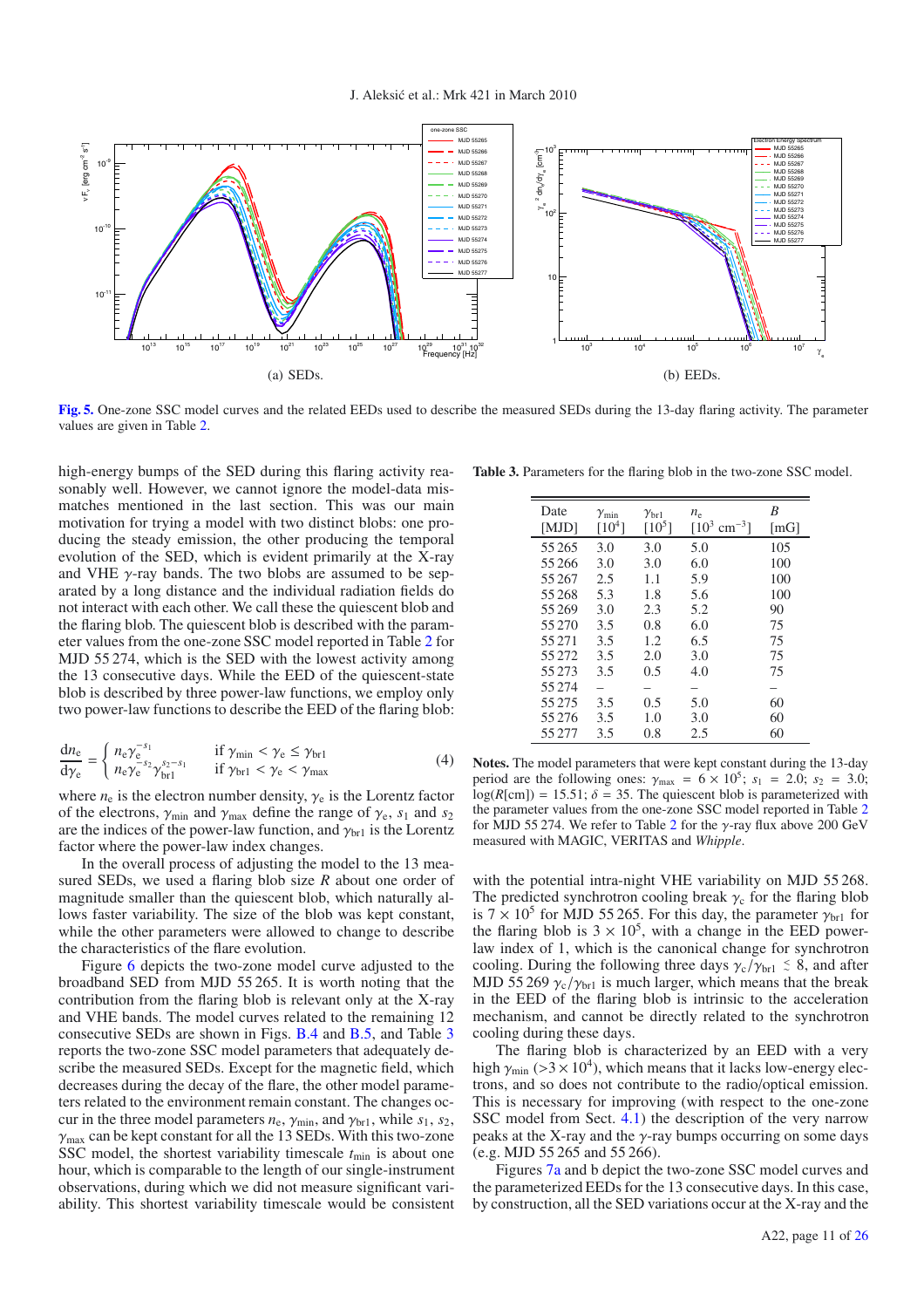<span id="page-12-1"></span>

<span id="page-12-2"></span>**[Fig. 7.](http://dexter.edpsciences.org/applet.php?DOI=10.1051/0004-6361/201424811&pdf_id=7)** Two-zone SSC model curves (sum of the emission from the quiescent and the flaring blobs) and the related EEDs from the flaring blob used to describe the measured SEDs during the 13-day flaring activity. The parameter values are given in Table [3.](#page-11-2)

VHE bands, and the SED peaks are narrower than those from the one-zone SSC scenario. Overall, the decay of the flaring activity is dominated by a reduction in  $n_e$  and  $\gamma_{\text{brl}}$ . The magnetic field also varies with time (not shown in this plot, see Table [3\)](#page-11-2); lower activity is related to lower values of *B*.

The two-zone SSC model is described by 20 parameters, the one-zone SSC model by 11. However, after fixing the parameters of the quiescent-state blob, we only needed to change the values of four parameters ( $\gamma_{\text{min}}$ ,  $\gamma_{\text{br1}}$ ,  $n_{\text{e}}$ , and *B*) in the flaring blob, while in the one-zone SSC model we had to change five parameters  $(\gamma_{\text{br1}}, \gamma_{\text{br2}}, s_1, s_2, n_e)$  to describe the SEDs during these 13 consecutive days (see Sect. [4.1\)](#page-9-0). Therefore, once the parameters of the quiescent blob are fixed, the two-zone SSC model describes the measured temporal evolution of the broadband SED with one free parameter less than the one-zone SSC model.

#### <span id="page-12-0"></span>**5. Discussion**

The broadband SEDs during this flaring episode, resolved on timescales of one day, allows for an unprecedented characterization of the time evolution of the radio to  $\gamma$ -ray emission of Mrk 421. We find that both the one-zone SSC and the two- zone SSC models can describe the daily SEDs by varying five and four model parameters, mostly related to the EED. This shows that the particle acceleration and cooling mechanism producing the EED could be the main mechanism responsible for the broadband SED variations during the flaring episodes in blazars.

In this theoretical framework, the two-zone SSC model provides better data-model agreement at the peaks of the low- and high-energy SED bumps. Additionally, the two-zone SSC scenario presented here naturally provides shorter timescales (one hour vs. one day) for variability at the X-ray and VHE bands, as the correlated variability at X-ray and VHE bands without any variation at the optical and radio bands. Because low-energy electrons are absent, the peak frequency of the  $\gamma$ -ray bump becomes sensitive to  $\gamma_{\text{min}}$  as a result of the strong Klein-Nishina effect, which provides a rather independent channel to adjust the  $\gamma$ -ray bump for the flaring state. On the other hand, the X-ray bump is more sensitive to the magnetic field and  $\gamma_{\rm br1}$ . Hence this phenomenological scenario of two distinct zones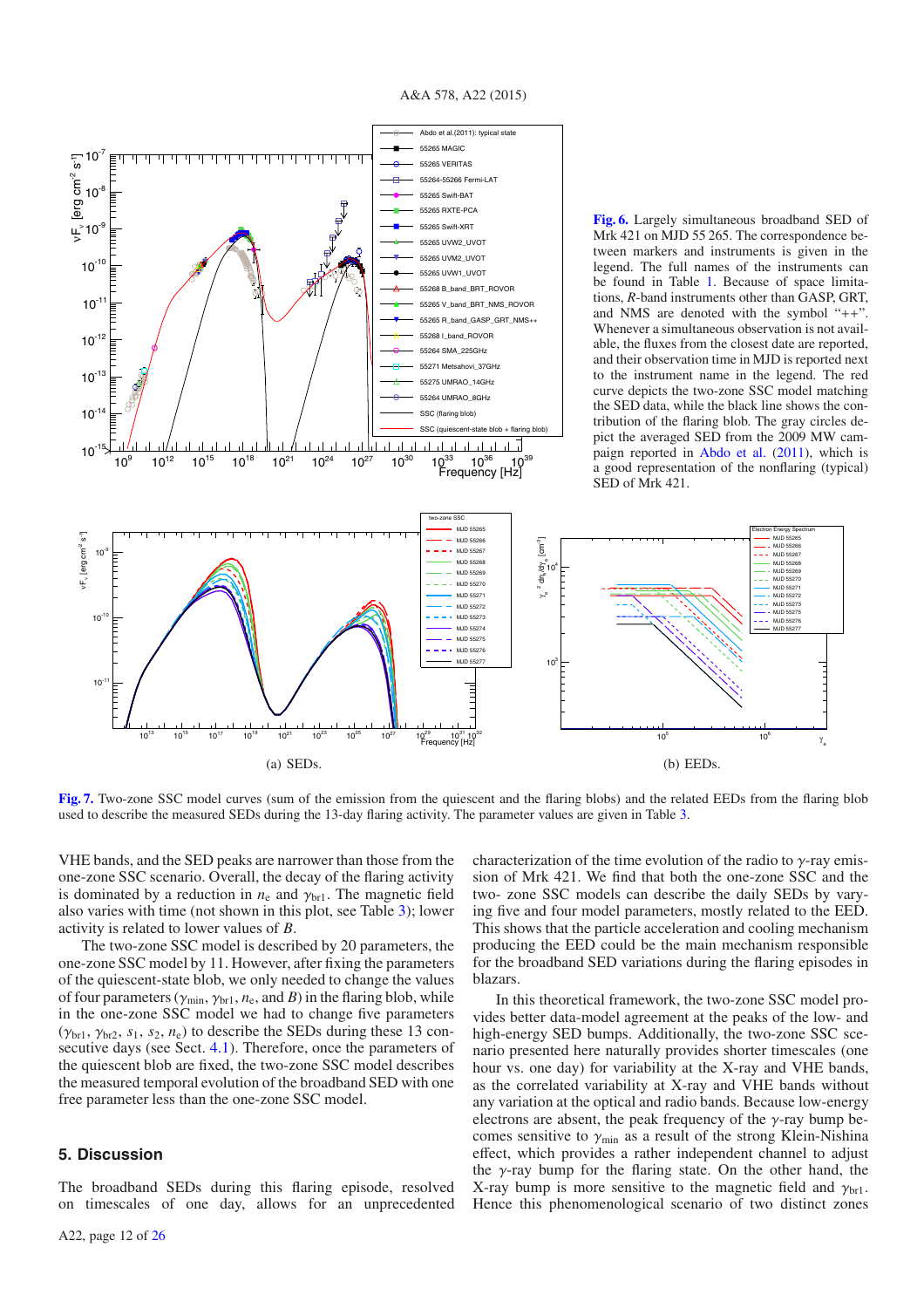(quiescent+flaring) allows for more flexibility in the locations and shapes of the two bumps than in the one-zone SSC model, while still varying fewer parameters. This was particularly useful to adequately describe the evolution of the width of the two SED bumps. We can quantify this effect by computing the widths of the bumps as the full width at half maximum (FWHM) in the logarithmic scale,  $log(\nu_2/\nu_1)$ , where  $\nu_1$  and  $\nu_2$  are the frequencies at which the energy flux is half of that at the peak position. The widths of the SED bumps for the 13 consecutive days are reported in Table [4,](#page-13-0) showing that both the synchrotron and inverse-Compton peak widths increase from  $log(v_2/v_1) \sim 2$  to  $log(\nu_2/\nu_1) \sim 3$  during the decay of the flare, which means that the width of the two bumps (in logarithmic scale) is about 50% greater during the nonflaring (low) activity.

The additional flexibility of the two-zone SSC model helps to improve the agreement of the model SEDs with the data from MJD 55 265, 55 266, 55 268, 55 269, and 55 273. The largest data-model differences occur for the first two days, which are the days with the highest activity and the narrowest low- and high-energy bumps. Figures [8a](#page-14-0) and b compare the data-model agreement for these two days. Note the better agreement of the two-zone SSC model curves with the X-ray data points and, especially, the  $\gamma$ -ray data points. The agreement can be quantified using  $\chi^2$  on the broadband SEDs, after excluding the radio data, which are considered as upper limits for the models. In total, we have 50 and 51 data points for MJD 55 265 and MJD 55 266, respectively. With a one-zone SSC model we obtain a  $\chi^2$  of  $4.0 \times 10^{3}$  for MJD 55 265 and  $3.6 \times 10^{3}$  for MJD 55 266, while we obtain  $1.2 \times 10^3$  for MJD 55 265 and  $0.7 \times 10^3$  for MJD 55 266 with the two-zone SSC model, which shows that the agreement of the model with the data is better for the latter theoretical scenario. An F-test on the obtained  $\chi^2$  values, and assuming conservatively that the one-zone model has 11 free parameters and the two-zone model has 20 free parameters (hence not considering that many of these parameters are kept constant) rejects the one-zone model in favor of the two-zone model for the given set of model parameters with a *p*-value lower than 10−5. If one considers that many model parameters are kept constant, the rejection of the reported one-zone model in favor of the reported two-zone model would be even clearer. The reduced  $\chi^2$  for all cases is well above 1, which shows that none of the models describe the observations perfectly well. Both models oversimplify the complexity in the blazar jets, and hence we do not intend to explain the data at the percent level.

It is worth noting that the EED of the flaring blob is constrained to a very narrow range of energies, namely  $\gamma_{min} - \gamma_{max} \sim$  $3 \times 10^4 - 6 \times 10^5$ . One theoretical possibility to produce such a narrow EED is stochastic particle acceleration via scattering by magnetic inhomogeneities in the jet, namely secondorder Fermi acceleration (e.g., [Stawarz & Petrosian 2008](#page-16-76)[;](#page-16-77) Lefa et al. [2011](#page-16-77); [Asano et al. 2014\)](#page-16-78). The spectrum in this model is localized around a characteristic Lorentz factor  $\gamma_{ch}$  determined by the power spectrum of magnetic turbulence *q* and the cooling timescale of electrons, with a shape proportional to γ<sup>2</sup> exp  $\left[-(\gamma_e/\gamma_{ch})^{3-q}\right]$  (e.g., [Schlickeiser 1985\)](#page-16-79). Such a spectrum can realize the narrow peaks of synchrotron radiation and inverse-Compton scattering that we measured for Mrk 421 during the 2010 March flare.

The treatment made with the one- and two-zone homogeneous SSC models is a simplification of the problem. For instance, relativistic travel within a jet can change the properties of a blob (e.g. expansion of the size *R* of the emitting region, and decrease in the magnetic field *B*). This issue has been discussed

| $\left\  \begin{array}{llllll} \frac{1}{2} & \frac{1}{2} & \frac{1}{2} & \frac{1}{2} & \frac{1}{2} & \frac{1}{2} & \frac{1}{2} & \frac{1}{2} & \frac{1}{2} & \frac{1}{2} & \frac{1}{2} & \frac{1}{2} & \frac{1}{2} & \frac{1}{2} & \frac{1}{2} & \frac{1}{2} & \frac{1}{2} & \frac{1}{2} & \frac{1}{2} & \frac{1}{2} & \frac{1}{2} & \frac{1}{2} & \frac{1}{2} & \frac{1}{2} & \frac{1}{2} & \frac{1}{2}$ |                                                      |                                 |                                                                                                                                                                                                                                                                                                                                                                                                                                                                  | $v_2^{\rm sm}$ $\frac{10^{18}}{212}$                                                                                                                                                                                                                                                                                                                                                                           |                                                       |              |                                        |                           |                                    |  |
|-----------------------------------------------------------------------------------------------------------------------------------------------------------------------------------------------------------------------------------------------------------------------------------------------------------------------------------------------------------------------------------------------------------|------------------------------------------------------|---------------------------------|------------------------------------------------------------------------------------------------------------------------------------------------------------------------------------------------------------------------------------------------------------------------------------------------------------------------------------------------------------------------------------------------------------------------------------------------------------------|----------------------------------------------------------------------------------------------------------------------------------------------------------------------------------------------------------------------------------------------------------------------------------------------------------------------------------------------------------------------------------------------------------------|-------------------------------------------------------|--------------|----------------------------------------|---------------------------|------------------------------------|--|
|                                                                                                                                                                                                                                                                                                                                                                                                           |                                                      |                                 |                                                                                                                                                                                                                                                                                                                                                                                                                                                                  |                                                                                                                                                                                                                                                                                                                                                                                                                |                                                       |              |                                        |                           |                                    |  |
|                                                                                                                                                                                                                                                                                                                                                                                                           |                                                      | $\mathrm{erg\,cm^{-2}\,s^{-1}}$ | $10^{15}$<br>$\overline{Hz}$                                                                                                                                                                                                                                                                                                                                                                                                                                     |                                                                                                                                                                                                                                                                                                                                                                                                                |                                                       |              | $\frac{110^{13}}{25}$<br>$\frac{1}{2}$ | $\stackrel{3}{\cong} \Xi$ | $\frac{v_2^{16}}{10^{26}}$<br>[Hz] |  |
|                                                                                                                                                                                                                                                                                                                                                                                                           | $\overline{\infty}$                                  | 0.05<br>0.067                   | $\begin{array}{cccccccccc}\n\dot{\pi} & \dot{\pi} & \dot{\pi} & \dot{\pi} & \dot{\pi} & \dot{\pi} & \dot{\pi} & \dot{\pi} & \dot{\pi} & \dot{\pi} & \dot{\pi} & \dot{\pi} & \dot{\pi} & \dot{\pi} & \dot{\pi} & \dot{\pi} & \dot{\pi} & \dot{\pi} & \dot{\pi} & \dot{\pi} & \dot{\pi} & \dot{\pi} & \dot{\pi} & \dot{\pi} & \dot{\pi} & \dot{\pi} & \dot{\pi} & \dot{\pi} & \dot{\pi} & \dot{\pi} & \dot{\pi} & \dot{\pi} & \dot{\pi} & \dot{\pi} & \dot{\pi} &$ | $\begin{array}{l} \mathbf{-0.5} \\ \mathbf{0.7} \\ \mathbf{0.8} \\ \mathbf{0.9} \\ \mathbf{0.9} \\ \mathbf{1.1} \\ \mathbf{1.3} \\ \mathbf{1.4} \\ \mathbf{1.5} \\ \mathbf{1.6} \\ \mathbf{1.7} \\ \mathbf{1.8} \\ \mathbf{1.9} \\ \mathbf{1.9} \\ \mathbf{1.9} \\ \mathbf{1.9} \\ \mathbf{1.9} \\ \mathbf{1.9} \\ \mathbf{1.9} \\ \mathbf{1.9} \\ \mathbf{1.1} \\ \mathbf{1.1} \\ \mathbf{1.1} \\ \mathbf{1.$ | n<br>Contration composition<br>Contration composition |              | hishidanirrant                         | S3654187639465            | oonrrandedaan<br>Sonrrandedaan     |  |
|                                                                                                                                                                                                                                                                                                                                                                                                           |                                                      |                                 |                                                                                                                                                                                                                                                                                                                                                                                                                                                                  |                                                                                                                                                                                                                                                                                                                                                                                                                |                                                       |              |                                        |                           |                                    |  |
|                                                                                                                                                                                                                                                                                                                                                                                                           |                                                      |                                 |                                                                                                                                                                                                                                                                                                                                                                                                                                                                  |                                                                                                                                                                                                                                                                                                                                                                                                                |                                                       |              |                                        |                           |                                    |  |
|                                                                                                                                                                                                                                                                                                                                                                                                           |                                                      |                                 |                                                                                                                                                                                                                                                                                                                                                                                                                                                                  |                                                                                                                                                                                                                                                                                                                                                                                                                |                                                       |              |                                        |                           |                                    |  |
|                                                                                                                                                                                                                                                                                                                                                                                                           |                                                      |                                 |                                                                                                                                                                                                                                                                                                                                                                                                                                                                  |                                                                                                                                                                                                                                                                                                                                                                                                                |                                                       |              |                                        |                           |                                    |  |
|                                                                                                                                                                                                                                                                                                                                                                                                           | 1 0 0 0 0 0 0 0 0 0 0 0<br>8 4 4 4 6 6 7 4 6 6 7 6 7 | 196815019<br>6 3 4 5 5 6 7 6 70 |                                                                                                                                                                                                                                                                                                                                                                                                                                                                  |                                                                                                                                                                                                                                                                                                                                                                                                                |                                                       | 010001001001 |                                        |                           |                                    |  |
|                                                                                                                                                                                                                                                                                                                                                                                                           |                                                      |                                 |                                                                                                                                                                                                                                                                                                                                                                                                                                                                  |                                                                                                                                                                                                                                                                                                                                                                                                                |                                                       |              |                                        |                           |                                    |  |
|                                                                                                                                                                                                                                                                                                                                                                                                           |                                                      |                                 |                                                                                                                                                                                                                                                                                                                                                                                                                                                                  |                                                                                                                                                                                                                                                                                                                                                                                                                |                                                       |              |                                        |                           |                                    |  |
|                                                                                                                                                                                                                                                                                                                                                                                                           |                                                      |                                 |                                                                                                                                                                                                                                                                                                                                                                                                                                                                  |                                                                                                                                                                                                                                                                                                                                                                                                                |                                                       |              |                                        |                           |                                    |  |
|                                                                                                                                                                                                                                                                                                                                                                                                           |                                                      |                                 |                                                                                                                                                                                                                                                                                                                                                                                                                                                                  |                                                                                                                                                                                                                                                                                                                                                                                                                |                                                       |              |                                        |                           |                                    |  |
|                                                                                                                                                                                                                                                                                                                                                                                                           |                                                      |                                 |                                                                                                                                                                                                                                                                                                                                                                                                                                                                  |                                                                                                                                                                                                                                                                                                                                                                                                                |                                                       |              |                                        |                           |                                    |  |
|                                                                                                                                                                                                                                                                                                                                                                                                           |                                                      |                                 |                                                                                                                                                                                                                                                                                                                                                                                                                                                                  |                                                                                                                                                                                                                                                                                                                                                                                                                |                                                       |              |                                        |                           |                                    |  |
|                                                                                                                                                                                                                                                                                                                                                                                                           |                                                      |                                 |                                                                                                                                                                                                                                                                                                                                                                                                                                                                  |                                                                                                                                                                                                                                                                                                                                                                                                                |                                                       |              |                                        |                           |                                    |  |

**Table 4.** Peak positions and widths of the synchrotron and inverse-Compton bumps derived from the two-zone SSC model parameters reported in Table [3.](#page-11-2)

<span id="page-13-0"></span>Table 4. Peak positions and widths of the synchrotron and inverse-Compton bumps derived from the two-zone SSC model parameters reported in Table 3.

**Notes.**  $v_{\text{peak}}^{s,n}$ : the peak frequency of the synchrotron bump;  $(vF_v)_{\text{peak}}^{s,n}$ : the peak energy flux of the synchrotron bump;  $v_{\text{peak}}^{i\circ}$ : the peak frequency of the inverse-Compton bump;  $(vF_v)_{\text{peak}}^{i\circ}$ : the pe **Notes.**  $v_{\text{peak}}^{3/9}$ , the peak frequency of the synchrotron bump;  $(vF_v)_{\text{peak}}^{3/9}$ , the peak energy flux of the synchrotron bump;  $v_{\text{peak}}^{i\text{c}}$ ; the peak frequency of the inverse-Compton bump;  $(vF_v)_{\text{peak}}^{i\text{c}}$ ; flux of the inverse-Compton bump. For each bump in the SED, the value of  $(vF_v)_{\text{reak}}/2$  determines the two frequencies  $(v_1$  and  $v_2)$  that are used to quantify the width of the bump in the logarithmic flux of the inverse-Compton bump. For each bump in the SED, the value of  $(vF_v)_{peak}/2$  determines the two frequencies ( $v_1$  and  $v_2$ ) that are used to quantify the width of the bump in the logarithmic scale  $\log(\nu_2/\nu_1)$ . scale  $\log(\nu_2/\nu_1)$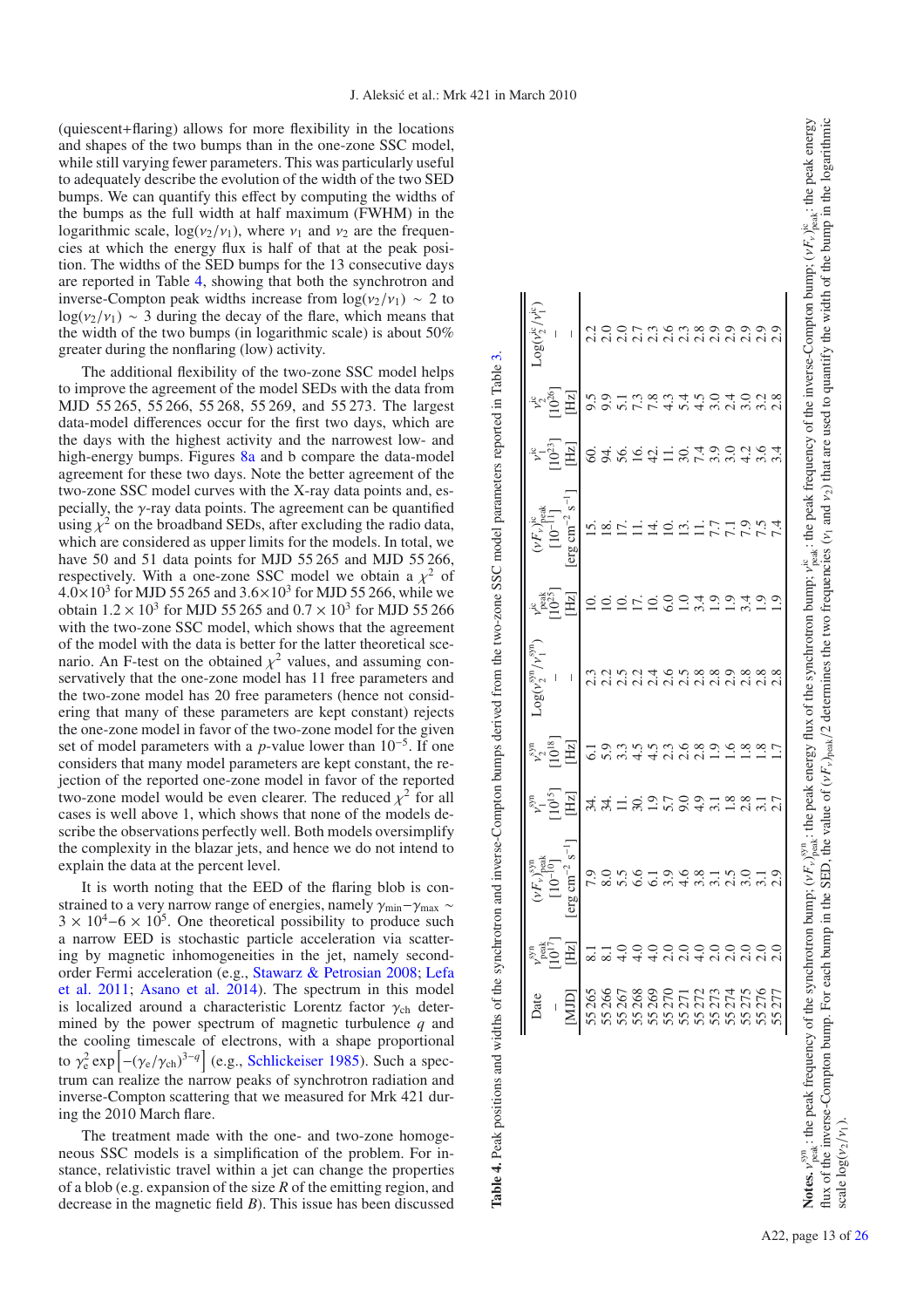<span id="page-14-0"></span>

**[Fig. 8.](http://dexter.edpsciences.org/applet.php?DOI=10.1051/0004-6361/201424811&pdf_id=8)** Broadband SEDs from MJD 55 265 and 55 266 (the two days with the highest activity) with the one-zone and two-zone model curves described in Sects. 4.2 and 4.3. We refer to Figs. [B.1](#page-20-1) and [2a](#page-21-0) for details of the data points.

in several papers (e.g. [Tagliaferri et al. 2008,](#page-16-80) for the case of 1ES 1959+650). The fact that we can explain the temporal evolution of the SED during 13 consecutive days without changing the model parameters related to the environment could be interpreted as meaning that the blazar emission region is not traveling relativistically, but rather is stationary in one or several regions of the jet where there is a standing shock. Such standing shocks could be produced, for instance, by recollimation in the jet, and the particles would be accelerated as the jet flows or the superluminal knots cross it [\(Komissarov & Falle 1997](#page-16-81); [Sokolov et al.](#page-16-82) [2004;](#page-16-82) [Marscher 2014\)](#page-16-63). The Lorentz factor of the plasma, as it flows through the standing shock, would be the Lorentz factor that would lead to the Doppler factor (depending on the angle) used in the model.

This MW campaign reveals that the correlation between the X-ray flux at the  $2-10$  keV band and the VHE  $\gamma$ -ray flux above 200 GeV shows an approximately linear trend (see Fig. [4](#page-8-3) middle and bottom panels), while the correlation between X-ray flux at the 0.3-2 keV band and the VHE  $\gamma$ -ray flux is equally close to both a linear and quadratic trend (see Fig. [4](#page-8-3) top panel). This is an interesting result because the 0.3−2 keV band reports the synchrotron emission below or at the low-energy (synchrotron) peak of the SED, while the 2−10 keV band reports the emission at or above the low-energy peak. During the Mrk 421 flaring activity observed in 2001, it was also noted that the VHE-to-X-ray (above 2 keV) correlation was linear when considering day timescales, but the correlation was quadratic when considering few-hour long variability (see [Fossati et al. 2008\)](#page-16-21). A quadratic (or more-than-quadratic) correlation between X-ray and VHE  $\gamma$ -ray fluxes in the decaying phase is hard to explain with conventional SSC models (Katarzyński et al. 2005). During the flaring activity observed in 2010 March, we do not detect any significant intra-night variability, which might be due to the shorter (about one hour) duration of the observations (in compari[son](#page-16-21) [to](#page-16-21) [the](#page-16-21) [many-hour](#page-16-21) [long](#page-16-21) [observations](#page-16-21) [reported](#page-16-21) [in](#page-16-21) Fossati et al. [2008](#page-16-21)), or perhaps due to the lower X-ray and VHE activity (in contrast to that of 2001).

The almost linear correlation at 2−10 keV X-rays can be explained as follows: In the framework of the one-zone SSC model, the SED peaks at  $\gamma$ -ray frequencies are produced by the smaller cross-section in the Klein-Nishina regime, rather than by the breaks  $\gamma_{\text{br},1/2}$  in the EED. Therefore, the  $\gamma$ -ray emission with energies above the SED peak energy is affected by the lower Klein-Nishina cross-section and is dominated by inverse-Compton scattering off infrared-to-optical photons. Since these target photons are produced by the synchrotron radiation of electrons with a Lorentz factor well below  $\gamma_{\rm br1}$ , whose density is almost constant during this decaying phase (see Fig. [5b\)](#page-11-1), the density of target photons is almost constant. Thus, the change in the number density of electrons above  $\gamma_{\text{br2}}$  is directly reflected in the  $\gamma$ -ray flux, resulting in the almost linear correlation between X-ray and  $\gamma$ -ray fluxes. A similar mechanism also works in the two-zone SSC model in each blob. In a flaring blob, γ-ray SED peaks originate from the Klein-Nishina effect. Therefore, γ-rays with energies above the SED peak result from inverse-Compton scattering of electrons off photons below the SED peak at the X-ray band as well as in the one-zone SSC model. Thus, the almost linear relation is realized in both the quiescent and flaring blobs, and hence it is also realized in the total spectra.

The correlation between X-rays and  $\gamma$ -rays was analyzed with a great level of detail in Katarzyński et al.  $(2005)$ , where the evolution of several quantities such as the number density of electrons, magnetic fields, and the size of the emission region, are simply parameterized to study their contribution to the index of the correlation. Evolution of the emission region volume is a possibility to naturally explain the reduction of the electron number density in the emission region. In the results presented here we fixed the size *R* to properly study the evolution of the electron spectrum with the steady SSC models at each moment. Further studies of the temporal broadband emission evolution involving such additional parameters will be performed elsewhere.

The SED model results described in Sects. [4.1](#page-9-0) and [4.2](#page-10-0) allow for an estimate of several physical properties of Mrk 421 during the flaring activity from 2010 March: the total electron number density  $N_e$ , mean electron Lorentz factor  $\langle \gamma_e \rangle$ , the jet power carried by electrons *L*e, the jet power carried by the magnetic field  $L_{\text{B}}$ , the ratio of comoving electron and magnetic field energy densities  $U'_e / U'_B = L_e / L_B$ , the synchrotron luminosity  $L_{syn}$ (integrated from  $10^{9.5}$  Hz to  $10^{20.5}$  Hz), the inverse-Compton luminosity  $L_{\text{IC}}$  (integrated from 10<sup>20.5</sup> Hz to 10<sup>28</sup> Hz), and the total photon luminosity from the SSC model  $L_{ph} = L_{syn} + L_{IC}$ . We can also compute the jet power carried by protons  $L_p$  assuming one proton per electron ( $N_p = N_e$ ). The total jet power is  $L_{\text{jet}} = L_{\text{p}} + L_{\text{e}} + L_{\text{B}}$ . We follow the prescriptions given in [Celotti & Ghisellini](#page-16-84) [\(2008](#page-16-84)). Specifically, the following formulae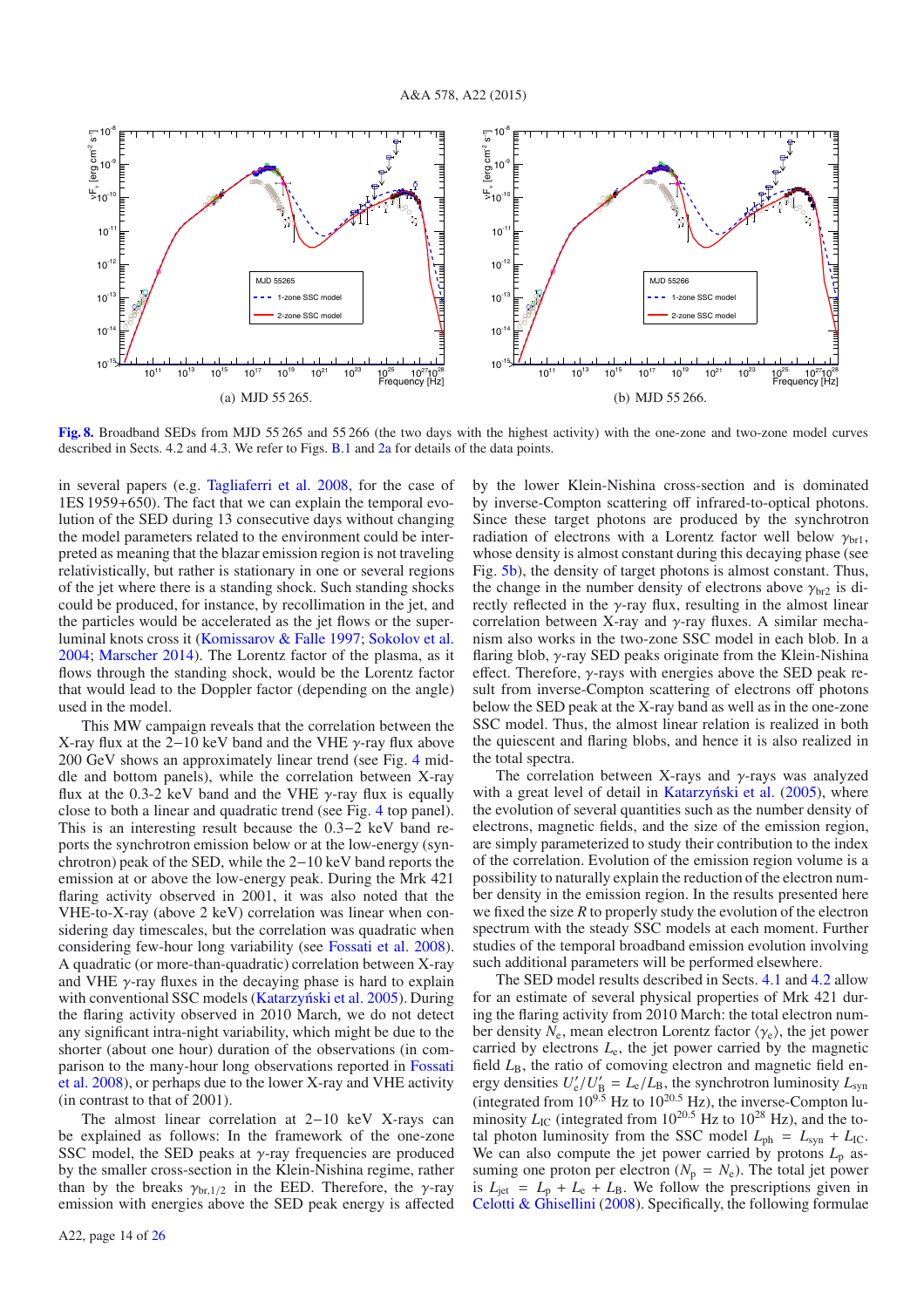are used:

<span id="page-15-1"></span>
$$
N_{\rm e} = \int_{\gamma_{\rm min}}^{\gamma_{\rm max}} \frac{\mathrm{d}n_{\rm e}}{\mathrm{d}\gamma_{\rm e}} \mathrm{d}\gamma_{\rm e},\tag{5}
$$

$$
\langle \gamma_{\rm e} \rangle = \frac{\int_{\gamma_{\rm min}}^{\gamma_{\rm max}} \gamma_{\rm e} \frac{d n_{\rm e}}{d \gamma_{\rm e}} d \gamma_{\rm e}}{N_{\rm e}},\tag{6}
$$

$$
L_{\rm e} = \pi R^2 \Gamma^2 \beta c N_{\rm e} \langle \gamma_{\rm e} \rangle m_{\rm e} c^2,
$$
  
\n
$$
L_{\rm p} = \pi R^2 \Gamma^2 \beta c N_{\rm e} m_{\rm p} c^2,
$$
\n(3)

$$
L_{\rm B} = \frac{1}{8} R^2 \Gamma^2 \beta c B^2, \tag{9}
$$

$$
L_{\rm ph} = \int \frac{\pi D_{\rm L}^2 F_{\nu}}{\Gamma^2} \frac{(1+z) \mathrm{d} \nu}{\delta},\tag{10}
$$

where  $\Gamma \sim \delta$ ,  $\beta = \frac{v}{c} = \sqrt{1 - \frac{1}{\Gamma^2}} \sim 1 - \frac{1}{2\Gamma^2}$ ,  $D_L = 134$  Mpc. In the jet power calculation, only one side is considered, differently to what was done in [Finke et al.](#page-16-85) [\(2008](#page-16-85)), who used a two-sided jet. The details of these quantities derived with the SSC model parameters are tabulated in Appendix [C.](#page-25-0)

In both the one-zone and two-zone model, the electron luminosity  $L_e$  and magnetic luminosity  $L_B$  are more than one order of mag[nitude away from equipartition, which was reported in](#page-16-15) Abdo et al. [\(2011](#page-16-15)), [Mankuzhiyil et al.](#page-16-24) [\(2011\)](#page-16-24), Aleksić et al. [\(2012a\)](#page-16-26). In addition, we found that the ratio  $L_e/L_B$  does not vary much during the 13-day period considered here.

In the two-zone model, the total power  $L_p + L_e + L_B$  of the flaring blob is about one order of magnitude smaller than that of the quiescent-state blob ( $\sim 10^{43}$  erg s<sup>-1</sup> vs.  $\sim 10^{44}$  erg s<sup>-1</sup>) even though  $\langle \gamma_e \rangle$  is 20−30 times higher. This is caused by the smaller size of the flaring blob, in spite of its stronger magnetic field and higher electron density. Nevertheless, the flaring blob is responsible for about half of the photon luminosity  $L_{ph} (= L_{syn} + L_{IC})$ of the quiescent-state blob during the highest X-ray/VHE  $\gamma$ -ray activity. This indicates that the radiative efficiency of electrons is high in the flaring blob as a result of the strong magnetic field *B* and high electron number density  $n_e$ . Since the contribution of the flaring blob to the total photon luminosity decreases with the decline of the X-ray/VHE activity, the total photon luminosity in the two-zone model does not change substantially during the 13-day period with the VHE flux going from ∼2 c.u. down to ~0.5 c.u., remaining at about  $(3-5) \times 10^{42}$  erg s<sup>-1</sup>. On the other hand, the variation of the total photon luminosity in the one-zone model is from  $9 \times 10^{42}$  erg s<sup>-1</sup> to  $3 \times 10^{42}$  erg s<sup>-1</sup>, and hence, in terms of jet energetics, the production of the measured X-ray/VHE flaring activity is more demanding in the one-zone scenario than in the two-zone scenario.

#### <span id="page-15-0"></span>**6. Conclusion**

We have reported the MW observations of the decaying phase of a Mrk 421 flare from 2010 March, and characterized it with two leptonic scenarios: a one-zone SSC model, and a two-zone SSC model where one zone is responsible for the quiescent emission, while the other (smaller) zone, which is spatially separated from the former one, contributes to the daily-variable emission occurring mostly at X-rays and VHE  $\gamma$ -rays. We found that flux variability is noticeable at the X-ray and VHE  $\gamma$ -ray bands, while it is minor or not significant in the other bands. These observations revealed an almost linear correlation between the X-ray flux at the 2–10 keV band and the VHE  $\gamma$ -ray flux above 200 GeV, consistent with the  $\gamma$ -rays being produced by inverse-Compton scattering in the Klein-Nishina regime in the framework of SSC models.

The broadband SEDs during this flaring episode, resolved on timescales of one day, allowed for an unprecedented characterization of the time evolution of the radio to  $\gamma$ -ray emission of Mrk 421. Such a detailed study has not been performed on Mrk 421 or any other blazar before. Both the one-zone SSC and the two-zone SSC models can describe the daily SEDs via the variation of only five and four model parameters respectively, under the hypothesis that the variability is associated mostly with the underlying particle population. This shows that blazar variability might be dominated by the acceleration and cooling mechanisms that produce the EED. For both cases (one-zone and two-zone SSC models), an EED parameterized by two powerlaw functions is sufficient to describe the emission during the very high states (MJD 55 265 and 55 266), but an EED with three power-law functions is needed during the somewhat lower blazar activity.

We also found that the two-zone SSC model describes the measured SED data at the peaks of the low- and high-energy bumps better, although the reported one-zone SSC model could be further improved by the variation of the parameters related to the emitting region itself, in addition to the parameters related to the particle population. The two-zone SSC scenario presented here naturally provides shorter timescales (one hour vs. one day) for variability at the X-ray and VHE bands, as well as lack of correlation between the radio/optical/GeV emission and the variability in the X-ray/VHE bands. Within this two-zone SSC scenario, the EED of the flaring blob is constrained to a very narrow range of energies, namely  $\gamma_{\text{min}} - \gamma_{\text{max}} \sim 3 \times 10^4 - 6 \times 10^5$ , which could be produced through stochastic particle acceleration via scattering by magnetic inhomogeneities in the jet.

*Acknowledgements.* The authors thank the anonymous referee for providing a very detailed and constructive list of remarks that helped us to improve the manuscript. The MAGIC collaboration would like to thank the Instituto de Astrofísica de Canarias for the excellent working conditions at the Observatorio del Roque de los Muchachos in La Palma. The financial support of the German BMBF and MPG, the Italian INFN and INAF, the Swiss National Fund SNF, the ERDF under the Spanish MINECO, and the Japanese JSPS and MEXT is gratefully acknowledged. This work was also supported by the Centro de Excelencia Severo Ochoa SEV-2012-0234, CPAN CSD2007-00042, and MultiDark CSD2009-00064 projects of the Spanish Consolider-Ingenio 2010 programme, by grant 268740 of the Academy of Finland, by the Croatian Science Foundation (HrZZ) Project 09/176 and the University of Rijeka Project 13.12.1.3.02, by the DFG Collaborative Research Centers SFB823/C4 and SFB876/C3, and by the Polish MNiSzW grant 745/N-HESS-MAGIC/2010/0. The VERITAS collaboration acknowledges supports from the grants from the US Department of Energy Office of Science, the US National Science Foundation and the Smithsonian Institution, by NSERC in Canada, by Science Foundation Ireland (SFI 10/RFP/AST2748) and by STFC in the UK. We acknowledge the excellent work of the technical support staff at the *Fred Lawrence Whipple* Observatory and at the collaborating institutions in the construction and operation of the instrument. The *Fermi*-LAT collaboration acknowledges generous ongoing support from a number of agencies and institutes that have supported both the development and the operation of the LAT as well as scientific data analysis. These include the National Aeronautics and Space Administration and the Department of Energy in the United States, the Commissariat à l'Énergie Atomique and the Centre National de la Recherche Scientifique/Institut National de Physique Nucléaire et de Physique des Particules in France, the Agenzia Spaziale Italiana and the Istituto Nazionale di Fisica Nucleare in Italy, the Ministry of Education, Culture, Sports, Science and Technology (MEXT), High Energy Accelerator Research Organization (KEK) and Japan Aerospace Exploration Agency (JAXA) in Japan, and the K. A. Wallenberg Foundation, the Swedish Research Council and the Swedish National Space Board in Sweden. Additional support for science analysis during the operations phase is gratefully acknowledged from the Istituto Nazionale di Astrofisica in Italy and the Centre National d'Études Spatiales in France. The research at Boston University was funded in part by NASA Fermi Guest Investigator grant NNX11AQ03G. The Submillimeter Array is a joint project between the Smithsonian Astrophysical Observatory and the Academia Sinica Institute of Astronomy and Astrophysics and is funded by the Smithsonian Institution and the Academia Sinica. The OVRO 40-m monitoring program is supported in part by NASA grants NNX08AW31G and NNX11A043G, and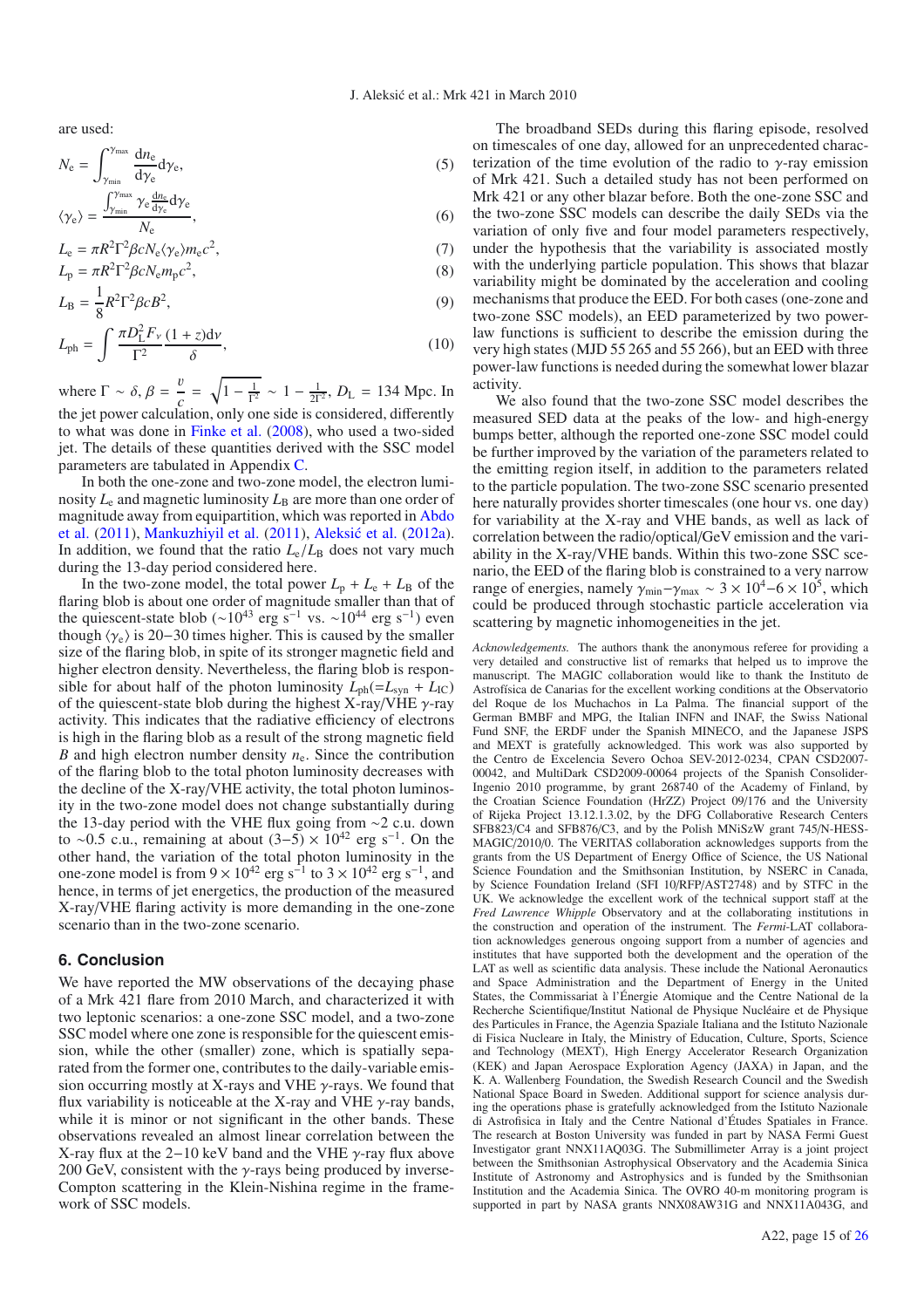NSF grants AST-0808050 and AST-1109911. The Metsähovi team acknowledges the support from the Academy of Finland to our observing projects (numbers 212656, 210338, 121148, and others). This work was partly supported by Russian RFBR grant 12-02-00452 and St.Petersburg University research grants 6.0.163.2010, 6.38.71.2012. The Abastumani Observatory team acknowledges financial support by the Georgian National Science Foundation through grant GNSF/ST07/4-180 and by the Shota Rustaveli National Science Foundation through the grant FR/577/6-320/13. We acknowledge the use of public data from the *Swift* and RXTE data archive.

#### **References**

- <span id="page-16-9"></span>Abdo, A. A., Ackermann, M., Agudo, I., et al. 2010, [ApJ, 716, 30](http://linker.aanda.org/10.1051/0004-6361/201424811/1)
- <span id="page-16-15"></span>Abdo, A. A., Ackermann, M., Ajello, M., et al. 2011, [ApJ, 736, 131](http://linker.aanda.org/10.1051/0004-6361/201424811/2)
- Abdo, A. A., Abeysekara, A. U., Allen, B. T., et al. 2014, [ApJ, 782, 110](http://linker.aanda.org/10.1051/0004-6361/201424811/3)
- <span id="page-16-40"></span>Acciari, V., 2011, Ph.D. Thesis, Galway-Mayo Institute of Technology [http://](http://veritas.sao.arizona.edu/documents/Theses/Acciari_Thesis.pdf) [veritas.sao.arizona.edu/documents/Theses/Acciari\\_Thesis.](http://veritas.sao.arizona.edu/documents/Theses/Acciari_Thesis.pdf) [pdf](http://veritas.sao.arizona.edu/documents/Theses/Acciari_Thesis.pdf)
- Acciari, V. A., Aliu, E., Aune, T., et al. 2009, [ApJ, 703, 169](http://linker.aanda.org/10.1051/0004-6361/201424811/5)
- <span id="page-16-25"></span>Acciari, V. A., Aliu, E., Arlen, T., et al. 2011, [ApJ, 738, 25](http://linker.aanda.org/10.1051/0004-6361/201424811/6)
- Acciari, V. A., Arlen, T., Aune, T., et al. 2014, [Astropart. Phys., 54, 1](http://linker.aanda.org/10.1051/0004-6361/201424811/7)
- <span id="page-16-60"></span><span id="page-16-23"></span>Ackermann, M., Ajello, M., Allafort, A., et al. 2011, [ApJ, 741, 30](http://linker.aanda.org/10.1051/0004-6361/201424811/8)
- <span id="page-16-42"></span>Ackermann, M., Ajello, M., Albert, A., et al. 2012, [ApJS, 203, 4](http://linker.aanda.org/10.1051/0004-6361/201424811/9)
- <span id="page-16-37"></span>Aharonian, F. A., Hofmann, W., Konopelko, A. K., & Völk, H. J. 1997, [Astropart. Phys., 6, 343](http://linker.aanda.org/10.1051/0004-6361/201424811/10)
- <span id="page-16-5"></span>Aharonian, F., Akhperjanian, A., Beilicke, M., et al. 2002, [A&A, 393, 89](http://linker.aanda.org/10.1051/0004-6361/201424811/11)
- <span id="page-16-4"></span>Aharonian, F., Akhperjanian, A., Beilicke, M., et al. 2003, [A&A, 410, 813](http://linker.aanda.org/10.1051/0004-6361/201424811/12)
- Aharonian, F., Akhperjanian, A. G., Aye, K.-M., et al. 2005, [A&A, 437, 95](http://linker.aanda.org/10.1051/0004-6361/201424811/13)
- <span id="page-16-8"></span><span id="page-16-7"></span>Albert, J., Aliu, E., Anderhub, H., et al. 2007a, [ApJ, 663, 125](http://linker.aanda.org/10.1051/0004-6361/201424811/14)
- 
- <span id="page-16-32"></span>Albert, J., Aliu, E., Anderhub, H., et al. 2007b, [Nucl. Instrum. Methods Phys.](http://linker.aanda.org/10.1051/0004-6361/201424811/15) [Res. A, 583, 494](http://linker.aanda.org/10.1051/0004-6361/201424811/15)
- <span id="page-16-59"></span>Aller, H. D., Aller, M. F., Latimer, G. E., & Hodge, P. E. 1985, [ApJS, 59, 513](http://linker.aanda.org/10.1051/0004-6361/201424811/16)
- <span id="page-16-26"></span>Aleksić, J., Alvarez, E. A., Antonelli, L. A., et al. 2012a,  $A&A$ , 542, A100
- <span id="page-16-27"></span>Aleksić, J., Alvarez, E. A., Antonelli, L. A., et al. 2012b, [Astropart. Phys., 35,](http://linker.aanda.org/10.1051/0004-6361/201424811/18) [435](http://linker.aanda.org/10.1051/0004-6361/201424811/18)
- Aleksic, J., Ansoldi, S., Antonelli, L. A., et al. 2015, A&A, 576, A128 ´
- <span id="page-16-78"></span><span id="page-16-17"></span>Asano, K., Takahara, F., Kusunose, M., Toma, K., & Kakuwa, J. 2014, [ApJ, 780,](http://linker.aanda.org/10.1051/0004-6361/201424811/20) [64](http://linker.aanda.org/10.1051/0004-6361/201424811/20)
- <span id="page-16-41"></span>Atwood, W. B., Abdo, A. A., Ackermann, M., et al. 2009, [ApJ, 697, 1071](http://linker.aanda.org/10.1051/0004-6361/201424811/21)
- Błażejowski, M., Blaylock, G., Bond, I. H., et al. 2005, [ApJ, 630, 130](http://linker.aanda.org/10.1051/0004-6361/201424811/22)
- <span id="page-16-19"></span><span id="page-16-12"></span>Bloom, S. D., & Marscher, A. P. 1996, [ApJ, 461, 657](http://linker.aanda.org/10.1051/0004-6361/201424811/23)
- Boone, L. M., Hinton, J. A., Bramel, D., et al. 2002, [ApJ, 579, L5](http://linker.aanda.org/10.1051/0004-6361/201424811/24)
- <span id="page-16-47"></span>Bradt, H. V., Rothschild, R. E., & Swank, J. H. 1993, [A&AS, 97, 355](http://linker.aanda.org/10.1051/0004-6361/201424811/25)
- Breiman, L. 2011, [Machine Learning, 45, 5](http://linker.aanda.org/10.1051/0004-6361/201424811/26)
- <span id="page-16-31"></span>Brinkmann, W., Papadakis, I. E., Raeth, C., Mimica, P., & Haberl, F. 2005, [A&A,](http://linker.aanda.org/10.1051/0004-6361/201424811/27) [443, 397](http://linker.aanda.org/10.1051/0004-6361/201424811/27)
- <span id="page-16-45"></span>Burrows, D. N., Hill, J. E., Nousek, J. A., et al. 2005, [Space Sci. Rev., 120, 165](http://linker.aanda.org/10.1051/0004-6361/201424811/28) Celotti, A., & Ghisellini, G. 2008, [MNRAS, 385, 283](http://linker.aanda.org/10.1051/0004-6361/201424811/29)
- <span id="page-16-84"></span><span id="page-16-69"></span>Chen, X., Fossati, G., Liang, E. P., & Böttcher, M. 2011, [MNRAS, 416, 2368](http://linker.aanda.org/10.1051/0004-6361/201424811/30)
- Cogan, P. 2006, Ph.D. Thesis, School of Physics, University College Dublin
- <span id="page-16-36"></span><span id="page-16-35"></span>Daniel, M. K., et al. 2007, Proc. 30th International Cosmic Ray Conf., eds. R. Caballero, et al. (Mexico City, Mexico: Universidad Nacional Autónoma de México), 3, 1325
- <span id="page-16-11"></span>Dermer, C. D., & Schlickeiser, R. 1993, [ApJ, 416, 458](http://linker.aanda.org/10.1051/0004-6361/201424811/33)
- <span id="page-16-0"></span>de Vaucouleurs, G., de Vaucouleurs, A., Corwin, H. G., Jr., et al. 1991, Third Reference Catalogue of Bright Galaxies, Vol. 1−3 (Berlin, Heidelberg, New
- York: Springer-Verlag) Domínguez, A., Primack, J. R., Rosario, D. J., et al. 2011, [MNRAS, 410, 2556](http://linker.aanda.org/10.1051/0004-6361/201424811/35)
- Edelson, R., Turner, T. J., Pounds, K., et al. 2002, [ApJ, 568, 610](http://linker.aanda.org/10.1051/0004-6361/201424811/36)
- <span id="page-16-89"></span><span id="page-16-85"></span>Finke, J. D., Dermer, C. D., & Böttcher, M. 2008, [ApJ, 686, 181](http://linker.aanda.org/10.1051/0004-6361/201424811/37)
- Finke, J. D., Razzaque, S., & Dermer, C. D. 2010, [ApJ, 712, 238](http://linker.aanda.org/10.1051/0004-6361/201424811/38)
- <span id="page-16-88"></span><span id="page-16-56"></span>Fitzpatrick, E. L. 1999, [PASP, 111, 63](http://linker.aanda.org/10.1051/0004-6361/201424811/39)

A22, page 16 of [26](#page-26-0)

- 
- <span id="page-16-28"></span>Fomin, V. P., Fennell, S., Lamb, R. C., et al. 1994, [Astropart. Phys., 2, 151](http://linker.aanda.org/10.1051/0004-6361/201424811/40)
- <span id="page-16-21"></span>Fossati, G., Buckley, J. H., Bond, I. H., et al. 2008, [ApJ, 677, 906](http://linker.aanda.org/10.1051/0004-6361/201424811/41)
- <span id="page-16-86"></span>Franceschini, A., Rodighiero, G., & Vaccari, M. 2008, [A&A, 487, 837](http://linker.aanda.org/10.1051/0004-6361/201424811/42)
- <span id="page-16-53"></span>Fukugita, M., Shimasaku, K., & Ichikawa, T. 1995, [PASP, 107, 945](http://linker.aanda.org/10.1051/0004-6361/201424811/43)
- Gaidos, J. A., Akerlof, C. W., Biller, S., et al. 1996, [Nature, 383, 319](http://linker.aanda.org/10.1051/0004-6361/201424811/44)
- <span id="page-16-73"></span><span id="page-16-16"></span>Georganopoulos, M., & Kazanas, D. 2003, [ApJ, 594, L27](http://linker.aanda.org/10.1051/0004-6361/201424811/45)
- <span id="page-16-74"></span>Ghisellini, G., Tavecchio, F., & Chiaberge, M. 2005, [A&A, 432, 401](http://linker.aanda.org/10.1051/0004-6361/201424811/46)
- <span id="page-16-75"></span>Henri, G., & Saugé, L. 2006, [ApJ, 640, 185](http://linker.aanda.org/10.1051/0004-6361/201424811/47)
- <span id="page-16-30"></span>Hillas, A. M. 1985, [Proc. 19th International Cosmic Ray Conf., San Diego, USA,](http://linker.aanda.org/10.1051/0004-6361/201424811/48) [3, 445](http://linker.aanda.org/10.1051/0004-6361/201424811/48)
- <span id="page-16-22"></span>Horan, D., Acciari, V. A., Bradbury, S. M., et al. 2009, [ApJ, 695, 596](http://linker.aanda.org/10.1051/0004-6361/201424811/49)
- Kalberla, P. M. W., Burton, W. B., Hartmann, D., et al. 2005, [A&A, 440, 775](http://linker.aanda.org/10.1051/0004-6361/201424811/50)
- <span id="page-16-46"></span>Katarzyński, K., Sol, H., & Kus, A. 2003, [A&A, 410, 101](http://linker.aanda.org/10.1051/0004-6361/201424811/51)
- <span id="page-16-83"></span><span id="page-16-18"></span>Katarzyński, K., Ghisellini, G., Tavecchio, et al. 2005, [A&A, 433, 479](http://linker.aanda.org/10.1051/0004-6361/201424811/52)
- <span id="page-16-87"></span><span id="page-16-39"></span>Kildea, J., Atkins, R. W., Badran, H. M., et al. 2007, [Astropart. Phys., 28, 182](http://linker.aanda.org/10.1051/0004-6361/201424811/53)
- Kneiske, T. M., Bretz, T., Mannheim, K., & Hartmann, D. H. 2004, [A&A, 413,](http://linker.aanda.org/10.1051/0004-6361/201424811/54) [807](http://linker.aanda.org/10.1051/0004-6361/201424811/54)
- <span id="page-16-81"></span>Komissarov, S. S., & Falle, S. A. E. G. 1997, [MNRAS, 288, 833](http://linker.aanda.org/10.1051/0004-6361/201424811/55)
- Krawczynski, H., Coppi, P. S., & Aharonian, F. 2002, [MNRAS, 336, 721](http://linker.aanda.org/10.1051/0004-6361/201424811/56)
- <span id="page-16-68"></span><span id="page-16-38"></span>Krawczynski, H., Carter-Lewis, D. A., Duke, C., et al. 2006, [Astropart. Phys.,](http://linker.aanda.org/10.1051/0004-6361/201424811/57) [25, 380](http://linker.aanda.org/10.1051/0004-6361/201424811/57)
- <span id="page-16-3"></span>Krennrich, F., Bond, I. H., Bradbury, S. M., et al. 2002, [ApJ, 575, L9](http://linker.aanda.org/10.1051/0004-6361/201424811/58)
- <span id="page-16-77"></span>Lefa, E., Rieger, F. M., & Aharonian, F. 2011, [ApJ, 740, 64](http://linker.aanda.org/10.1051/0004-6361/201424811/59)
- Lin, Y. C., Bertsch, D. L., Chiang, J., et al. 1992, [ApJ, 401, L61](http://linker.aanda.org/10.1051/0004-6361/201424811/60)
- <span id="page-16-13"></span><span id="page-16-10"></span><span id="page-16-1"></span>Mannheim, K. 1993, [A&A, 269, 67](http://linker.aanda.org/10.1051/0004-6361/201424811/61)
- Maraschi, L., Ghisellini, G., & Celotti, A. 1992, [ApJ, 397, L5](http://linker.aanda.org/10.1051/0004-6361/201424811/62)
- <span id="page-16-67"></span>Maraschi, L., Fossati, G., Tavecchio, F., et al. 1999, [ApJ, 526, L81](http://linker.aanda.org/10.1051/0004-6361/201424811/63)
- <span id="page-16-63"></span>Marscher, A. P. 2014, ApJ, 780, 87
- <span id="page-16-62"></span>Marscher, A. P., Jorstad, S. G., D'Arcangelo, F. D., et al. 2008, [Nature, 452, 966](http://linker.aanda.org/10.1051/0004-6361/201424811/65)
- Mankuzhiyil, N., Ansoldi, S., Persic, M., & Tavecchio, F. 2011, [ApJ, 733, 14](http://linker.aanda.org/10.1051/0004-6361/201424811/66)
- <span id="page-16-43"></span><span id="page-16-29"></span><span id="page-16-24"></span>Mattox, J. R., Bertsch, D. L., Chiang, J., et al. 1996, [ApJ, 461, 396](http://linker.aanda.org/10.1051/0004-6361/201424811/67)
- Moralejo, R. A., Gaug, M., Carmona, E., et al. 2010, [Astrophys. Source Code](http://linker.aanda.org/10.1051/0004-6361/201424811/68) [Lib., 11004](http://linker.aanda.org/10.1051/0004-6361/201424811/68)
- <span id="page-16-14"></span>Mücke, A., Protheroe, R. J., Engel, R., Rachen, J. P., & Stanev, T. 2003, [Astropart. Phys., 18, 593](http://linker.aanda.org/10.1051/0004-6361/201424811/69)
- Nandra, K., George, I. M., Mushotzky, R. F., Turner, T. J., & Yaqoob, T. 1997, [ApJ, 476, 70](http://linker.aanda.org/10.1051/0004-6361/201424811/70)
- Nilsson, K., Pasanen, M., Takalo, L. O., et al. 2007, [A&A, 475, 199](http://linker.aanda.org/10.1051/0004-6361/201424811/71)
- Nolan, P. L., Abdo, A. A., Ackermann, M., et al. 2012, [ApJS, 199, 31](http://linker.aanda.org/10.1051/0004-6361/201424811/72)
- <span id="page-16-52"></span><span id="page-16-44"></span><span id="page-16-34"></span><span id="page-16-6"></span>Okumura, K., Asahara, A., Bicknell, G. V., et al. 2002, [ApJ, 579, L9](http://linker.aanda.org/10.1051/0004-6361/201424811/73)
- Perkins, J. & Mayer, G. 2009, eConf Proc. C091122
- [[arXiv:astro-ph:0912.3841](http://arxiv.org/abs/astro-ph:0912.3841)]
- <span id="page-16-72"></span>Piner, B. G., Pant, N., & Edwards, P. G. 2010, [ApJ, 723, 1150](http://linker.aanda.org/10.1051/0004-6361/201424811/75)
- <span id="page-16-55"></span>Poole, T. S., Breeveld, A. A., Page, M. J., et al. 2008, [MNRAS, 383, 627](http://linker.aanda.org/10.1051/0004-6361/201424811/76)
- <span id="page-16-66"></span>Poutanen, J., Zdziarski, A. A., & Ibragimov, A. 2008, [MNRAS, 389, 1427](http://linker.aanda.org/10.1051/0004-6361/201424811/77)
- <span id="page-16-2"></span>Punch, M., Akerlof, C. W., Cawley, M. F., et al. 1992, [Nature, 358, 477](http://linker.aanda.org/10.1051/0004-6361/201424811/78)
- 
- Rebillot, P. F., Badran, H. M., Blaylock, G., et al. 2006, [ApJ, 641, 740](http://linker.aanda.org/10.1051/0004-6361/201424811/79)
- Richards, J. L., Max-Moerbeck, W., Pavlidou, V., et al. 2011, [ApJS, 194, 29](http://linker.aanda.org/10.1051/0004-6361/201424811/80)
- <span id="page-16-64"></span><span id="page-16-58"></span><span id="page-16-54"></span><span id="page-16-20"></span>Richards, J. L., Hovatta, T., Lister, M. L., et al. 2013, [Eur. Phys. J. Web Conf.,](http://linker.aanda.org/10.1051/0004-6361/201424811/81) [61, 04010](http://linker.aanda.org/10.1051/0004-6361/201424811/81)
- Roming, P. W. A., Kennedy, T. E., Mason, K. O., et al. 2005, [Space Sci. Rev.,](http://linker.aanda.org/10.1051/0004-6361/201424811/82) [120, 95](http://linker.aanda.org/10.1051/0004-6361/201424811/82)
- <span id="page-16-79"></span><span id="page-16-51"></span>Schlegel, D. J., Finkbeiner, D. P., & Davis, M. 1998, [ApJ, 500, 525](http://linker.aanda.org/10.1051/0004-6361/201424811/83)
- Schlickeiser, R. 1985, [A&A, 143, 431](http://linker.aanda.org/10.1051/0004-6361/201424811/84)
- <span id="page-16-82"></span>Sokolov, A., Marscher, A. P., & McHardy, I. M. 2004, [ApJ, 613, 725](http://linker.aanda.org/10.1051/0004-6361/201424811/85)
- <span id="page-16-76"></span>Stawarz, L., & Petrosian, V. 2008, [ApJ, 681, 1725](http://linker.aanda.org/10.1051/0004-6361/201424811/86)
- <span id="page-16-61"></span>Stroh, M. C., & Falcone, A. D. 2013, [ApJS, 207, 28](http://linker.aanda.org/10.1051/0004-6361/201424811/87)
- Tagliaferri, G., Foschini, L., Ghisellini, G., et al. 2008, [ApJ, 679, 1029](http://linker.aanda.org/10.1051/0004-6361/201424811/88) Takami 2011, [MNRAS, 413, 1845](http://linker.aanda.org/10.1051/0004-6361/201424811/89)

<span id="page-16-49"></span><span id="page-16-48"></span><span id="page-16-33"></span>Villata, M., Raiteri, C. M., Gurwell, M. A., et al. 2009, [A&A, 504, L9](http://linker.aanda.org/10.1051/0004-6361/201424811/97) Weekes, T. C., Badran, H., Biller, S. D., et al. 2002, [Astropart. Phys., 17, 221](http://linker.aanda.org/10.1051/0004-6361/201424811/98)

<sup>2</sup> Università di Udine, and INFN Trieste, 33100 Udine, Italy <sup>3</sup> INAF National Institute for Astrophysics, 00136 Rome, Italy <sup>4</sup> Università di Siena, and INFN Pisa, 53100 Siena, Italy

<sup>5</sup> Croatian MAGIC Consortium, Rudjer Boskovic Institute, University of Rijeka and University of Split, 10000 Zagreb, Croatia <sup>6</sup> Max-Planck-Institut für Physik, 80805 München, Germany

<sup>8</sup> Inst. de Astrofísica de Canarias, 38200 La Laguna, Tenerife, Spain

Deutsches Elektronen-Synchrotron (DESY), 15738 Zeuthen,

<sup>13</sup> Centro de Investigaciones Energéticas, Medioambientales y

<sup>16</sup> Technische Universität Dortmund, 44221 Dortmund, Germany Unitat de Física de les Radiacions, Departament de Física, and CERES-IEEC, Universitat Autònoma de Barcelona, 08193

<sup>1</sup> IFAE, Campus UAB, 08193 Bellaterra, Spain<br><sup>2</sup> University di Udine, and INEN Triasta, 22100

<sup>7</sup> Universidad Complutense, 28040 Madrid, Spain

<sup>12</sup> Universität Würzburg, 97074 Würzburg, Germany

<sup>14</sup> Institute of Space Sciences, 08193 Barcelona, Spain <sup>15</sup> Università di Padova and INFN, 35131 Padova, Italy

<sup>9</sup> University of Łódź, 90236 Lodz, Poland<br><sup>10</sup> Deutsches Elektronen Synchrotron (L

<sup>11</sup> ETH Zurich, 8093 Zurich, Switzerland

Tecnológicas, 28040 Madrid, Spain

Germany

Bellaterra, Spain

- <span id="page-16-80"></span><span id="page-16-71"></span><span id="page-16-70"></span>Tavecchio, F., Maraschi, L., & Ghisellini, G. 1998, [ApJ, 509, 608](http://linker.aanda.org/10.1051/0004-6361/201424811/90)
- Teraesranta, H., Tornikoski, M., Mujunen, A., et al. 1998, [A&AS, 132, 305](http://linker.aanda.org/10.1051/0004-6361/201424811/91)
- <span id="page-16-57"></span>Tramacere, A., Massaro, F., & Cavaliere, A. 2007, [A&A, 466, 521](http://linker.aanda.org/10.1051/0004-6361/201424811/92)
- Tramacere, A., Giommi, P., Perri, M., Verrecchia, F., & Tosti, G. 2009, [A&A,](http://linker.aanda.org/10.1051/0004-6361/201424811/93) [501, 879](http://linker.aanda.org/10.1051/0004-6361/201424811/93)

Vaughan, S., Edelson, R., Warwick, R. S., & Uttley, P. 2003, [MNRAS, 345, 1271](http://linker.aanda.org/10.1051/0004-6361/201424811/94)

<span id="page-16-65"></span><span id="page-16-50"></span>Villata, M., Raiteri, C. M., Lanteri, L., Sobrito, G., & Cavallone, M. 1998, [A&AS, 130, 305](http://linker.aanda.org/10.1051/0004-6361/201424811/95) Villata, M., Raiteri, C. M., Larionov, V. M., et al. 2008, [A&A, 481, L79](http://linker.aanda.org/10.1051/0004-6361/201424811/96)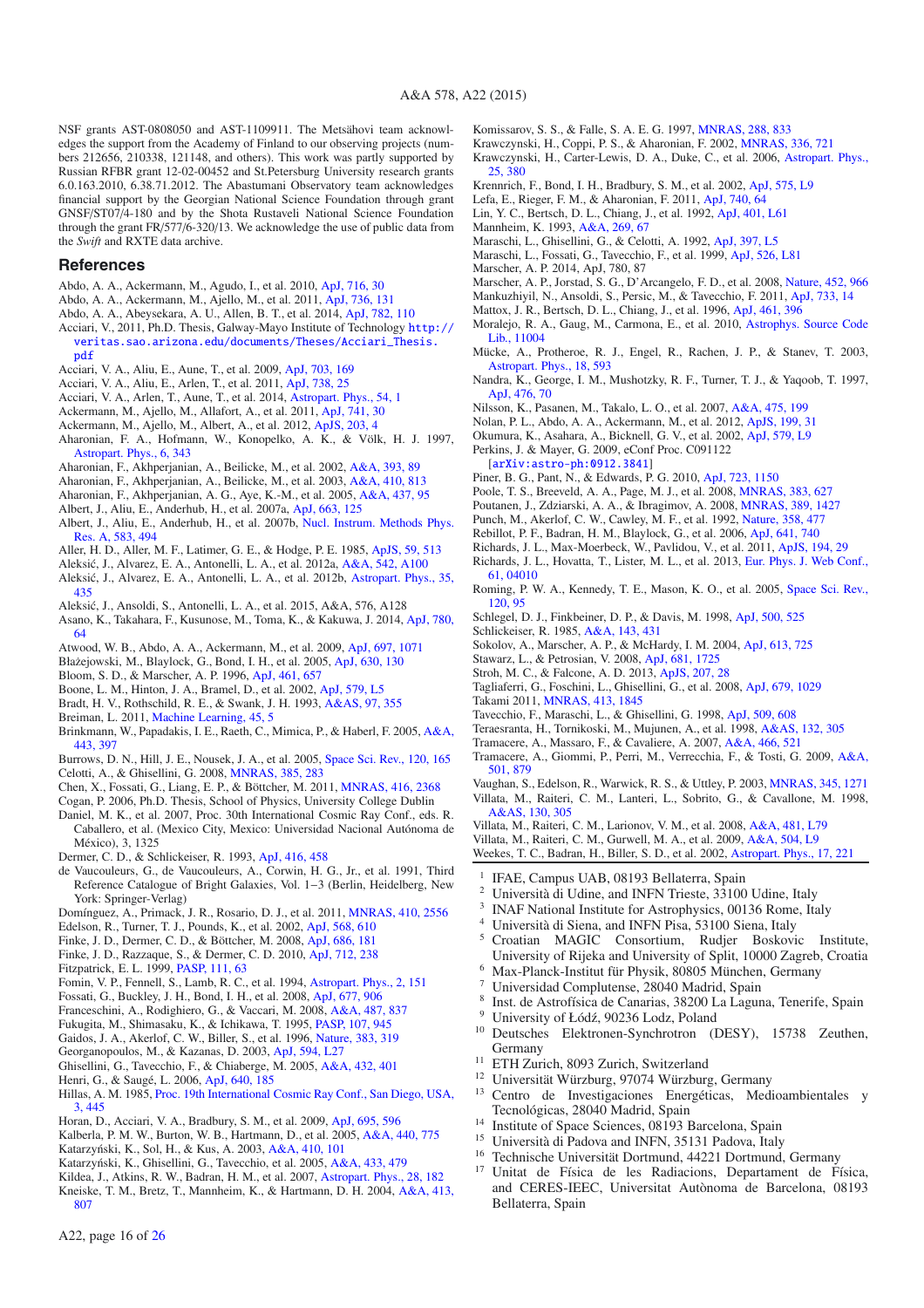- <sup>18</sup> Universitat de Barcelona, ICC, IEEC-UB, 08028 Barcelona, Spain
- <sup>19</sup> Japanese MAGIC Consortium, Division of Physics and Astronomy, Kyoto University, 277-8582 Chiba, Kashiwa, Japan
- <sup>20</sup> Finnish MAGIC Consortium, Tuorla Observatory, University of Turku and Department of Physics, University of Oulu, 90014 Oulu, Finland
- <sup>21</sup> Inst. for Nucl. Research and Nucl. Energy, 1784 Sofia, Bulgaria
- Università di Pisa, and INFN Pisa, 56126 Pisa, Italy
- <sup>23</sup> ICREA and Institute of Space Sciences, 08193 Barcelona, Spain
- <sup>24</sup> Università dell'Insubria and INFN Milano Bicocca, Como, 22100 Como, Italy
- <sup>25</sup> Now at: Centro Brasileiro de Pesquisas Físicas (CBPF/MCTI), R. Dr. Xavier Sigaud, 150 − Urca, 22290-180 Rio de Janeiro − RJ,
- <sup>26</sup> NASA Goddard Space Flight Center, Greenbelt, MD 20771, USA <sup>27</sup> Department of Physics and Department of Astronomy, University of
- Maryland, College Park, MD 20742, USA
- <sup>28</sup> Now at: École polytechnique fédérale de Lausanne (EPFL), 1015 Lausanne, Switzerland
- <sup>29</sup> Now at: Institut für Astro- und Teilchenphysik, Leopold-Franzens-Universität Innsbruck, 6020 Innsbruck, Austria
- <sup>30</sup> Now at: Finnish Centre for Astronomy with ESO (FINCA), 20100 Turku, Finland
- <sup>31</sup> Now at: Astrophysics Science Division, Bhabha Atomic Research Centre, 400085 Mumbai, India
- <sup>32</sup> Now at: School of Chemistry & Physics, University of Adelaide, 5005 Adelaide, Australia
- <sup>33</sup> Physics Department, McGill University, Montreal, QC H3A 2T8, Canada
- <sup>34</sup> Department of Physics, Washington University, St. Louis, MO 63130, USA
- <sup>35</sup> Fred Lawrence Whipple Observatory, Harvard-Smithsonian Center for Astrophysics, Amado, AZ 85645, USA <sup>36</sup> Department of Physics and Astronomy and the Bartol Research
- 
- Institute, University of Delaware, Newark, DE 19716, USA <sup>37</sup> School of Physics, University College Dublin, Belfield, Dublin 4, Ireland
- <sup>38</sup> Santa Cruz Institute for Particle Physics and Department of Physics, University of California, Santa Cruz, CA 95064, USA
- <sup>39</sup> Institute of Physics and Astronomy, University of Potsdam, 14476 Potsdam-Golm, Germany
- <sup>40</sup> Astronomy Department, Adler Planetarium and Astronomy Museum, Chicago, IL 60605, USA
- <sup>41</sup> Department of Physics and Astronomy, Purdue University, West Lafayette, IN 47907, USA
- <sup>42</sup> Department of Physics and Astronomy, Iowa State University, Ames, IA 50011, USA
- <sup>43</sup> Department of Astronomy and Astrophysics, 525 Davey Lab, Pennsylvania State University, University Park, PA 16802, USA
- School of Physics and Astronomy, University of Minnesota, Minneapolis, MN 55455, USA
- School of Physics, National University of Ireland Galway, University Road, Galway, Ireland
- <sup>46</sup> Department of Physics and Astronomy, University of Iowa, Van Allen Hall, Iowa City, IA 52242, USA
- <sup>47</sup> Department of Physics and Astronomy, University of Utah, Salt Lake City, UT 84112, USA
- <sup>48</sup> Department of Physics and Astronomy, DePauw University, Greencastle, IN 46135-0037, USA
- <sup>49</sup> Enrico Fermi Institute, University of Chicago, Chicago, IL 60637, **USA**
- <sup>50</sup> Kavli Institute for Cosmological Physics, University of Chicago, Chicago, IL 60637, USA
- <sup>51</sup> School of Physics and Center for Relativistic Astrophysics, Georgia Institute of Technology, 837 State Street NW, Atlanta, GA 30332- 0430, USA
- <sup>52</sup> Department of Physics, Anderson University, 1100 East 5th Street, Anderson, IN 46012, USA
- <sup>53</sup> Department of Life and Physical Sciences, Galway-Mayo Institute of Technology, Dublin Road, Galway, Ireland
- <sup>54</sup> Department of Physics and Astronomy, University of California, Los Angeles, CA 90095, USA
- <sup>55</sup> Instituto de Astronomia y Fisica del Espacio, Casilla de Correo 67 − Sucursal 28, (C1428ZAA) Ciudad Autònoma de Buenos Aires, Argentina
- <sup>56</sup> Physics Department, California Polytechnic State University, San
- Luis Obispo, CA 94307, USA <sup>57</sup> Department of Applied Physics and Instrumentation, Cork Institute
- of Technology, Bishopstown, Cork, Ireland<br><sup>58</sup> Space Science Division, Naval Research Laboratory, Washington, DC 20375-5352, USA
- <sup>59</sup> INAF, Osservatorio Astronomico di Torino, 10025 Pino Torinese (TO), Italy
- <sup>60</sup> Department of Astronomy, University of Michigan, Ann Arbor, MI 48109-1042, USA
- <sup>61</sup> Department of Physics, University of Trento, 38050 Povo, Trento, Italy
- <sup>62</sup> Graduate Institute of Astronomy, National Central University, 32054 Jhongli, Taiwan
- <sup>63</sup> Harvard-Smithsonian Center for Astrophysics, Cambridge, MA 02138, USA
- <sup>64</sup> Institute for Astrophysical Research, Boston University, 725 Commonwealth Avenue, Boston, MA 02215, USA
- <sup>65</sup> Astronomical Institute, St. Petersburg State University, Universitetskij Pr. 28, Petrodvorets, 198504 St. Petersburg, Russia
- <sup>66</sup> Institute of Astronomy, National Tsing Hua University, 101 Guanfu Rd., 30013 Hsinchu, Taiwan
- <sup>67</sup> Abastumani Observatory, Mt. Kanobili, 0301 Abastumani, Georgia <sup>68</sup> Landessternwarte, Zentrum für Astronomie der Universität
- Heidelberg, Königstuhl 12, 69117 Heidelberg, Germany <sup>69</sup> Aalto University Metsähovi Radio Observatory, Metsähovintie 114,
- 02540 Kylmälä, Finland
- <sup>70</sup> Aalto University Department of Radio Science and Engineering, PO Box 13000, 00076 Aalto, Finland
- <sup>71</sup> Astron. Inst., St.-Petersburg State University, 198504 St. Peetersburg, Russia
- <sup>72</sup> Pulkovo Observatory, St.-Petersburg, 198504 St. Peetersburg, Russia
- <sup>73</sup> Isaac Newton Institute of Chile, St.-Petersburg Branch, Russia<br><sup>74</sup> Department of Physics and Astronomy, Brigham Young Univers
- Department of Physics and Astronomy, Brigham Young University, Provo, UT 84602, USA
- <sup>75</sup> Cahill Center for Astronomy and Astrophysics, California Institute of Technology, 1200 E California Blvd, Pasadena, CA 91125, USA
- <sup>76</sup> ASI-Science Data Center, via del Politecnico, 00133 Rome, Italy
- Agrupació Astronòmica de Sabadell, 08206 Sabadell Barcelona, Spain
- <sup>78</sup> Department of Physics, University of Colorado Denver, Denver, Colorado, Co 80217-3364, USA
- <sup>79</sup> Department of Physics and Mathematics, College of Science and Engineering, Aoyama Gakuin University, 5-10-1 Fuchinobe, 1105
- Chuoku, 252-5258 Sagamihara-shi Kanagawa, Japan <sup>80</sup> Steward Observatory, University of Arizona, Tucson, AZ 85721,
- 
- USA<br><sup>81</sup> Space Science Institute, Boulder, CO 80301, USA<br><sup>82</sup> School of Cosmic Physics, Dublin Institute for Advanced Studies, Belfield, Dublin 2, Ireland

Pages [18](#page-18-1) to [26](#page-26-0) are available in the electronic edition of the journal at <http://www.aanda.org>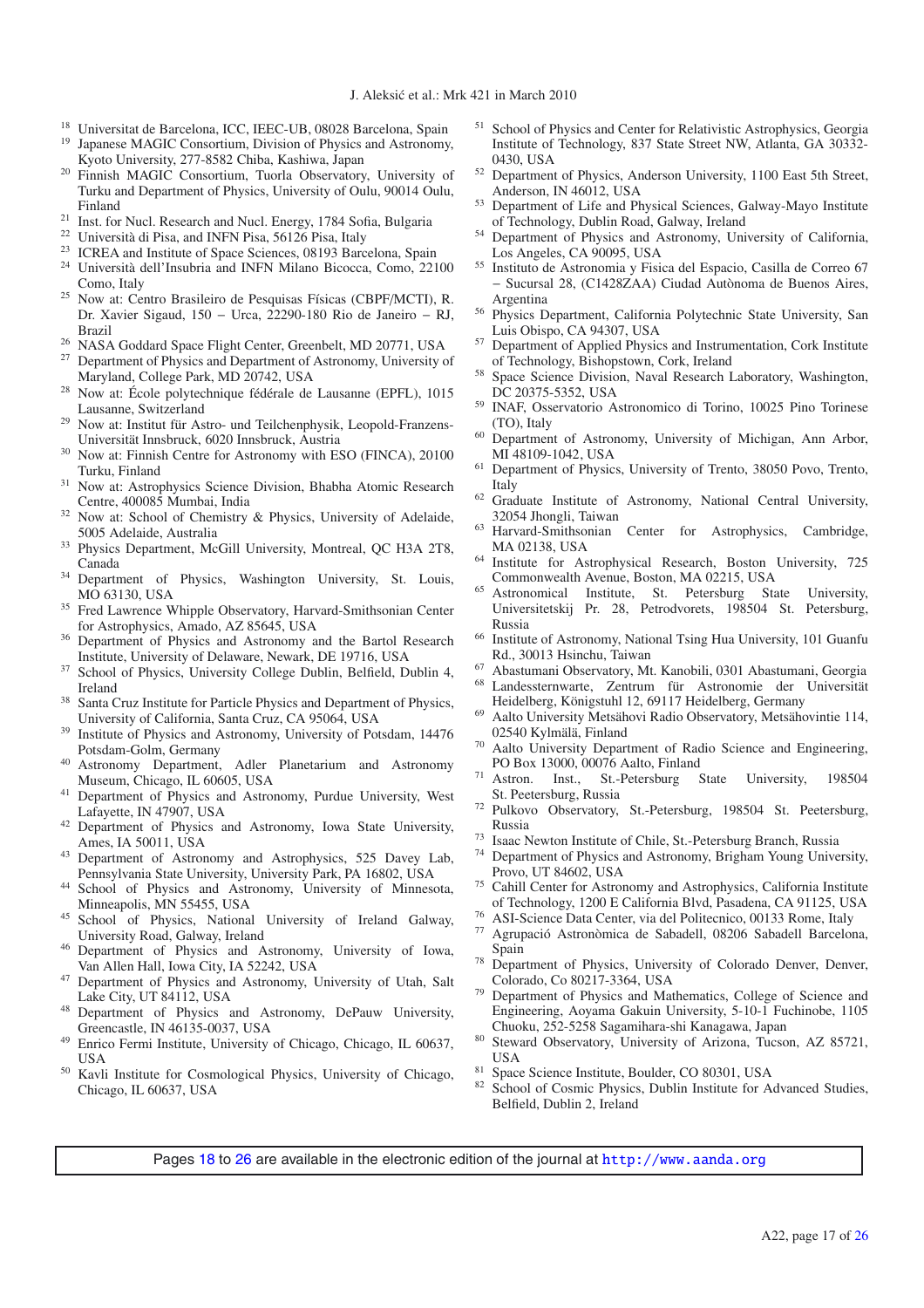## <span id="page-18-1"></span><span id="page-18-0"></span>**Appendix A: Simultaneity in the multi-instrument observations**

2010 March 22 (MJD 55 277) is depicted in Figs. [A.1](#page-18-2) and [A.2,](#page-19-0) which show that most of the observations used to determine the SEDs reported in Appendix [B](#page-20-0) occur within less than 2 h.

The energy coverage as a function of the time for the daily multiinstrument observations from 2010 March 10 (MJD 55 265) to



<span id="page-18-2"></span>**[Fig. A.1.](http://dexter.edpsciences.org/applet.php?DOI=10.1051/0004-6361/201424811&pdf_id=9)** Temporal and energy coverage during the flaring activity from 2010 March 10 (MJD 55 265) to 2010 March 16 (MJD 55 271). *Fermi*-LAT data were accumulated during two-day time intervals to ensure significant detections of Mrk 421, and is depicted here with a blue band. For better visibility of the observations at UV, optical, and radio band, where the observation time is usually short and the covered frequency band is narrow, an additional 20 min in time and half a decade in frequency are included when displaying the results. The names of all the optical instruments are listed in Table [1.](#page-3-1)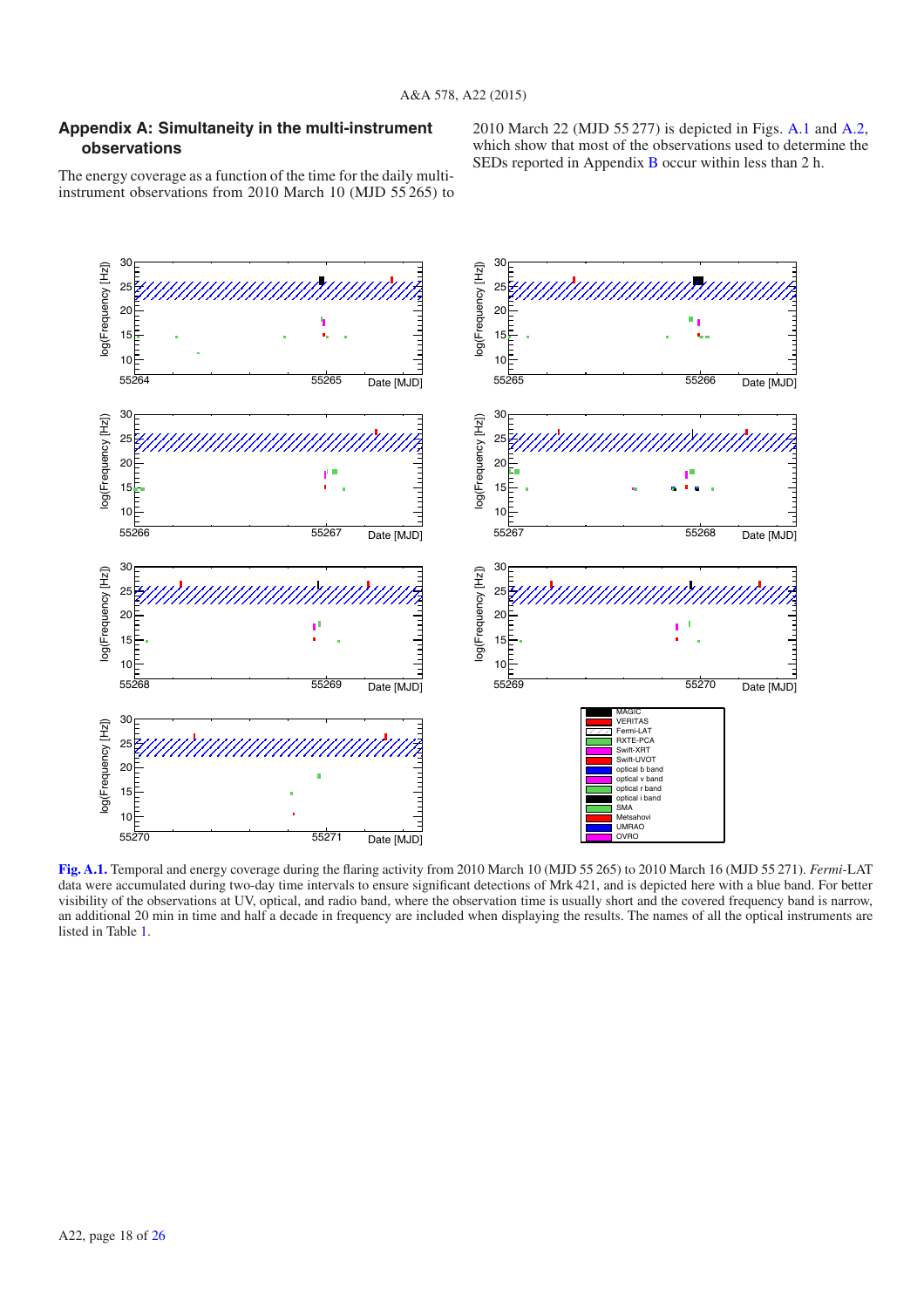

<span id="page-19-0"></span>**[Fig. A.2.](http://dexter.edpsciences.org/applet.php?DOI=10.1051/0004-6361/201424811&pdf_id=10)** Temporal and energy coverage during the flaring activity from 2010 March 17 (MJD 55 272) to 2010 March 22 (MJD 55 277). See the caption of Fig. [A.1](#page-18-2) for further details.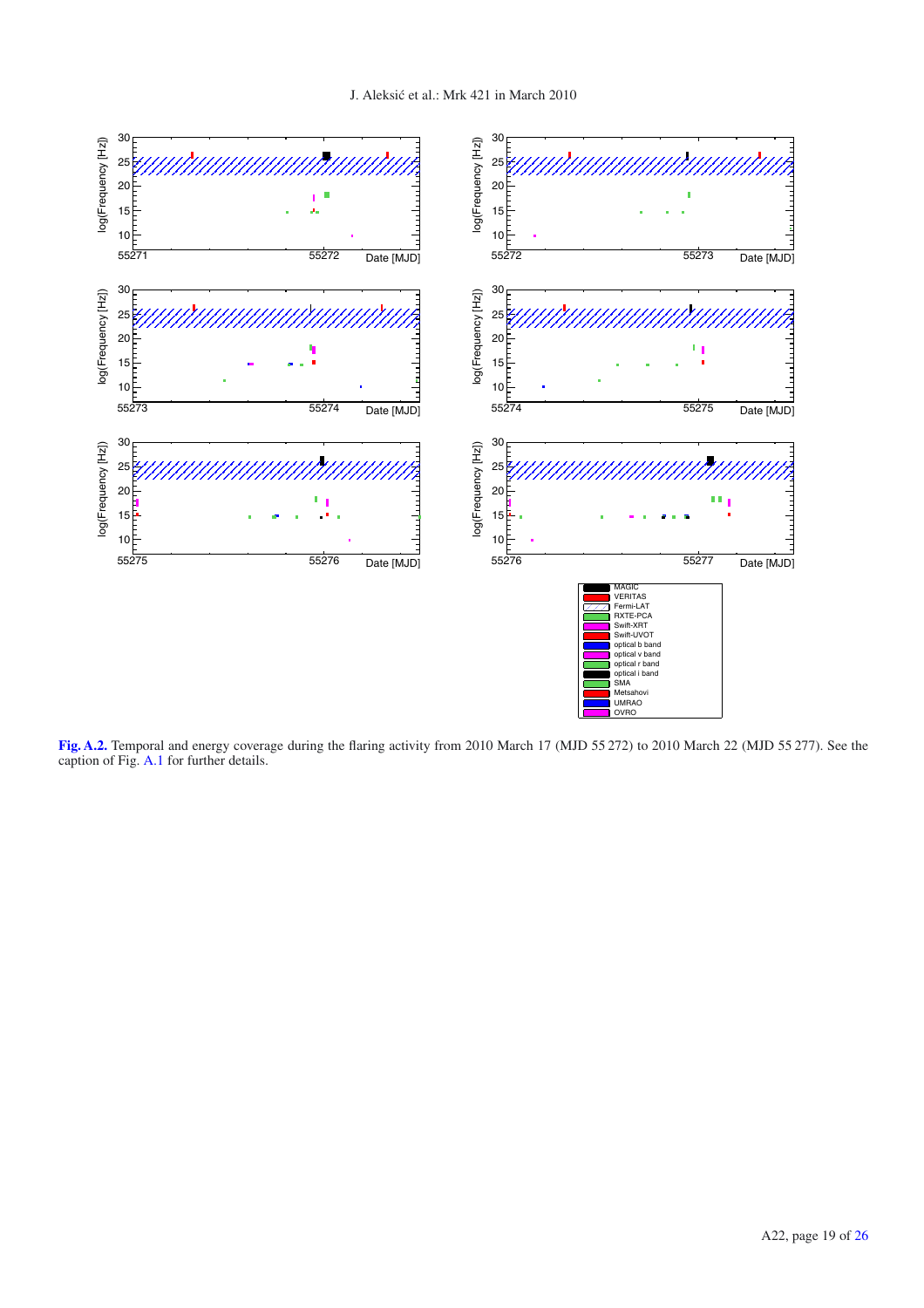### <span id="page-20-0"></span>**Appendix B: Broadband SEDs for the 13 consecutive days**

The measured SEDs for these 13 consecutive days are shown in Figs. [B.1](#page-20-1) to [B.5](#page-24-0) with one-zone SSC model curves (from Figs. [B.1](#page-20-1) to Fig. [B.3\)](#page-22-1) and two-zone SSC model curves (Figs. [B.4](#page-23-0) and [B.5\)](#page-24-0). The SED with a two-zone SSC model curve measured on the first day (MJD 55 265) was shown in Fig. [6](#page-12-1) in the main text. For comparison, the average SED from the 2009 MW campaign [\(Abdo et al. 2011\)](#page-16-15) is shown in all the figures, which is a good representation of the SED of Mrk 421 during its nonflaring (typical) state. The details of the models and the characterization of the SED evolution were discussed in Sects. [4.1](#page-9-0) and [4.2](#page-10-0) in the main text.

The actual MJD date for each data entry is given in the legend of each figure. For optical bands, the reported SED data points correspond to the averaged values (host-galaxy subtracted) for the specified observing night. As reported in Sect. [3,](#page-6-0) the variability at the optical band is small and occurs on timescales of several days. Therefore, if there was no instrument observing at a particular optical energy band, then the nearest observation was used, and the corresponding MJD date is described in the legend of the figure.

Although Mrk 421 is cosmologically nearby, at a redshift of 0.03, the absorption of  $\gamma$ -rays by the extragalactic background light (EBL) is not negligible at TeV energies. The VHE spectra are corrected (de-absorbed) with the EBL model provided by [Franceschini et al.](#page-16-86) [\(2008\)](#page-16-86), where  $e^{-\tau_{\gamma\gamma}} = 0.58$  at 4 TeV. At this energy, which is roughly the highest energy bin in the VHE spectra, most models provide  $0.5 < e^{-\tau_{\gamma\gamma}} < 0.6$ , such as models from [Kneiske et al.](#page-16-87) [\(2004\)](#page-16-87), [Finke et al.](#page-16-88) [\(2010](#page-16-88)), and Domínguez et al. [\(2011](#page-16-89)), which means that the results are not sensitive to the particular published EBL model that we selected.



<span id="page-20-1"></span>**[Fig. B.1.](http://dexter.edpsciences.org/applet.php?DOI=10.1051/0004-6361/201424811&pdf_id=11)** Largely simultaneous broadband SED of Mrk 421 on MJD 55 265. The correspondence between markers and instruments is given in the legend. The full names of the instruments can be found in Table [1.](#page-3-1) Because of space limitations, *R*-band instruments other than GASP, GRT, and NMS are denoted with the symbol "++". Whenever a simultaneous observation is not available, the fluxes from the closest date are reported, and their observation time in MJD is reported next to the instrument name in the legend. The red curve depicts the one-zone SSC model matching the data. The gray circles depict the average SED from the 2009 MW campaign reported in [Abdo et al.](#page-16-15) [\(2011\)](#page-16-15), which is a good representation of the nonflaring (typical) SED of Mrk 421.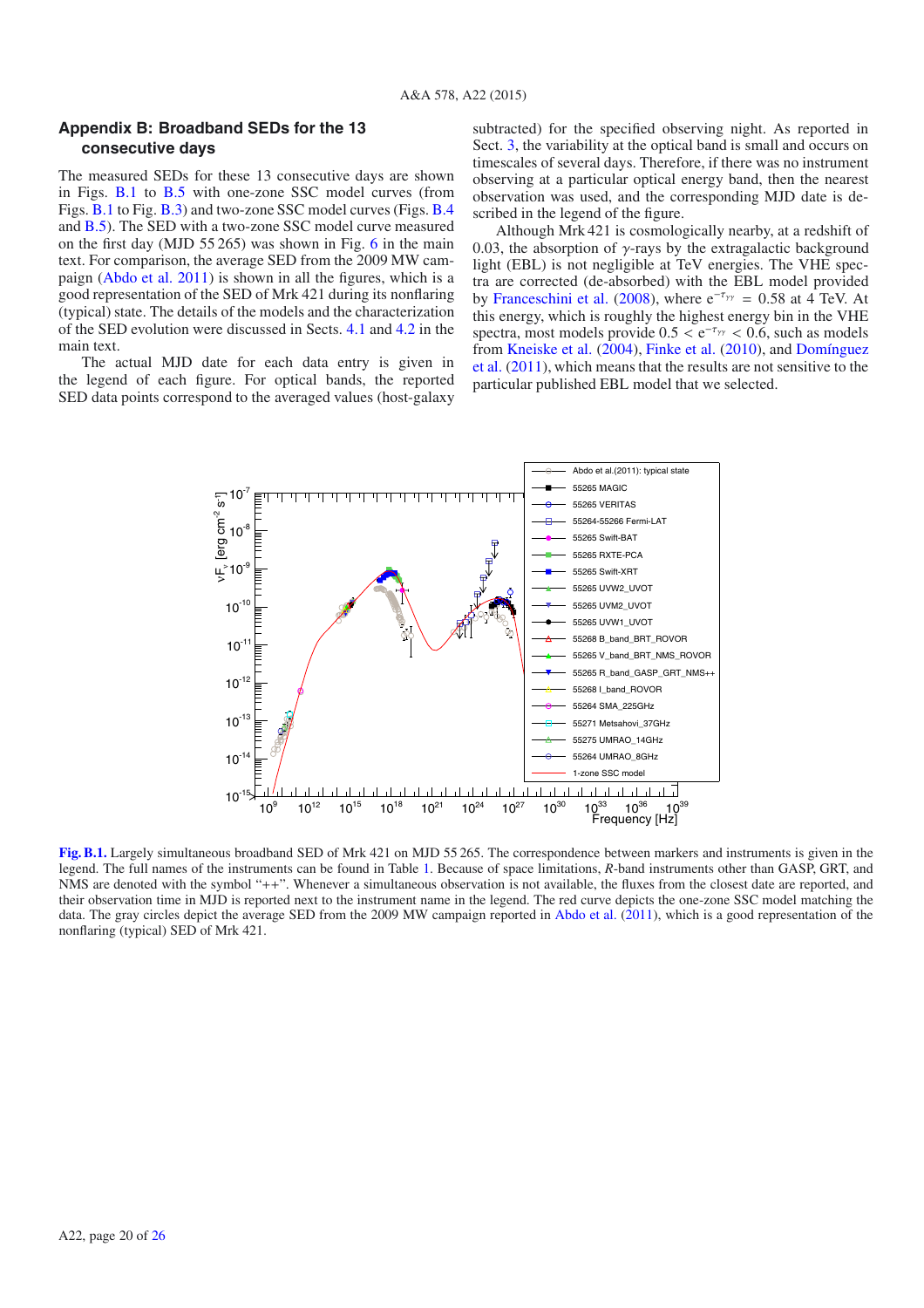<span id="page-21-0"></span>

**[Fig. B.2.](http://dexter.edpsciences.org/applet.php?DOI=10.1051/0004-6361/201424811&pdf_id=12)** Simultaneous broadband SEDs and their one-zone SSC model fits. See caption of Fig. [B.1](#page-20-1) for further details.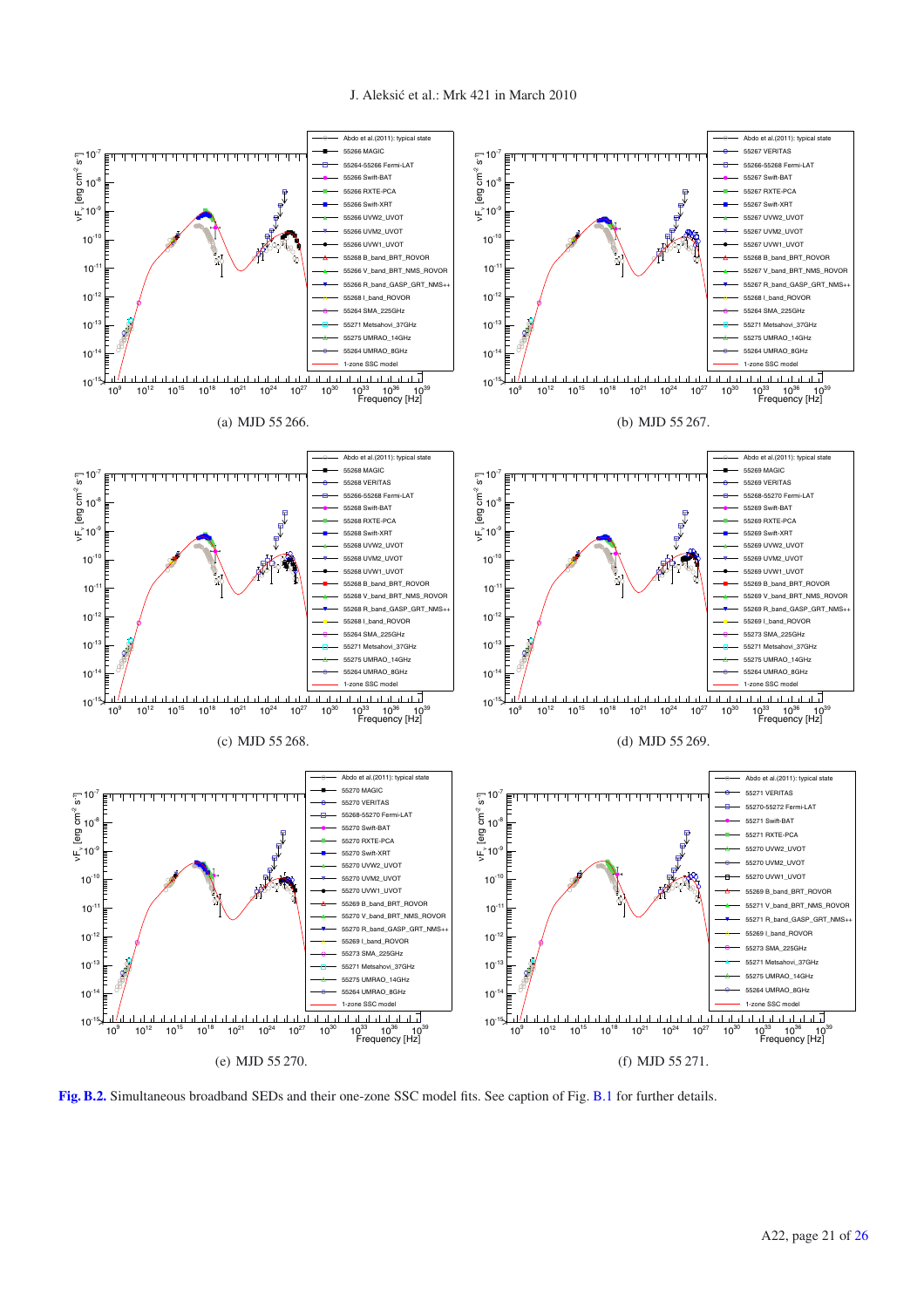<span id="page-22-0"></span>

(e) MJD 55 276.

(f) MJD 55 277.

<span id="page-22-1"></span>**[Fig. B.3.](http://dexter.edpsciences.org/applet.php?DOI=10.1051/0004-6361/201424811&pdf_id=13)** Simultaneous broadband SEDs and their one-zone SSC model fits. See caption of Fig. [B.1](#page-20-1) for further details.

#### A&A 578, A22 (2015)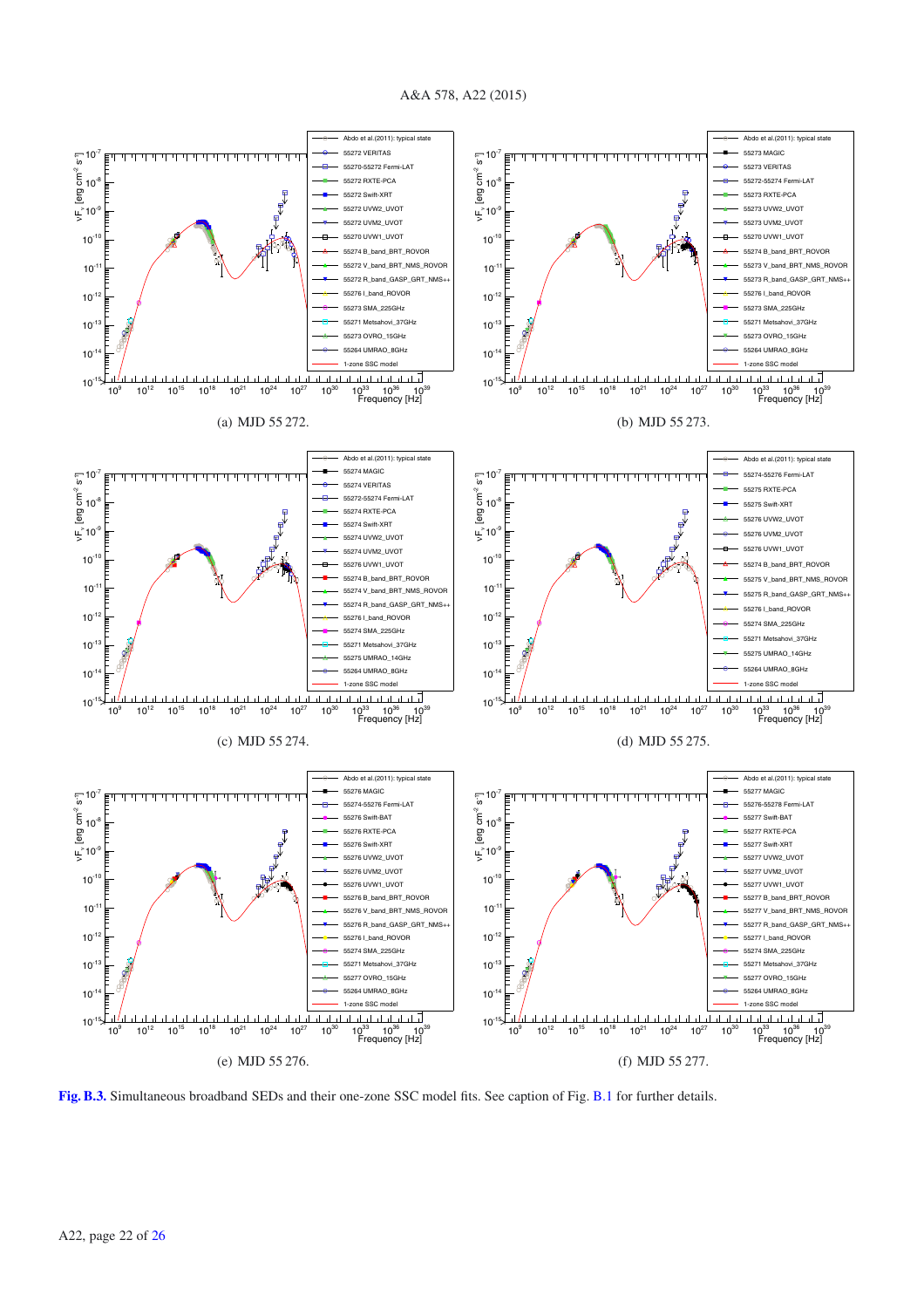

<span id="page-23-0"></span>**[Fig. B.4.](http://dexter.edpsciences.org/applet.php?DOI=10.1051/0004-6361/201424811&pdf_id=14)** Simultaneous broadband SEDs and their two-zone SSC model fits. See caption of Fig. [6](#page-12-1) for further details.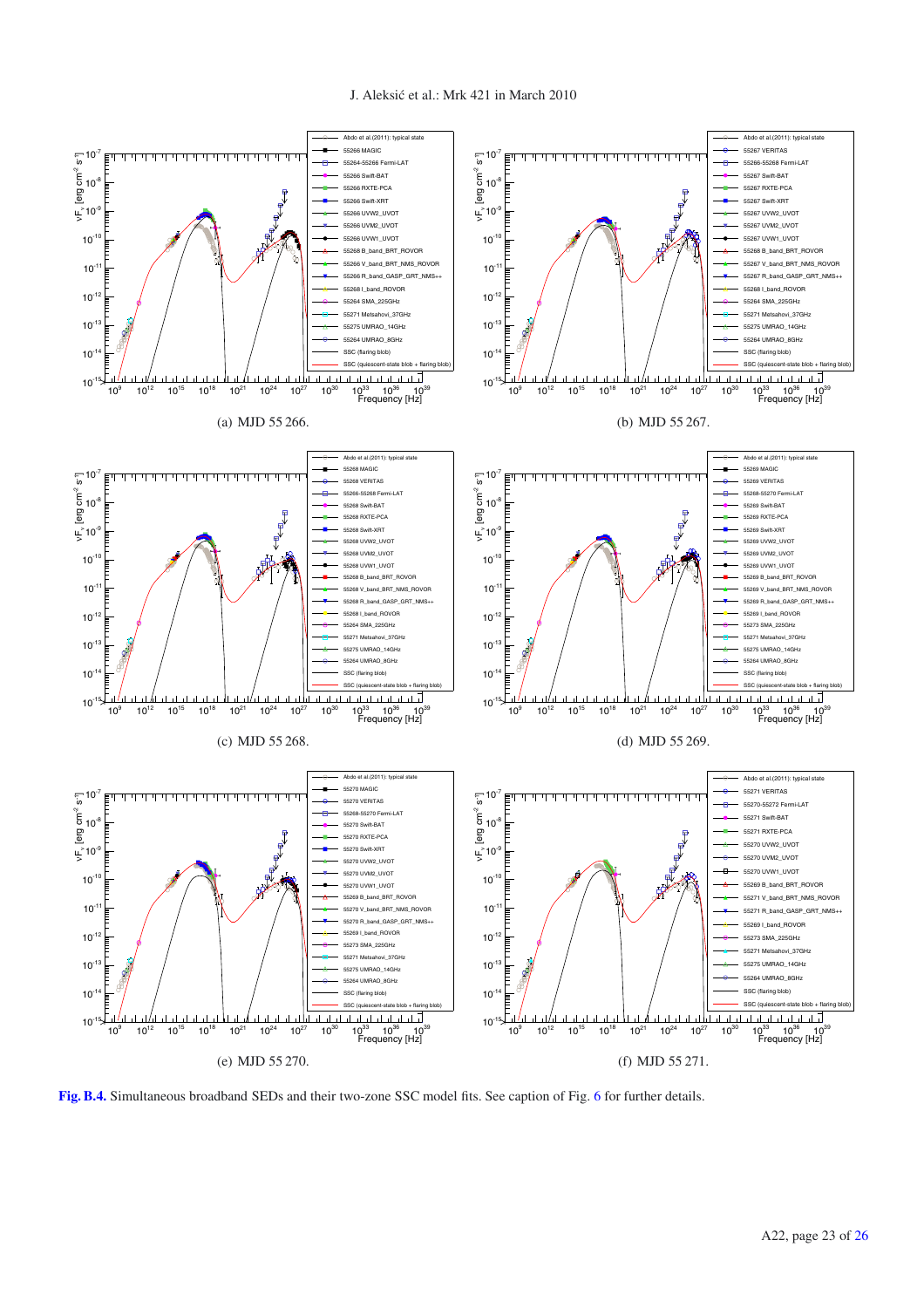A&A 578, A22 (2015)



<span id="page-24-0"></span>**[Fig. B.5.](http://dexter.edpsciences.org/applet.php?DOI=10.1051/0004-6361/201424811&pdf_id=15)** Simultaneous broadband SEDs and their two-zone SSC model fits. See caption of Fig. [6](#page-12-1) for further details. The emission of the quiescent blob was set to the one describing the SED from MJD 55 274, which is the lowest SED among all the 13 dates considered in this paper. Consequently, there is no flaring blob emission for MJD 55 274.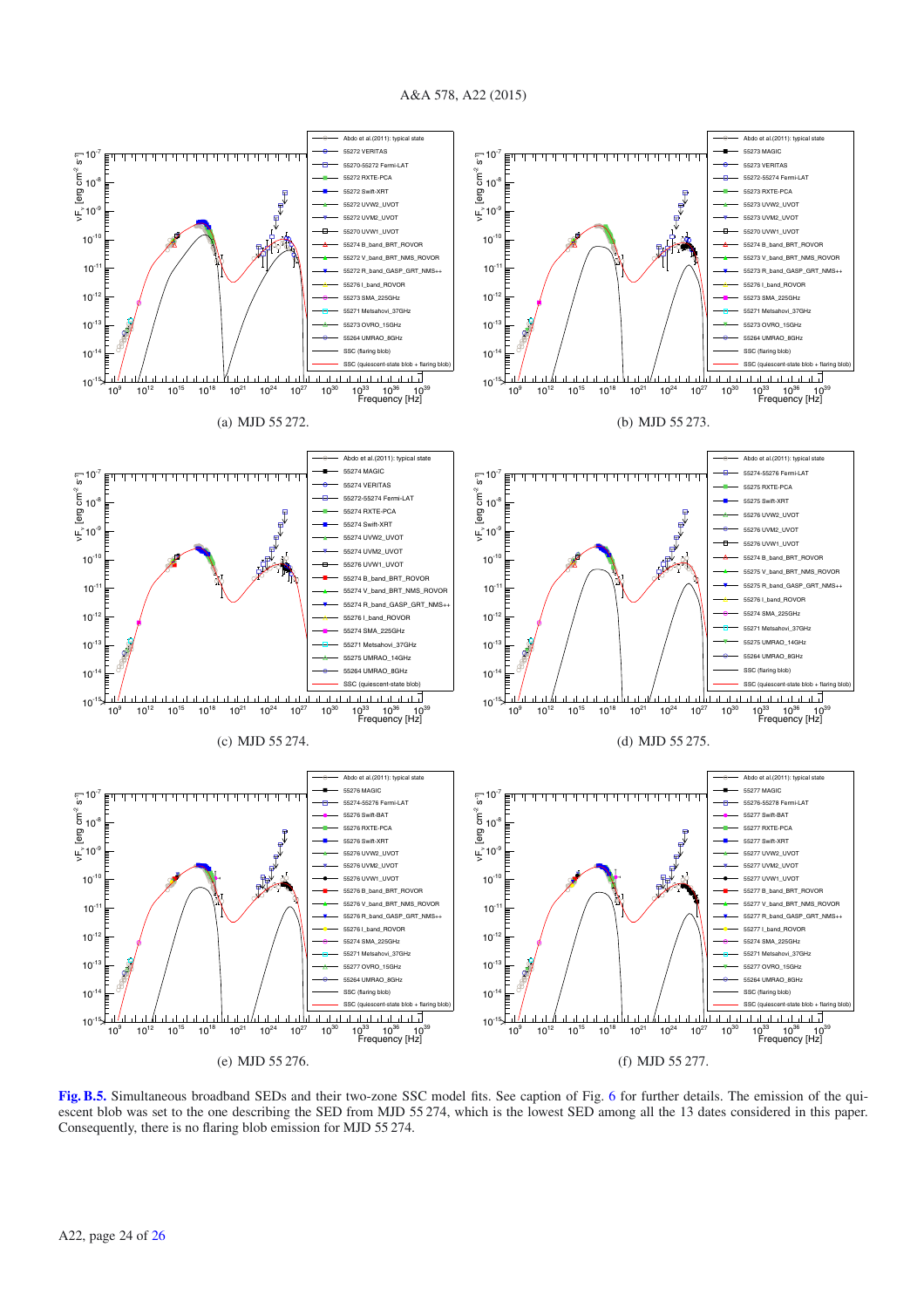## <span id="page-25-0"></span>**Appendix C: Physical parameters derived from one-zone and two-zone SSC scenarios**

Physical parameters inferred from spectral modeling are tabulated in Table [C.1](#page-25-1) for the one-zone SSC model and in Table [C.2](#page-26-1) for the two-zone SSC model. The definition of these quantities are provided by Eqs.  $(5)$  to  $(10)$ .

| Date                                                                                                                                                                                                                                                                                                                                                                                                                                              | $\stackrel{\circ}{\times}\stackrel{\circ}{\mathbb{C}}\stackrel{\circ}{\mathbb{C}}\stackrel{\circ}{\mathbb{C}}\stackrel{\circ}{\mathbb{C}}\stackrel{\circ}{\mathbb{C}}\stackrel{\circ}{\mathbb{C}}\stackrel{\circ}{\mathbb{C}}\stackrel{\circ}{\mathbb{C}}\stackrel{\circ}{\mathbb{C}}\stackrel{\circ}{\mathbb{C}}\stackrel{\circ}{\mathbb{C}}\stackrel{\circ}{\mathbb{C}}\stackrel{\circ}{\mathbb{C}}\stackrel{\circ}{\mathbb{C}}\stackrel{\circ}{\mathbb{C}}\stackrel{\circ}{\mathbb{C}}\stackrel{\circ}{\mathbb{C}}\stackrel{\circ}{\math$ |               |                                                         | $\frac{L_{\rm B}}{10^{42}}$ |                 | ust<br>Designation of the set of the set of the set of the set of the set of the set of the set of the set of the set<br>Designation of the set of the set of the set of the set of the set of the set of the set of the set of the | $\begin{array}{c} \begin{array}{c} \mathbf{L}_{\text{C}} \\ \mathbf{L}_{\text{C}} \\ \mathbf{L}_{\text{C}} \\ \mathbf{L}_{\text{C}} \\ \mathbf{L}_{\text{C}} \\ \mathbf{L}_{\text{C}} \\ \mathbf{L}_{\text{C}} \\ \mathbf{L}_{\text{C}} \\ \mathbf{L}_{\text{C}} \\ \mathbf{L}_{\text{C}} \\ \mathbf{L}_{\text{C}} \\ \mathbf{L}_{\text{C}} \\ \mathbf{L}_{\text{C}} \\ \mathbf{L}_{\text{C}} \\ \mathbf{L}_{\text{C}} \\ \mathbf{L}_{\text{C}} \\ \mathbf{L}_{\text{C}} \\ \math$ |  |
|---------------------------------------------------------------------------------------------------------------------------------------------------------------------------------------------------------------------------------------------------------------------------------------------------------------------------------------------------------------------------------------------------------------------------------------------------|----------------------------------------------------------------------------------------------------------------------------------------------------------------------------------------------------------------------------------------------------------------------------------------------------------------------------------------------------------------------------------------------------------------------------------------------------------------------------------------------------------------------------------------------|---------------|---------------------------------------------------------|-----------------------------|-----------------|-------------------------------------------------------------------------------------------------------------------------------------------------------------------------------------------------------------------------------------|------------------------------------------------------------------------------------------------------------------------------------------------------------------------------------------------------------------------------------------------------------------------------------------------------------------------------------------------------------------------------------------------------------------------------------------------------------------------------------|--|
| $\begin{array}{r} \begin{array}{c} \begin{array}{c} \begin{array}{c} \text{1} \\ \text{2} \\ \text{3} \\ \text{4} \\ \text{5} \\ \text{6} \\ \text{7} \\ \text{8} \\ \text{9} \\ \text{10} \\ \text{11} \\ \text{12} \\ \text{13} \\ \text{24} \\ \text{25} \\ \text{26} \\ \text{27} \\ \text{28} \\ \text{29} \\ \text{20} \\ \text{21} \\ \text{22} \\ \text{23} \\ \text{24} \\ \text{25} \\ \text{26} \\ \text{27} \\ \text{28} \\ \text{29$ |                                                                                                                                                                                                                                                                                                                                                                                                                                                                                                                                              |               | $\frac{[erg\ s^{-1}]}{4.2}$<br>4.2<br>4.3<br>4.3<br>4.0 |                             | $\overline{1}$  |                                                                                                                                                                                                                                     |                                                                                                                                                                                                                                                                                                                                                                                                                                                                                    |  |
|                                                                                                                                                                                                                                                                                                                                                                                                                                                   |                                                                                                                                                                                                                                                                                                                                                                                                                                                                                                                                              | $\frac{1}{2}$ |                                                         |                             | $\frac{1}{2}$   |                                                                                                                                                                                                                                     |                                                                                                                                                                                                                                                                                                                                                                                                                                                                                    |  |
|                                                                                                                                                                                                                                                                                                                                                                                                                                                   |                                                                                                                                                                                                                                                                                                                                                                                                                                                                                                                                              |               |                                                         |                             | $\overline{13}$ |                                                                                                                                                                                                                                     |                                                                                                                                                                                                                                                                                                                                                                                                                                                                                    |  |
|                                                                                                                                                                                                                                                                                                                                                                                                                                                   |                                                                                                                                                                                                                                                                                                                                                                                                                                                                                                                                              |               |                                                         |                             |                 |                                                                                                                                                                                                                                     |                                                                                                                                                                                                                                                                                                                                                                                                                                                                                    |  |
|                                                                                                                                                                                                                                                                                                                                                                                                                                                   |                                                                                                                                                                                                                                                                                                                                                                                                                                                                                                                                              |               |                                                         |                             |                 |                                                                                                                                                                                                                                     |                                                                                                                                                                                                                                                                                                                                                                                                                                                                                    |  |
|                                                                                                                                                                                                                                                                                                                                                                                                                                                   |                                                                                                                                                                                                                                                                                                                                                                                                                                                                                                                                              |               |                                                         |                             |                 |                                                                                                                                                                                                                                     |                                                                                                                                                                                                                                                                                                                                                                                                                                                                                    |  |
|                                                                                                                                                                                                                                                                                                                                                                                                                                                   |                                                                                                                                                                                                                                                                                                                                                                                                                                                                                                                                              |               |                                                         |                             |                 |                                                                                                                                                                                                                                     |                                                                                                                                                                                                                                                                                                                                                                                                                                                                                    |  |
|                                                                                                                                                                                                                                                                                                                                                                                                                                                   |                                                                                                                                                                                                                                                                                                                                                                                                                                                                                                                                              |               |                                                         |                             | HAAAAHHHHHS     |                                                                                                                                                                                                                                     |                                                                                                                                                                                                                                                                                                                                                                                                                                                                                    |  |
|                                                                                                                                                                                                                                                                                                                                                                                                                                                   |                                                                                                                                                                                                                                                                                                                                                                                                                                                                                                                                              |               |                                                         |                             |                 |                                                                                                                                                                                                                                     |                                                                                                                                                                                                                                                                                                                                                                                                                                                                                    |  |
|                                                                                                                                                                                                                                                                                                                                                                                                                                                   |                                                                                                                                                                                                                                                                                                                                                                                                                                                                                                                                              |               |                                                         |                             |                 |                                                                                                                                                                                                                                     |                                                                                                                                                                                                                                                                                                                                                                                                                                                                                    |  |
|                                                                                                                                                                                                                                                                                                                                                                                                                                                   |                                                                                                                                                                                                                                                                                                                                                                                                                                                                                                                                              |               |                                                         |                             |                 |                                                                                                                                                                                                                                     |                                                                                                                                                                                                                                                                                                                                                                                                                                                                                    |  |
|                                                                                                                                                                                                                                                                                                                                                                                                                                                   |                                                                                                                                                                                                                                                                                                                                                                                                                                                                                                                                              |               |                                                         |                             |                 |                                                                                                                                                                                                                                     |                                                                                                                                                                                                                                                                                                                                                                                                                                                                                    |  |
|                                                                                                                                                                                                                                                                                                                                                                                                                                                   |                                                                                                                                                                                                                                                                                                                                                                                                                                                                                                                                              |               |                                                         |                             |                 |                                                                                                                                                                                                                                     |                                                                                                                                                                                                                                                                                                                                                                                                                                                                                    |  |
|                                                                                                                                                                                                                                                                                                                                                                                                                                                   |                                                                                                                                                                                                                                                                                                                                                                                                                                                                                                                                              |               |                                                         |                             |                 |                                                                                                                                                                                                                                     |                                                                                                                                                                                                                                                                                                                                                                                                                                                                                    |  |

Table C.1. Jet powers and luminosities derived with the parameters from the one-zone SSC model reported in Table 2. **Table C.1.** Jet powers and luminosities derived with the parameters from the one-zone SSC model reported in Table [2.](#page-10-1)

 $\mathbf{Nots}_{\mathcal{C}_e^{\prime}}$ 

<span id="page-25-1"></span>*N*<sub>e</sub>: total electron number density;  $\langle \gamma_e \rangle$ : mean electron Lorentz factor;

B: the ratio of comoving electron and magnetic field energy densities;

the SSC model. See the calculation explanation in Sect. [5](#page-12-0).

*L*e: jet power carried by electrons;

*L*jet: total jet power;

 $L_{\rm syn}$ : the synchrotron luminosity;

*L*p: the jet power carried by protons;

*L*<sub>IC</sub>: inverse-Compton luminosity;

*L*B: jet power carried by the magnetic field;

*L*ph: total photon luminosity from